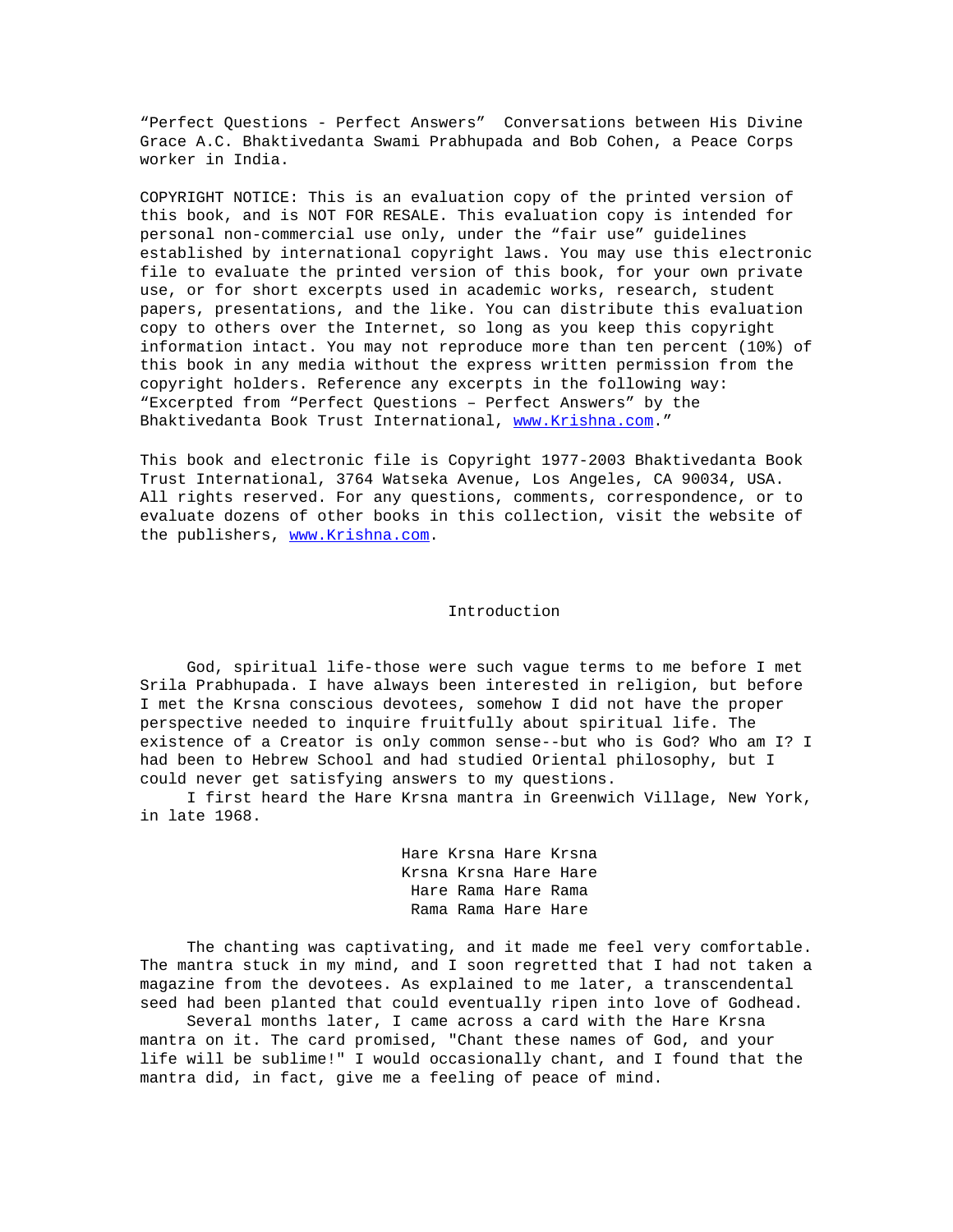After graduating from college with a B.S. in chemistry, I joined the Peace Corps in 1971 and went to India as a science teacher. In India I inquired about the Hare Krsna movement. I was attracted by the chanting and intrigued by the philosophy, and I was curious about the movement's authenticity. I had visited the Krsna temple in New York several times before going to India, but I did not consider the seemingly austere life of a devotee for myself.

 In India I first met the Krsna conscious devotees at a festival they were holding in Calcutta during October of 1971. The devotees explained to me the purpose of yoga and the need to inquire about spiritual life. I began to feel that the rituals and ceremonies they practiced were not dull, sentimental obligations, but a real, sensible way of life.

 At first, however, it was very difficult for me to understand the philosophy of Krsna consciousness. In so many subtle ways, my Western upbringing prevented me from seeing things that were as plain as the nose on my face! Fortunately the devotees convinced me of the need to practice some few basic austerities, and in this way I began to gain some insight into spiritual life. I can now recall how distant and tenuous were my concepts of spirituality and transcendental existence. I met Srila Prabhupada briefly at this time--in November of 1971--and shortly thereafter I decided to become a vegetarian. (I was proud of being a vegetarian, but later Srila Prabhupada reminded me that even pigeons are, too.)

 In February of 1972, I met some devotees in Calcutta who invited me to a festival in Mayapur (a holy island ninety miles to the north). The festival was to be held in honor of Lord Caitanya Mahaprabhu, who is considered an incarnation of Krsna Himself. I had then been planning a trip to Nepal, but the Peace Corps denied me permission to leave India, and so I went to Mayapur.

 I left for Mayapur planning to stay for two days at the most, but I ended up staying a week. I was the only Western nondevotee on the island, and since I was living with the devotees on their land, this was a unique opportunity to learn intimately about Krsna consciousness.

 On the third day of the festival, I was invited in to see Srila Prabhupada. He was living in a small hut--half-brick and half-thatched, with two or three pieces of simple furniture. Srila Prabhupada asked me to be seated and then asked how I was and whether I had any questions. The devotees had explained to me that Srila Prabhupada could answer my questions because he represents a disciplic succession of spiritual masters. I thought that Srila Prabhupada might really know what is going on in the world. After all, his devotees claimed this, and I admired and respected them. So with this in mind I began to ask my questions. Inadvertently, I had approached a guru, or spiritual master, in the prescribed way--by submissively asking questions about spiritual life.

 Srila Prabhupada seemed pleased with me, and over the next several days, he answered my questions. I asked them mostly from an academic point of view, but he always gave me personal answers so that I would actually spiritualize my life. His answers were logical, scientific, satisfying and amazingly lucid. Before I met Srila Prabhupada and his disciples, spiritual life was always obscure and nebulous. But the discussions with Srila Prabhupada were realistic, clear and exciting! Srila Prabhupada was patiently trying to help me understand that Krsna-- God--is the supreme enjoyer, supreme friend and supreme proprietor. I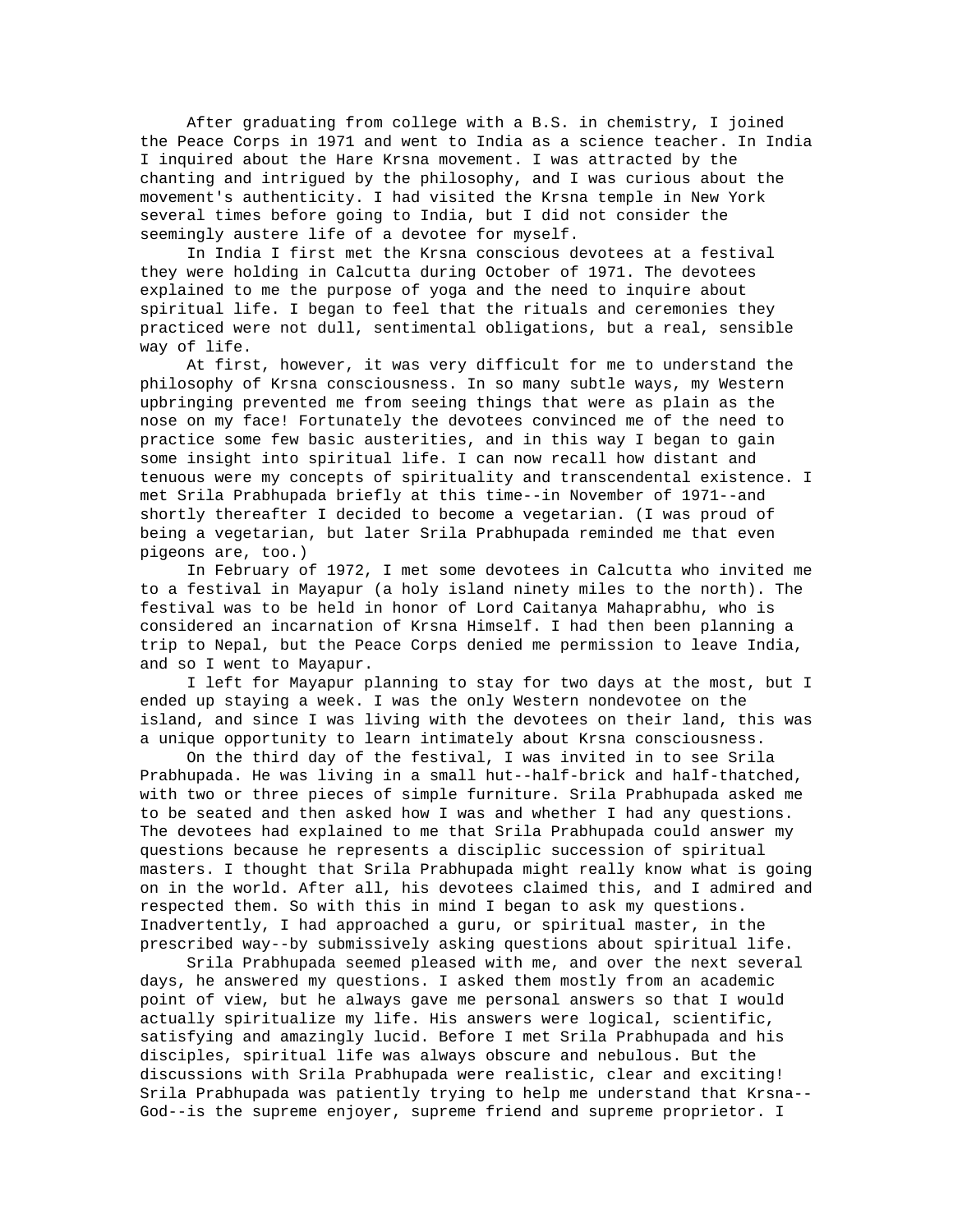put forward many impediments to accepting the obvious: that I would have to become serious about God consciousness to understand God. But Srila Prabhupada relentlessly yet kindly urged me on. Even though I had little ability to express myself, Srila Prabhupada understood my every inquiry and answered perfectly.

Bob Cohen

Chapter One

Krsna, the All-Attractive

Bob: What is a scientist? Srila Prabhupada: One who knows things as they are. Bob: He thinks he knows things as they are. Srila Prabhupada: What? Bob: He hopes he knows things as they are. Srila Prabhupada: No, he is supposed to know. We approach the scientist because he is supposed to know things correctly. A scientist means one who knows things as they are. Krsna means "all-attractive." Bob: All-attractive. Srila Prabhupada: Yes. So unless God is all-attractive, how can He be God? A man is important when he is attractive. Is it not? Bob: It is so. Srila Prabhupada: So, God must be attractive and attractive for all. Therefore, if God has any name, or if you want to give any name to God, only "Krsna" can be given. Bob: But why only the name Krsna? Srila Prabhupada: Because He's all-attractive. Krsna means"allattractive." Bob: Oh, I see. Srila Prabhupada: Yes. God has no name, but by His qualities we give Him names. If a man is very beautiful, we call him "beautiful." If a man is very intelligent, we call him "wise.' So the name is given according to the quality. Because God is all-attractive, the name Krsna can be applied only to Him. Krsna means "all-attractive." It includes everything. Bob: But what about a name meaning "all-powerful"? Srila Prabhupada: Yes.... Unless you are powerful, how can you be allattractive? Syamasundara: [an American devotee, Srila Prabhupada's secretary] It includes everything. Srila Prabhupada: Everything. He must be very beautiful, He must be very wise, He must be very powerful, He must be very famous... Bob: Is Krsna attractive to rascals? Srila Prabhupada: Oh, yes! He was the greatest rascal also. Bob: How is that? Srila Prabhupada: [laughing] Because He was always teasing the gopis. Syamasundara: Teasing?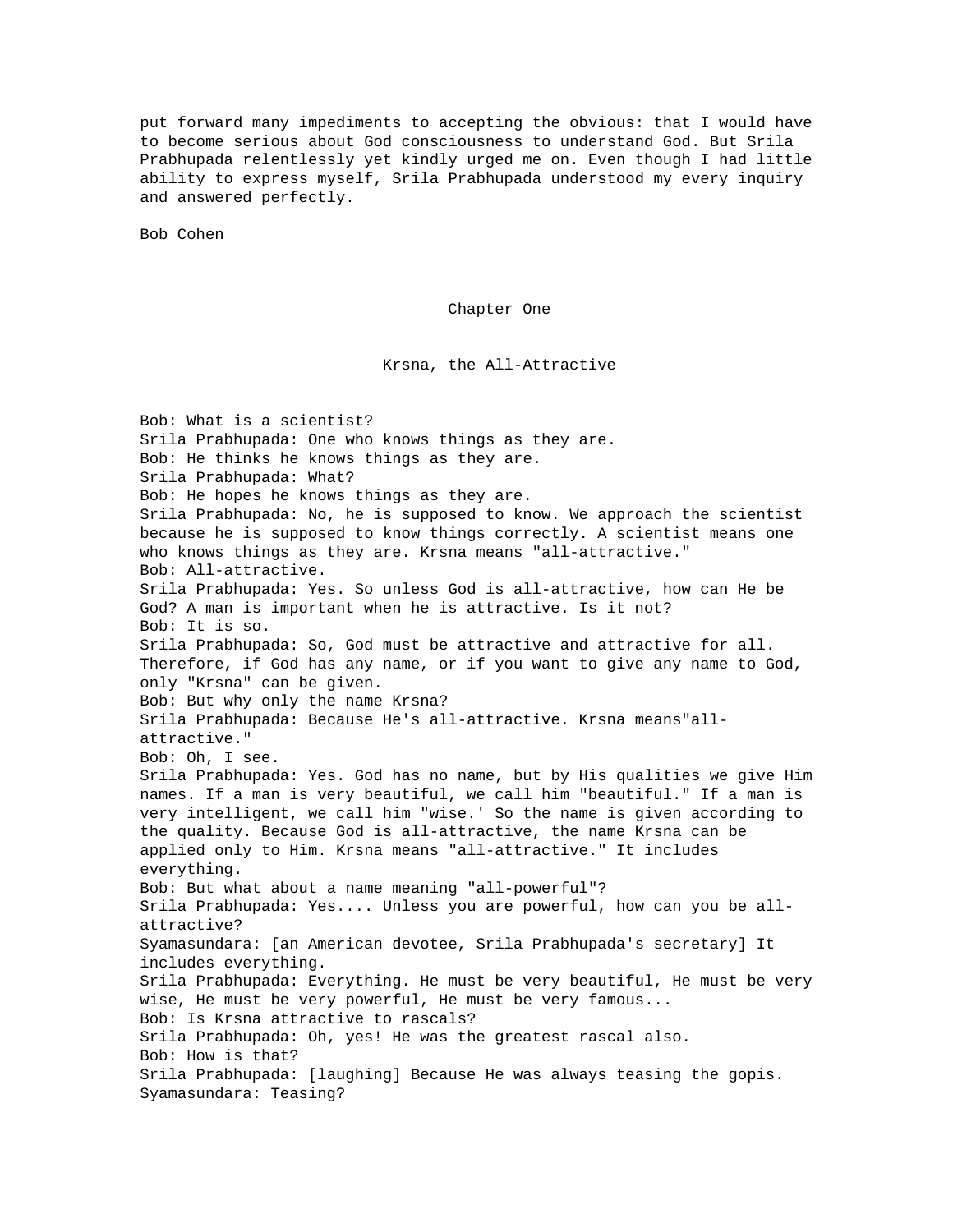Srila Prabhupada: Yes. Sometimes when Radharani would go out, Krsna would attack Her, and when She would fall down--"Krsna, don't torture Me in that way"--They would fall down, and Krsna would take the opportunity and kiss Her. [He laughs.] So, Radharani was very pleased, but superficially Krsna was the greatest rascal. So unless rascaldom is in Krsna, how could rascaldom be existent in the world? Our formula of God is that He is the source of everything. Unless rascaldom is in Krsna, how can it be manifest... because He is the source of everything. But His rascaldom is so nice that everyone worships His rascaldom. Bob: What about the rascals who are not so nice? Srila Prabhupada: No, rascaldom is not nice, but Krsna is absolute. He is God. Therefore His rascaldom is also good. Krsna is all-good. God is good. Bob: Yes. Srila Prabhupada: Therefore, when He becomes a rascal, that is also good. That is Krsna. Rascaldom is not good, but when it is practiced by Krsna, because He is absolutely good, that rascaldom is also good. This one has to understand. Bob: Are there some people who do not find Krsna attractive? Srila Prabhupada: No. All people will find Him attractive. Who is not attracted? just give an example: "This man or this living entity is not attracted to Krsna."Just find such a person. Bob: Somebody who wishes to do things in life that he may feel are wrong but who wishes to gain power or prestige or money... Srila Prabhupada: Yes. Bob:... may find God unattractive. He may not find God attractive, because God gives him guilt. Srila Prabhupada: No, not God. His attraction is to become powerful. A man wants to become powerful or rich--is it not? But nobody is richer than Krsna. Therefore Krsna is attractive to him. Bob: If a person who wants to become rich prays to Krsna, will he become rich? Srila Prabhupada: Oh, yes! Bob: He can become rich through this means? Srila Prabhupada: Oh, yes. Because Krsna is all-powerful, if you pray to Krsna to become rich, Krsna will make you rich. Bob: If somebody lives an evil life but prays to become rich, he may still become rich? Srila Prabhupada: Yes. Praying to Krsna is not evil. Bob: Oh, yes. Srila Prabhupada: [chuckling] Somehow or other he prays to Krsna, so you cannot say that he is evil. Bob: Yes. Srila Prabhupada: Krsna says in Bhagavad-gita, api cet suduracaro bhajate mam ananya-bhak. Have you read it? Bob: Yes. The Sanskrit I don't know, but the English I do. Srila Prabhupada: Hm-m. Bob: "Even if the most evil man prays to Me..." Srila Prabhupada: Yes. Bob: "... He will be elevated." Srila Prabhupada: Yes. As soon as he begins to pray to Krsna, that is not evil. Therefore He is all-attractive. It is said in the Vedas that the Absolute Truth, or the Supreme Personality of Godhead, is the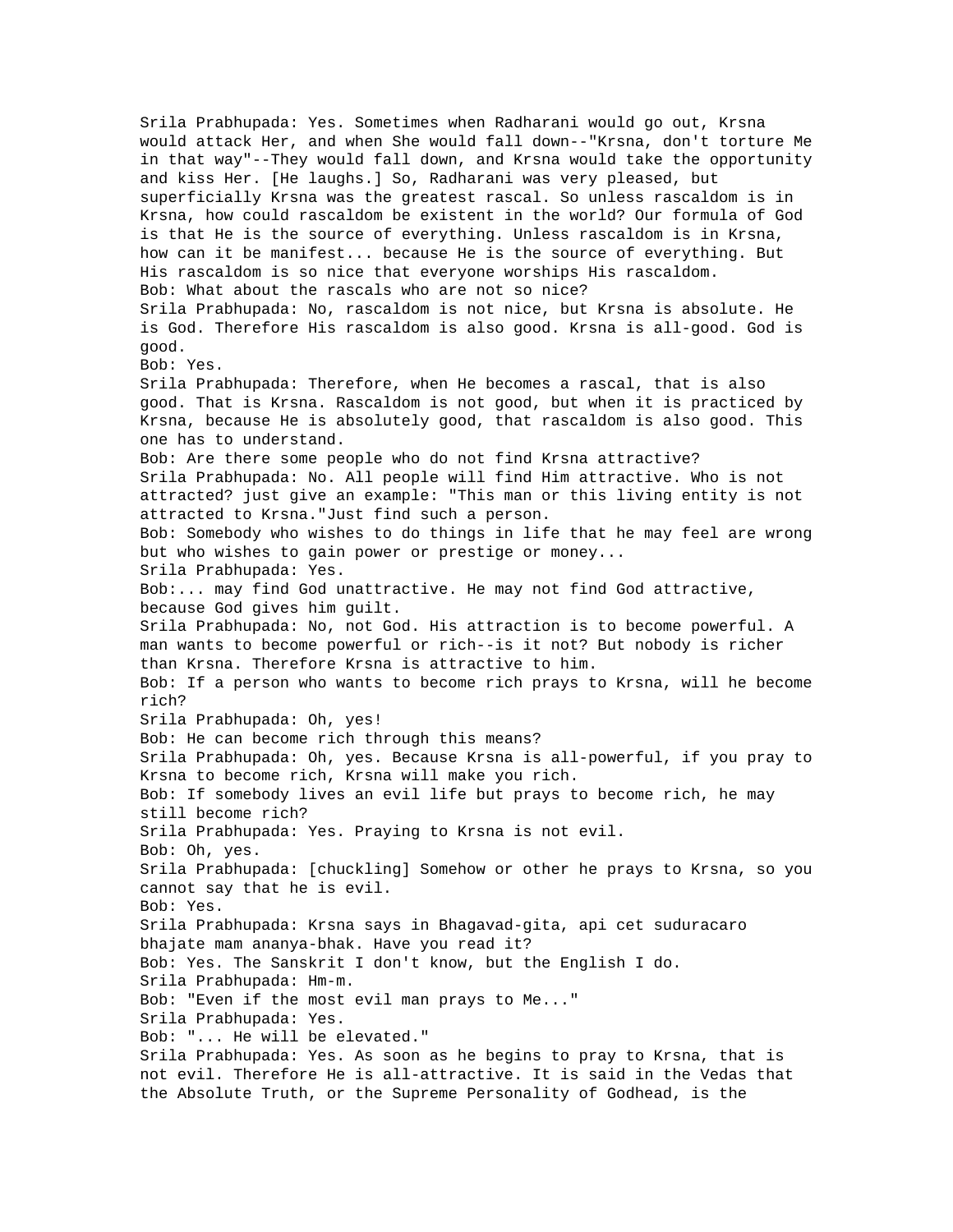reservoir of all pleasure--raso vai sah. Everyone is hankering after someone because he realizes some mellow in it. Bob: Excuse me? Srila Prabhupada: Some mellow. Suppose a man is drinking. Why is he drinking? He is getting some mellow out of that drinking. A man is hankering after money because by possessing money he gets a mellow out of it. Bob: What does mellow mean? Srila Prabhupada: [to Syamasundara] How do they define mellow? Syamasundara: Taste, pleasure. Bob: OK. Srila Prabhupada: Pleasing taste. So the Vedas say, raso vai sah. The exact translation of mellow is rasa. [Malati, Syamasundara's wife, enters with a tray of food] What is that? Malati:: Eggplant, fried. Srila Prabhupada: Oh! All-attractive! All-attractive! [Laughter.] Syamasundara: How is Krsna the greatest scientist? Srila Prabhupada: Because He knows everything. A scientist is one who knows a subject matter thoroughly. He is a scientist. Krsna--He knows everything. Bob: I am presently a science teacher. Srila Prabhupada: Yes, teaching. But, unless you have perfect knowledge, how can you teach? That is our question. Bob: Without perfect knowledge, though, you can teach-- Srila Prabhupada: That is cheating; that is not teaching. That is cheating. Just like the scientists say, "There was a chunk... and the creation took place. Perhaps. Maybe..." What is this? Simply cheating! It is not teaching; it is cheating. Bob: Let me repeat what you said this morning--that was interesting. I asked about miracles, and you said that only a fool would believe in miracles because--let us say you are a child and an adult lifts this table. That's a miracle. Or you're a chemist and you combine acid and base and you make smoke, an explosion or whatever. To somebody ignorant, that's a miracle. But for everything there is a process, and so when you see a miracle, it's just ignorance of the process. So that only a fool would believe in miracles, and--you correct me if I say wrong... Srila Prabhupada: Yes, yes. Bob: You said when Jesus came the people then were somewhat more ignorant and needed miracles as aid. I wasn't sure if that's quite what you said. Srila Prabhupada: Yes, yes. Miracles are for the ignorant. Bob: I had asked this in relation to all the miracle men you hear about in India. Srila Prabhupada: Krsna is the highest miracle man. Bob: Yes. Srila Prabhupada: That is stated by Kunti... Bob: Without perfect knowledge, can I not teach some things? For example, I may-- Srila Prabhupada: You can teach up to the point you know. Bob: Yes, but I should not claim to teach more than I know. Srila Prabhupada: Yes, that is cheating. Syamasundara: In other words, he can't teach the truth with partial knowledge.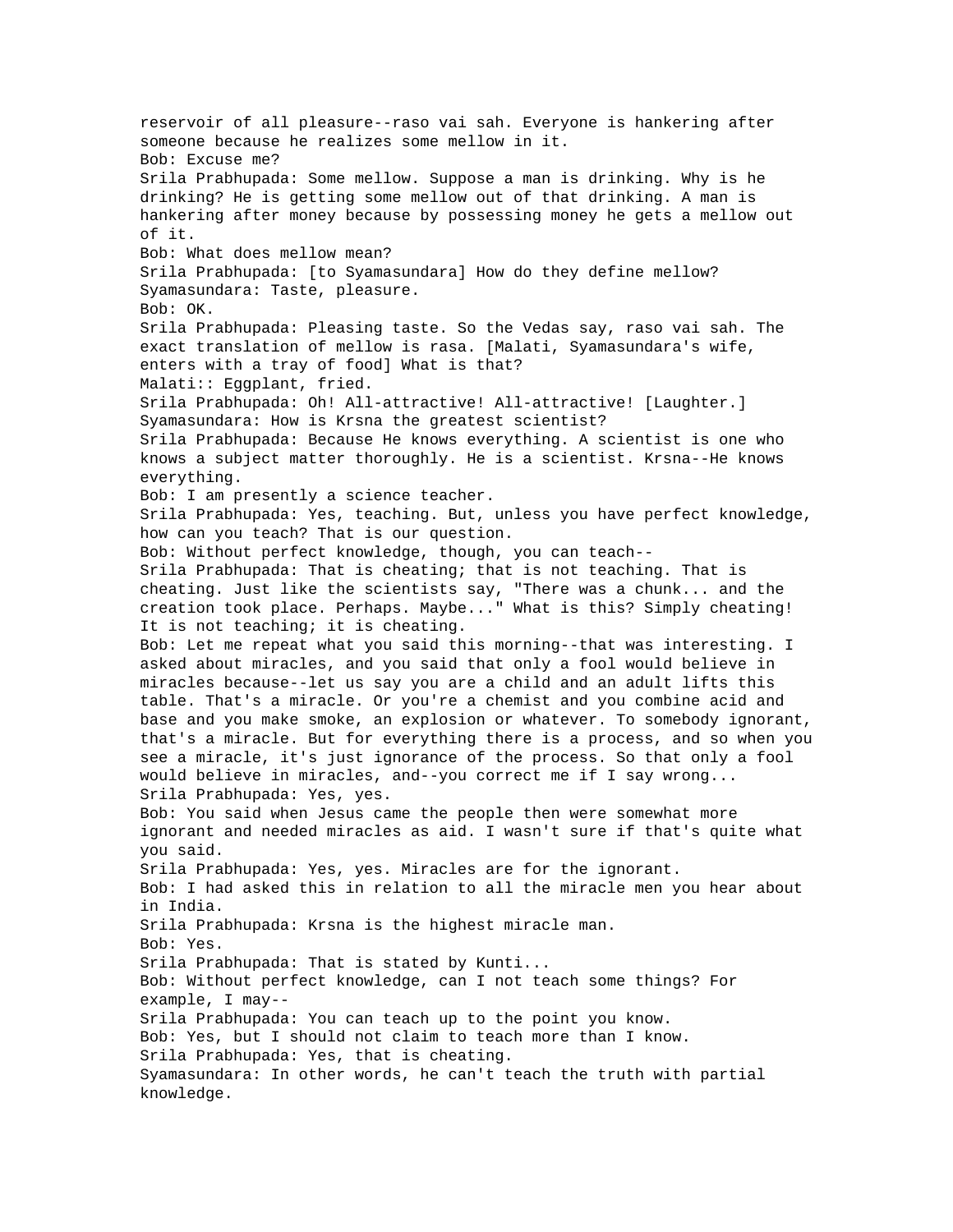Srila Prabhupada: Yes. That is not possible for any human being. A human being has imperfect senses. So how can he teach perfect knowledge? Suppose you see the sun as a disc. You have no means to approach the sun. If you say that we can see the sun by telescope and this and that, they are also made by you, and you are imperfect. So how can your machine be perfect? Therefore, your knowledge of the sun is imperfect. So don't teach about the sun unless you have perfect knowledge. That is cheating. Bob: But what about to teach that it is supposed that the sun is 93,000,000 miles away? Srila Prabhupada: As soon as you say "it is supposed," it is not scientific. Bob: But I think that almost all science, then, is not scientific. Srila Prabhupada: That is the point! Bob: All science is based on, you know, suppositions of this or that. Srila Prabhupada: Yes. They are teaching imperfectly. Just like they are advertising so much about the moon. Do you think their knowledge is perfect? Bob: No. Srila Prabhupada: Then? Bob: What is the proper duty of the teacher in society? Let us say a science teacher. What should he be doing in the classroom? Srila Prabhupada: Classroom? You should simply teach about Krsna. Bob: He should not teach about... Srila Prabhupada: No. That will include everything. His aim should be to know Krsna. Bob: Can a scientist teach the science of combining acid and alkaline, and this kind of science, with Krsna as its object? Srila Prabhupada: How can it be? Bob: If you--when one studies science, one finds general tendencies of nature, and these general tendencies of nature point to a controlling force.... Srila Prabhupada: That I was explaining the other day. I asked one chemist whether, according to chemical formulas, hydrogen and oxygen linked together become water. Do they not? Bob: It's true. Srila Prabhupada: Now, there is a vast amount of water in the Atlantic Ocean and Pacific Ocean. What quantity of chemicals was required? Bob: How much? Srila Prabhupada: Yes. How many tons? Bob: Many! Srila Prabhupada: So who supplied it? Bob: This was supplied by God. Srila Prabhupada: Somebody must have supplied it. Bob: Yes. Srila Prabhupada: So that is science. You can teach like that. Bob: Should one bother teaching that if you combine acid and alkaline they form a neutral? Srila Prabhupada: The same thing. There are so many effervescents. So, who is performing it? Who is supplying the acid and alkaline? [There is a long pause.] Bob: So this comes from the same source as the water. Srila Prabhupada: Yes. You cannot manufacture water unless you have hydrogen and oxygen. So, here is a vast--not only this Atlantic or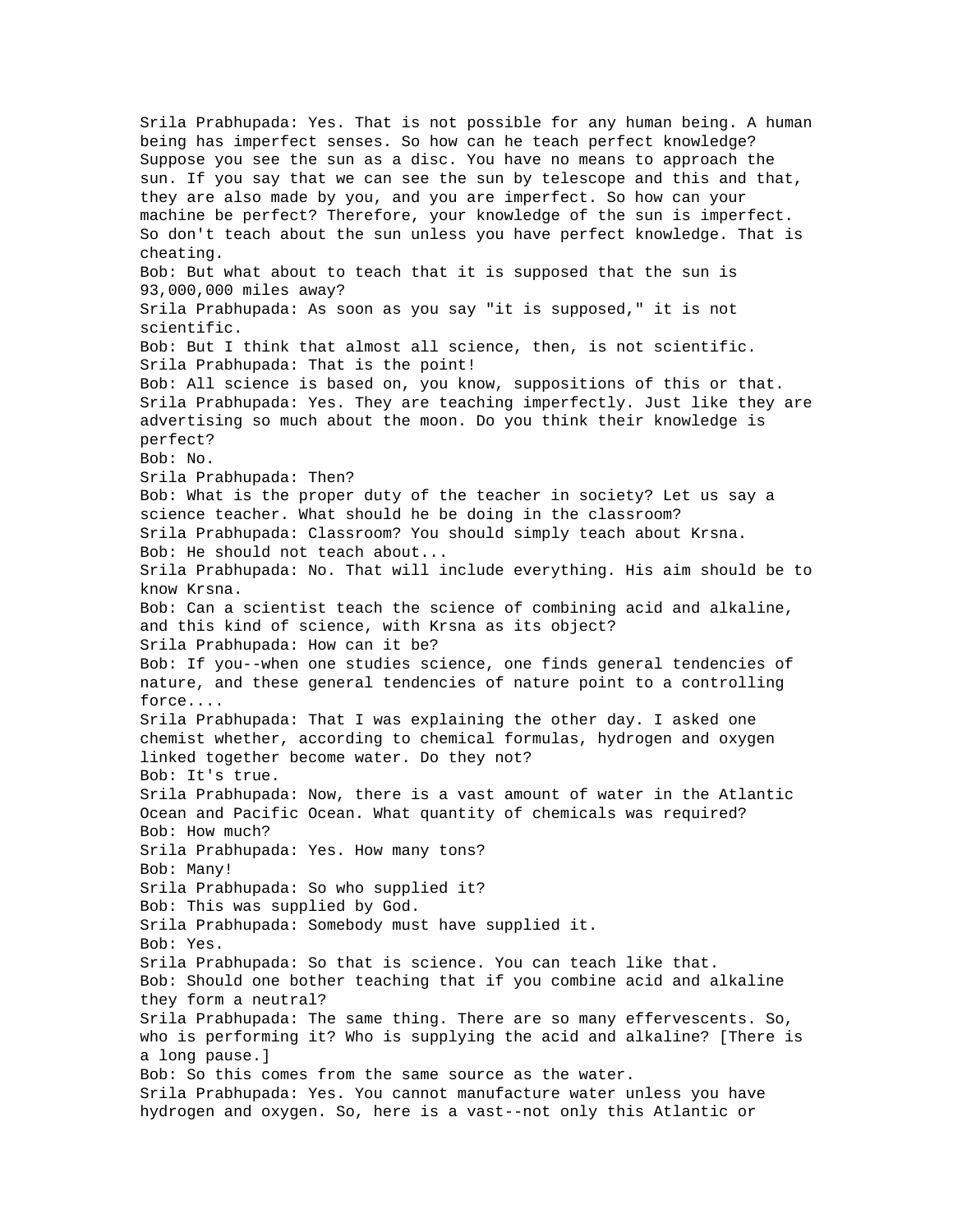Pacific: there are millions of planets, and there are millions of Atlantic and Pacific oceans. So who created this water with hydrogen and oxygen, and how was it supplied? That is our question. Somebody must have supplied it, otherwise how has it come into existence? Bob: But should it also be taught how you make water from hydrogen and oxygen? The procedure of burning them together--should this also be taught? That is, you burn hydrogen and oxygen together... Srila Prabhupada: That is secondary. That is not very difficult. Just like Malati made this puri [a kind of bread]. So, there is flour, and there is ghee [clarified butter], and she made a puri. But unless there is ghee and flour, where is the chance of making a puri? In the Bhagavad-gita there is this statement: "Water, earth, air, fire--they are My energies." What is your body? This external body--that is your energy. Do you know that? Your body is made out of your energy. For example, I am eating... Bob: Yes. Srila Prabhupada: So I am creating some energy, and therefore my body is maintained. Bob: Oh, I see. Srila Prabhupada: So therefore your body is made out of your energy. Bob: But when you eat the food, there is energy from the sun in the food. Srila Prabhupada: So, I am giving an example. I am creating some energy by digesting the food, and that is maintaining my body. If your energy supply is not proper, then your body becomes weak or unhealthy. Your body is made out of your own energy. Similarly, this gigantic cosmic body--the universe--is made of Krsna's energy. How can you deny it? As your body is made out of your energy, similarly the universal body must be made by somebody's energy. That is Krsna. [There is a long pause.] Bob: I'll have to think about it to follow that. Srila Prabhupada: What is to follow? It is a fact. [He laughs.] Your hair is growing daily. Why? Because you have some energy. Bob: The energy I obtain from my food. Srila Prabhupada: Somehow or other you have obtained that energy! And through that energy your hair is growing. So if your body is manufactured by your energy, similarly the whole gigantic manifestation is made of God's energy. It is a fact! It is not your energy. Bob: Yes. Oh, I see that. A devotee: Just like--aren't the planets in this universe the sun's energy--a product of the sun's energy? Srila Prabhupada: Yes, but who produced the sun? That is Krsna's energy. Because it is heat, and Krsna says, bhumir apo 'nalo vayuh: "Heat--that is My energy." The sun is the representation of the heating energy of Krsna. It is not your energy. You cannot say, "The sun is made by me." But somebody must have made it, and Krsna says that He did. So, we believe Krsna. Therefore we are Krsna-ites. Bob: Krsna-ites? Srila Prabhupada: Yes. Our knowledge is perfect. If I say that heat is the energy of Krsna, you cannot deny it, because it is not your energy. In your body there is some certain amount of heat. Similarly, heat is someone's energy. And who is that person? That is Krsna. Krsna says, "Yes, it is My energy." So my knowledge is perfect. Because I take the version of the greatest scientist, I am the greatest scientist. I may be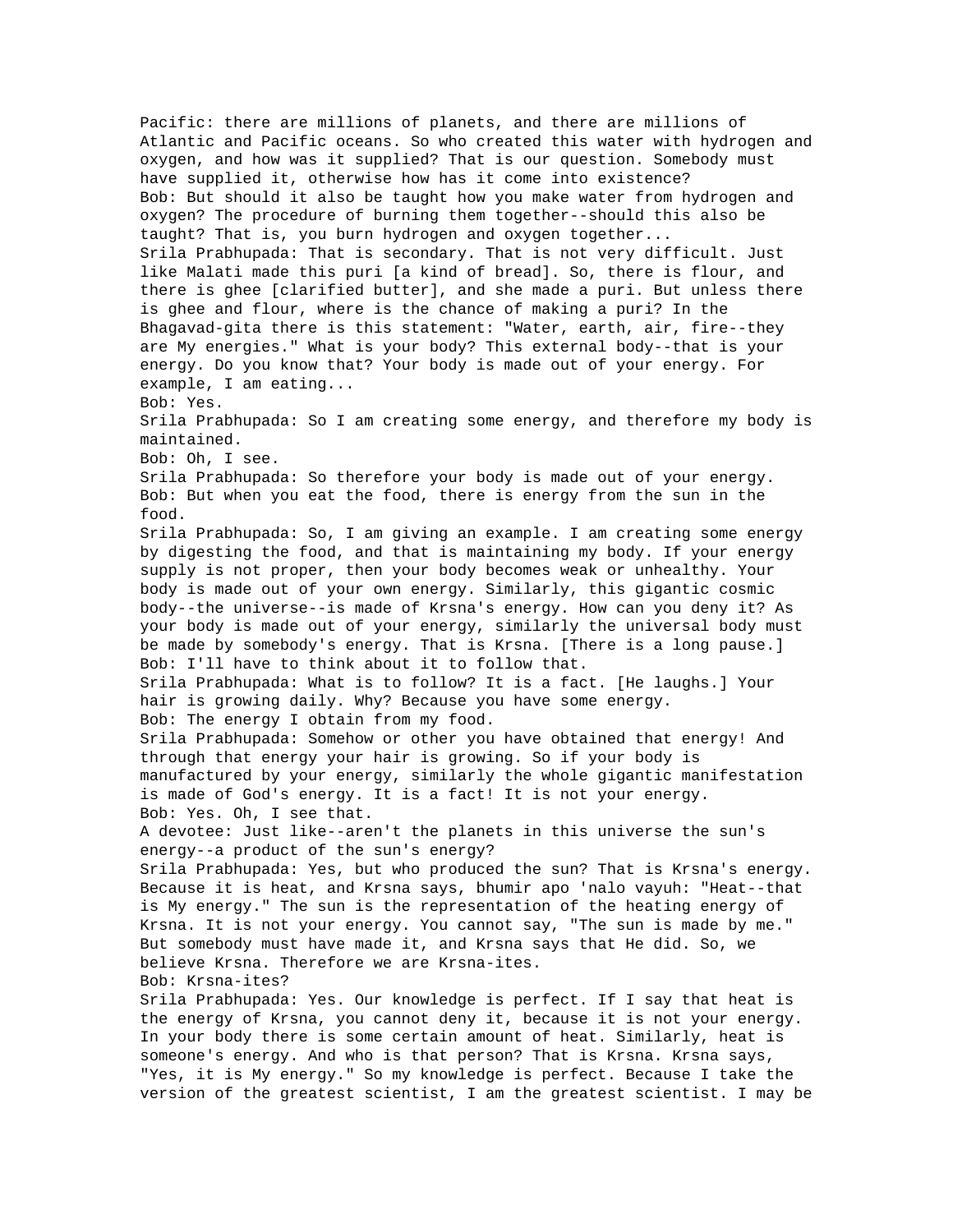a fool personally, but because I take knowledge from the greatest scientist, I am the greatest scientist. I have no difficulty. Bob: Excuse me? Srila Prabhupada: I have no difficulty in becoming the greatest scientist because I take the knowledge from the greatest scientist. [There is a long pause.] "This earth, water, fire, air, ether, mind, intelligence and ego--they are My eight separated energies." Bob: They are separated energies? Srila Prabhupada: Yes. Just like this milk. What is this milk? The separated energy of the cow. [Syamasundara and Bob, stunned, laugh in realization.] Is it not? It is the manifestation of the separated energy of the cow. Syamasundara: Is it like a by-product? Srila Prabhupada: Yes. Bob: So, what is the significance of this energy's being separated from Krsna? Srila Prabhupada: "Separated" means that this is made out of the body of the cow but it is not the cow. That is separation. Bob: So, this earth and all is made out of Krsna but it is not Krsna? Srila Prabhupada: It is not Krsna. Or, you can say, Krsna and not Krsna simultaneously. That is our philosophy. One and different. You cannot say that these things are different from Krsna, because without Krsna they have no existence. At the same time, you cannot say, "Then let me worship water. Why Krsna? The pantheists say that because everything is God, whatever we do is God worship. This is Mayavada philosophy--that because everything is made of God, therefore everything is God. But our philosophy is that everything is God but also not God. Bob: So what on earth is God? Is there anything on earth that is God? Srila Prabhupada: Yes. Because everything is made out of the energy of God. But that does not mean that by worshiping anything you are worshiping God. Bob: So what is on earth that is not maya [illusion]? It is... Srila Prabhupada: Maya means "energy." Bob: It means energy? Srila Prabhupada: Yes. Maya--and another meaning is "illusion." So foolish persons accept the energy as the energetic. That is maya. Just like sunshine. Sunshine enters your room. Sunshine is the energy of the sun. But because the sunshine enters your room, you cannot say that the sun Srila Prabhupada: Just wire. Bob: So if I build a statue of Krsna, it is not Krsna unless... Srila Prabhupada: It is Krsna. But you have to know the process of understanding that it is Krsna. It is Krsna. Bob: It is not just earth and mud. Srila Prabhupada: No. Earth has no separate existence without Krsna. Krsna says, "My energy." You cannot separate the energy from the energetic. It is not possible. You cannot separate heat from fire. But fire is different from the heat, and heat is different from the fire. You are taking heat; that does not mean you are touching fire. Fire, in spite of emanating heat, keeps its identity. Similarly, although Krsna, by His different energies, is creating everything, He remains Krsna. The Mayavadi philosophers think that if Krsna is everything, then Krsna's separate identity is lost. That is material thinking. For example, by drinking this milk, little by little, when I finish, there is no more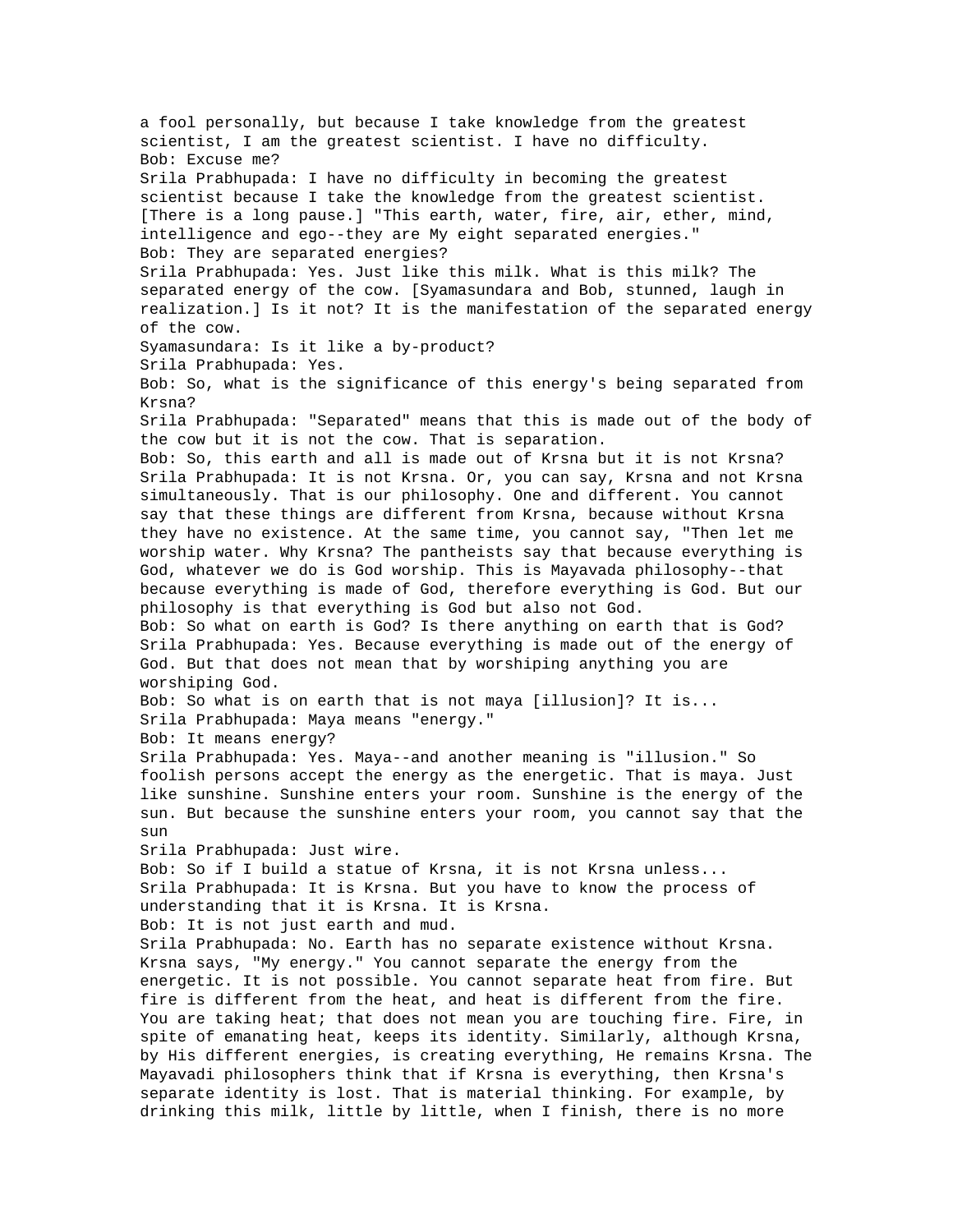milk; it has gone to my belly. Krsna is not like that. He is omnipotent. We are utilizing His energy continually; still He is there, present. Just like a man begetting children unlimitedly, but the man is there. A crude example. It's not that because he has produced hundreds of children, he is finished. So, similarly, God or Krsna, in spite of His unlimited number of children, is there.

## purnasya purnam adaya purnam evavasisyate

 "Because He is the complete whole, even though so many complete units emanate from Him, He remains the complete balance." This is Krsna consciousness. Krsna is never finished. Krsna is so powerful. Therefore He is all-attractive. This is one side of the display of Krsna's energy. Similarly, He has unlimited energies. This study of Krsna's energy is only one side, or a portion only. So in this way, if you go on studying Krsna, that is Krsna consciousness. It is not a bogus thing--"maybe," "perhaps not." Absolutely! It is! Syamasundara: And the study itself is never finished.

Srila Prabhupada: No. How can it be? Krsna has unlimited energy.

Chapter Two

Vedic Culture: Varnasrama-dharma

Bob: I've asked devotees about how they feel towards sex in their relations, and I see the way they feel, but I can't see myself acting the same way. See, I'll be getting married at the end of this summer. Srila Prabhupada: Hm-m?

Bob: I'll be getting married at the end of this summer, in September or August when I return to America. And the devotees say that the householders only have sex to conceive a child, and I cannot picture myself at all in such a position, and--What kind of sex life can one lead, living in the material world?

Srila Prabhupada: The Vedic principle is that one should avoid sex life altogether. The whole Vedic principle is to get liberation from material bondage. There are different attachments for material enjoyment, of which sex life is the topmost enjoyment. The Bhagavatam says that this material world...

### pumsah striya mithuni-bhavam etam

 Man is attached to woman, and woman is attached to man. Not only in human society--in animal society also. That attachment is the basic principle of material life. So, a woman is hankering or seeking after the association of a man, and a man is hankering or seeking for the association of a woman. All the fiction novels, dramas, cinema and even ordinary advertisements that you see simply depict the attachment between man and woman. Even in the tailor's shop you will find in the window some woman and some man.

pravrttir esa bhutanam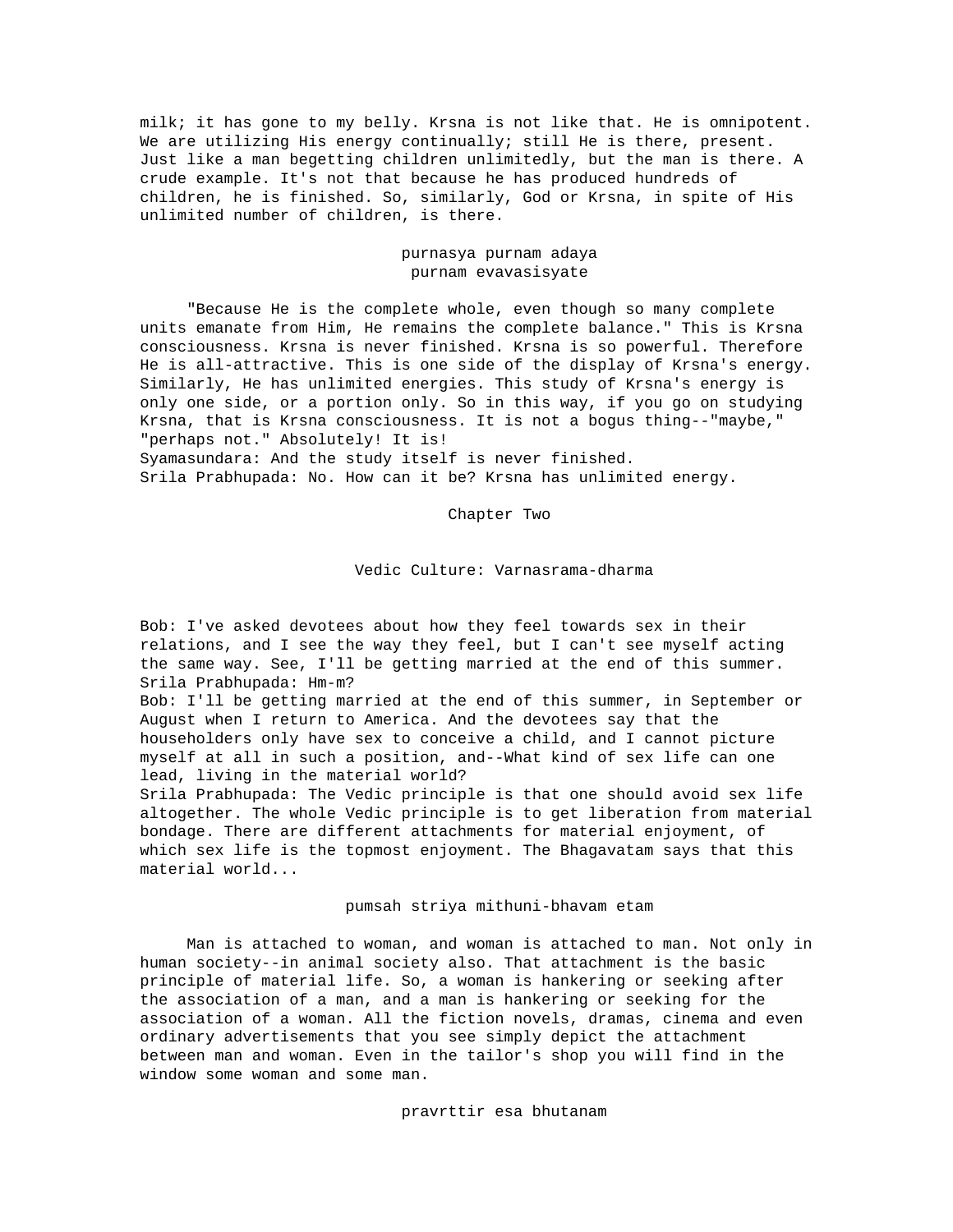#### nivrttis tu mahaphalam

 So this attachment is already there. Bob: Attachment between man and woman? Srila Prabhupada: Man and woman. So if you want to get liberation from this material world, then that attachment should be reduced to nil. Otherwise, simply further attachment--You will have to take rebirth, either as a human being or as a demigod or as an animal, as a serpent, as a bird, as a beast. You will have to take birth. So, this basic principle of increasing attachment is not our business, although it is the general tendency. Grha, ksetra, suta [home, land, sons]. But if one can reduce and stop it, that is first class. Therefore our Vedic system is to first of all train a boy as a brahmacari--no sex life. The Vedic principle is to reduce attachment, not to increase it. Therefore the whole system is called varnasrama-dharma. The Indian system calls for varna and asrama--four social orders and four spiritual orders. Brahmacarya [celibate student life], grhastha [married life], vanaprastha [retired life] and sannyasa [renounced life]--these are the spiritual orders. And the social orders consist of brahmanas [intellectuals], ksatriyas [administrators], vaisyas [merchants and farmers] and sudras [ordinary workers]. So under this system, the regulative principles are so nice that even if one has the tendency to enjoy material life, he is so nicely molded that at last he achieves liberation and goes back home, back to Godhead. This is the process. So sex life is not required, but because we are attached to it, therefore there are some regulative principles under which it is maintained.

[chanting starts somewhere in the background, with exotic mrdanga drumbeats amidst laughing and the loud blowing of horns.] Srila Prabhupada: It is said in Srimad-Bhagavatam that--

> pumsah striya mithuni-bhavam etam tayor mitho hrdaya-granthim ahuh ato grha-ksetra-sutapta-vittair janasya moho 'yam aham mameti (SB. 5.5.8)

 This sex life is the basic principle of material life--attachment for man or woman. And when they are united, when a man and woman are united, that attachment becomes increased, and that increased attachment will induce one to accumulate grha (a home), ksetra (land), suta (children), apta (friendship or society) and vitta. Vita means money. In this way--grha-ksetra-sutapta-vittaih--he becomes entangled. janasya moho 'yam: this is the illusion. And by this illusion he thinks, aham mameti: "I am this body, and anything in relationship with this body is mine."

Bob: What is that again?

Srila Prabhupada: This attachment increases. The material attachment involves thinking, "I am this body, and because I have this body in a particular place, that is my country." And that is going on: "I am American, I am Indian, I am German, I am this, I am that--this body. This is my country. I shall sacrifice everything for my country and society." So in this way, the illusion increases. And under this illusion, when he dies he gets another body. That may be a superior body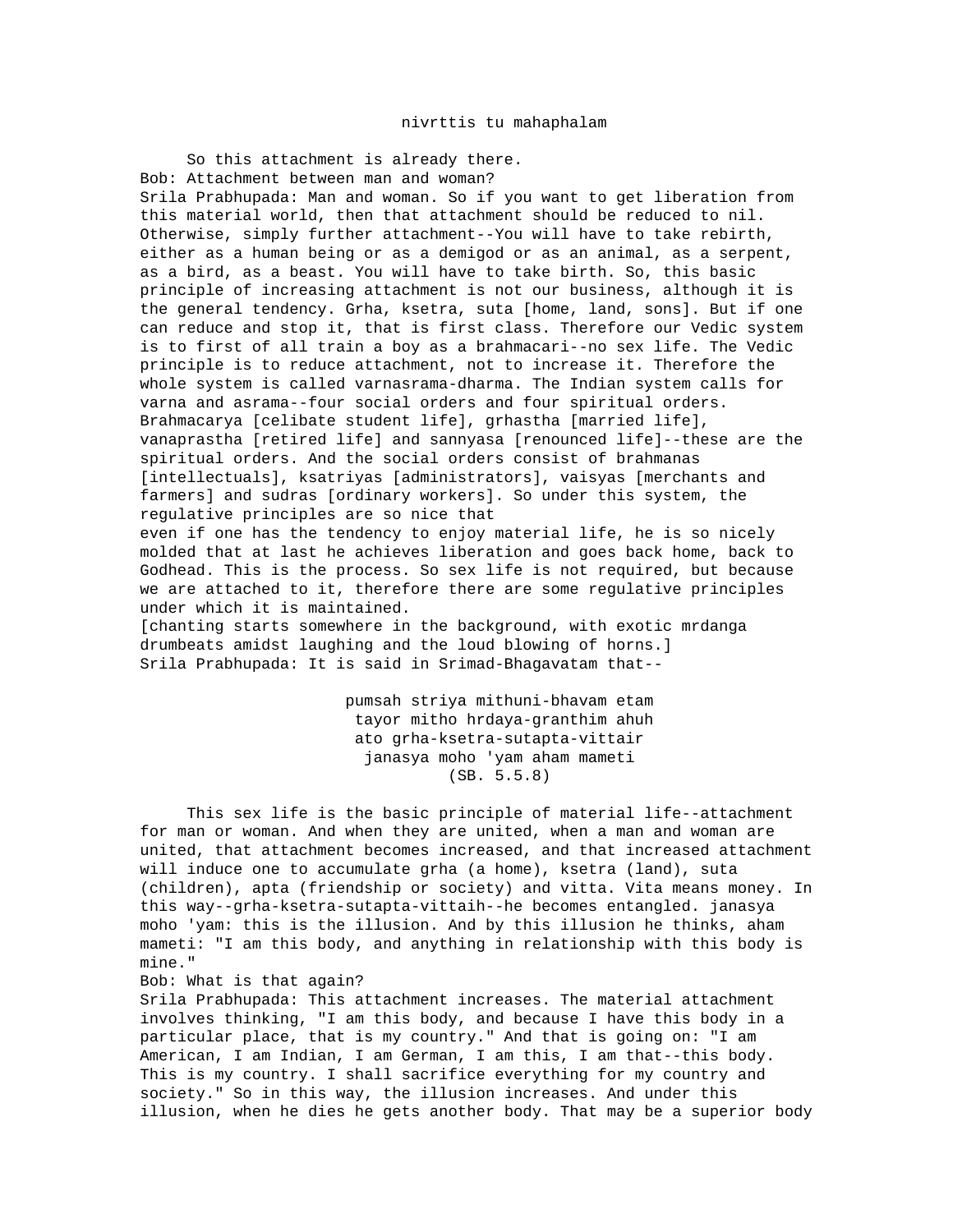or inferior body, according to his karma. So if he gets a superior body, then that is also an entanglement, even if he goes to the heavenly planets. But if he becomes a cat or dog, then his life is lost. Or a tree--there is every chance of it. So this science is not known in the world--how the soul is transmigrating from one body to another, and how he is being entrapped in different types of bodies. This science is unknown. Therefore when Arjuna was speaking--"If I kill my brother, if I kill my grandfather on the other side..."--he was simply thinking on the basis of the bodily concept of life. But when his problems could not be solved, he surrendered to Krsna and accepted Him as spiritual master. And when Krsna became his spiritual master, He chastised Arjuna in the beginning:

> asocyan anvasocas tvam prajna-vadams ca bhasase gatasun agatasums ca nanusocanti panditah

 "You are talking like a learned man, but you are fool number one because you are talking about the bodily concept of life." So this sex life increases the bodily concept of life. Therefore, the whole process is to reduce it to nil.

Bob: To reduce it over the stages of your life? Srila Prabhupada: Yes. Reduce it. A boy is trained as a student up to twenty-five years, restricting sex life. Brahmacari. So, some of the boys remain naisthika-brahmacari [celibate for life]. Because they are given education and they become fully conversant with spiritual knowledge, they don't want to marry. That is also restricted--he cannot have sex life without being married. Therefore in human society there is marriage, not in animal society.

 But people are gradually descending from human society to animal society. They are forgetting marriage. That is also predicted in the sastras. Dampatye 'bhirucir hetuh: in the Kaliyuga [the present age of quarrel], eventually there will be no marriage performances; the boy and the girl will simply agree to live together, and their relationship will exist on sexual power. If the man or the woman is deficient in sex life, then there is divorce. So, for this philosophy there are many Western philosophers like Freud and others who have written so many books. But according to Vedic culture, we are interested in sex only for begetting children, that's all. Not to study the psychology of sex life. There is already natural psychology for that. Even if one does not read any philosophy, he is sexually inclined. Nobody is taught it in the schools and colleges. Everyone already knows how to do it. [He laughs.] That is the general tendency. But education should be given to stop it. That is real education. [There is a long pause, filled with the sound of bicycle horns, children playing, and throngs of people calling to one another] Bob: Presently, in America, that's a radical concept. Srila Prabhupada: Well, in America there are so many things that require reformation, and this Krsna consciousness movement will bring that. I went to your country and saw that the boys and girls were living like friends, so I said to my students, "You cannot live together as friends; you must get yourselves married."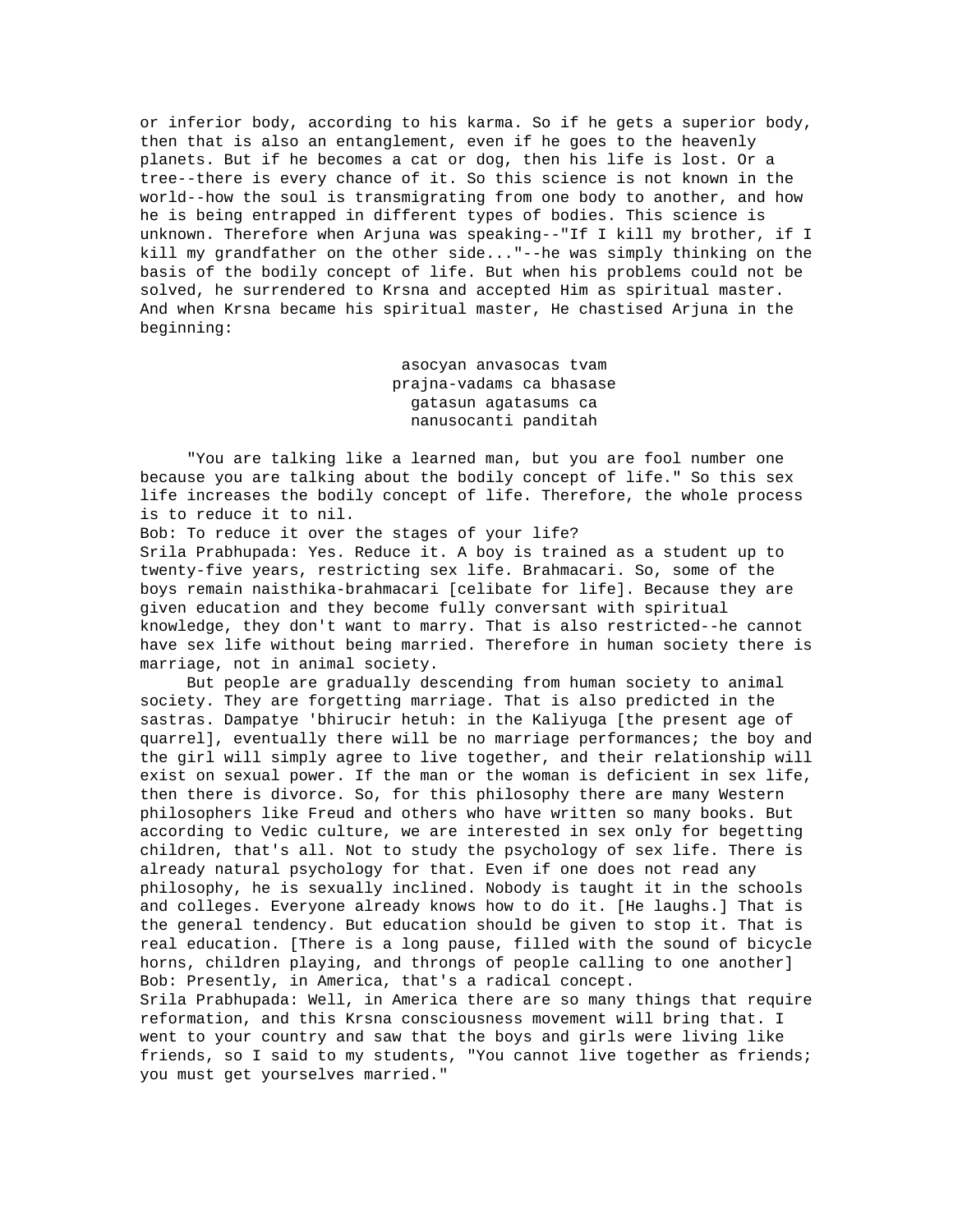Bob: Many people see that even marriage is not sacred, so they find no desire to marry. Because people get married, and if things are not proper, they get a divorce so very easily-- Srila Prabhupada: Yes, that also. Bob:--that some people feel that to get married is not meaningful. Srila Prabhupada: No, their idea is that marriage is for legalized prostitution. They think like that, but that is not marriage. Even that Christian paper--what is that? Watch--? Syamasundara: Watchtower? Srila Prabhupada: Watchtower. It has criticized that one priest has allowed a marriage between two men--homosexuality. So these things are all going on. They take it purely for prostitution, that's all. So therefore people are thinking, "What is the use of keeping a regular prostitute at such heavy expenditure? Better not to have this." Syamasundara: You use that example of the cow and the market. Srila Prabhupada: Yes--when the milk is available in the marketplace, what is the use of keeping a cow? [Everyone laughs.] It is a very abominable condition in the Western countries--I have seen it. Here also in India, gradually it is coming. Therefore we have started this Krsna consciousness movement to educate people in the essential principles of spiritual life. It is not a sectarian religious movement. It is a cultural movement for everyone's benefit.

Chapter Three

The Real Goal of life

(continued) Srila Prabhupada: This movement is especially meant to enable a human being to reach the real goal of life. Bob: The real goal... ? Srila Prabhupada: The real goal of life. Bob: Is the real goal of life to know God? Srila Prabhupada: Yes. To go back home, back to Godhead. That is the real goal of life. The water that comes from the sea forms clouds, the clouds fall down as rain, and the actual goal is to flow down the river and again enter the sea. So, we have come from God, and now we are embarrassed by material life. Therefore, our aim should be to get out of this embarrassing situation and go back home, back to Godhead. This is the real goal of life.

> mam upetya punarjanma dahkhalayam asasvatam napnuvanti mahatmanah samsiddhim paramam gatak

 ["After attaining Me, the great souls, who are yogis in devotion, never return to this temporary world, which is full of miseries, because they have attained the highest perfection."] That is the version of Bhagavad-gita. If anyone comes to Me--mam upetya: he does not come back again. Where? To this place--dahkhalayam asasvatam. This place is the abode of miseries. Everyone knows, but they have been befooled by so-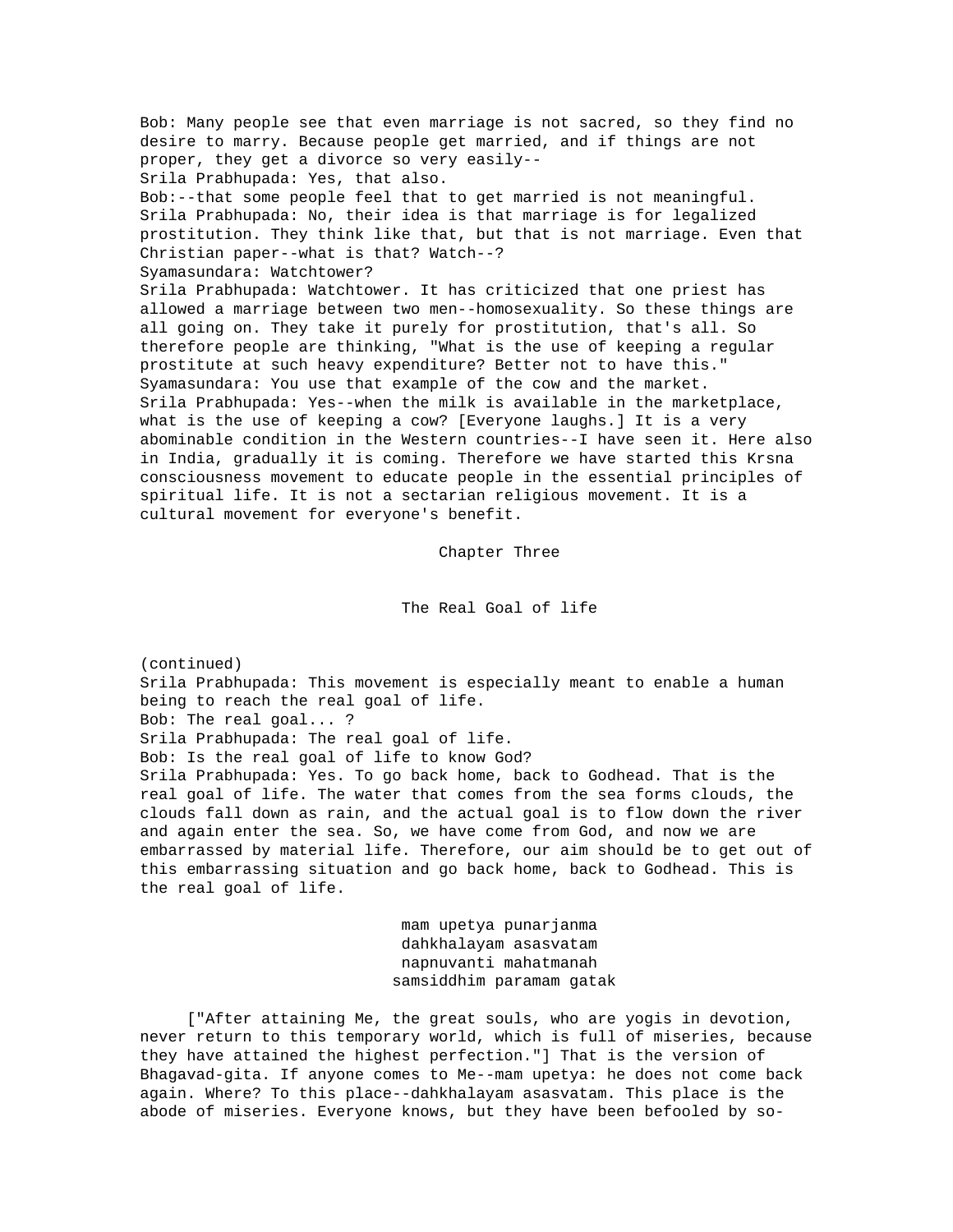called leaders. Material life is miserable life. Krsna says, God says, that this place is dahkhalayam--it is a place of miseries. And it is also asasvatam, temporary. You cannot make a compromise: "All right, let it be miserable. I shall remain here as an American or Indian." No. That also you cannot do. You cannot remain an American. You may think that, having been born in America, you are very happy. But you cannot remain an American for long. You will have to be kicked out of that place. And your next life you do not know! Therefore, it is dahkhalayam asasvatam- miserable and temporary. That is our philosophy. Bob: But when you have some knowledge of God, then life is not so miserable? Srila Prabhupada: No! Some knowledge will not do. You must have perfect knowledge.

> janma karma ca me divyam evam yo vetti tattvatah

 Tattvatah means "perfectly." Perfect knowledge is being taught in Bhagavad-gita. So, we are giving everyone in human society a chance to learn Bhagavad-gita as it is and make his life perfect. That is the Krsna consciousness movement. What does your science say about the transmigration of the soul? Bob: I think... that science... cannot deny or affirm it. Science does not know it. Srila Prabhupada: Therefore I say that science is imperfect. Bob: Science may. though, say something. It is said in science that energy is never destroyed; it is changed. Srila Prabhupada: That's all right. But how the energy is working in the future--that science does not know. How is the energy diverted? How, by different manipulations, is the energy working differently? For instance, electrical energy. By different handling it is operating the heats and it is operating the refrigerator. They are just the opposite, but the electrical energy is the same. Similarly, this energy--living energy--how is it being directed? Which way is it going? How is it fructifying in the next life? That they do not know. But in Bhagavadgita it is very simply stated.

## vasamsi jirnani yatha vihaya

 You are covered by a dress, by a shirt. When this shirt is unusable, you change it. Similarly, this body is just like a shirt and coat. When it is no longer workable, we have to change it. Bob: What is the "we" that has to change? What is constant? Srila Prabhupada: That is the soul. Bob: From one life to the next? Srila Prabhupada: That is the soul--I. What "you" is speaking? You! What "I" is speaking? Identity: atma, or soul. Bob: My soul is different from your soul? Srila Prabhupada: Yes. You are an individual soul, I am an individual soul. Bob: You have removed yourself from karmic influences. If I was to remove myself from karmic influences, would our souls be the same or different?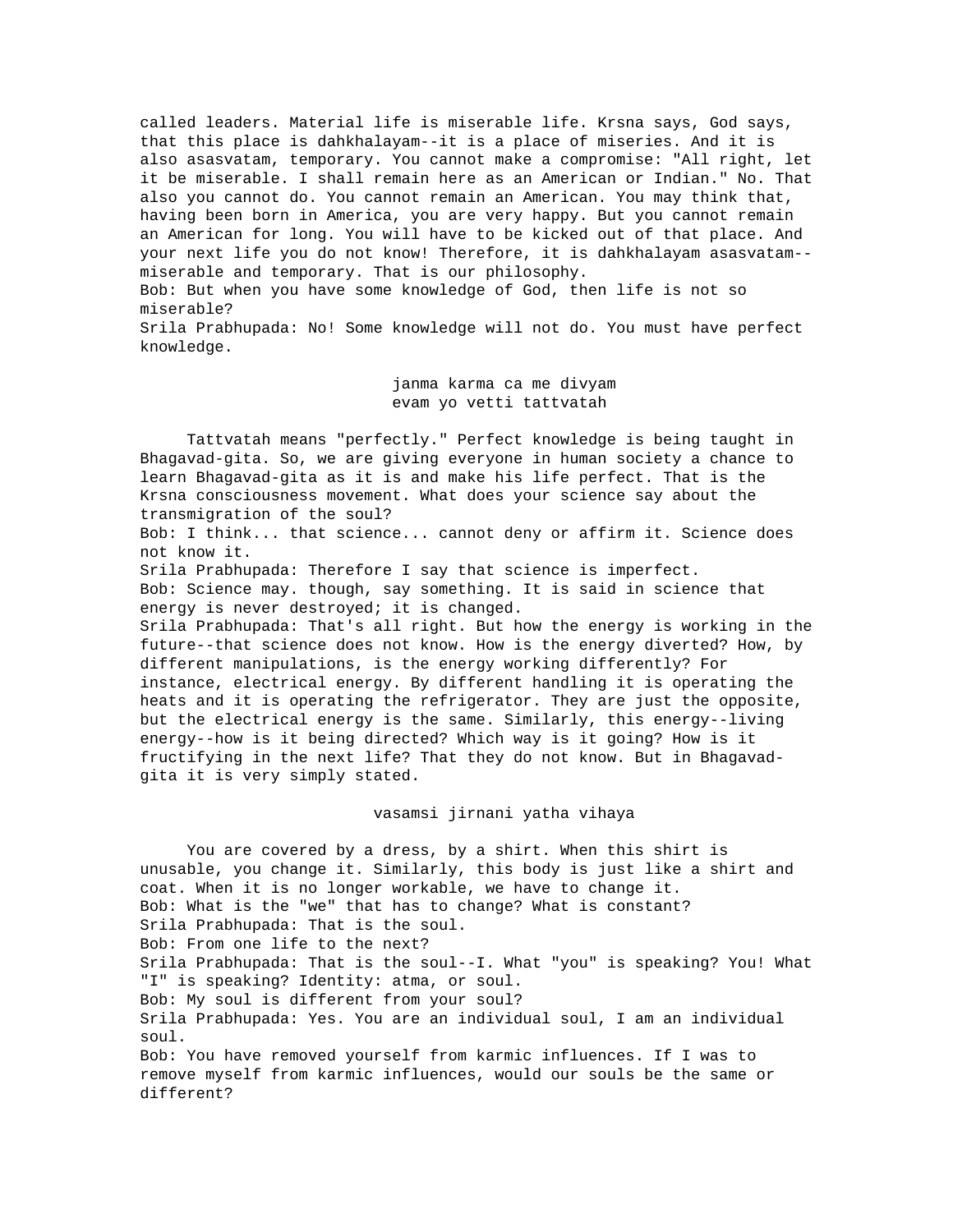Srila Prabhupada: The soul is of the same quality in all. You are under a certain conception of life at the present moment, and these countrymen of yours [the Krsna conscious devotees] were under a certain conception of life, but by training they have taken to another conception of life. So the ultimate training is how to become Krsna conscious. That is the perfection. Bob: If two people are Krsna conscious, is their soul the same? Srila Prabhupada: The soul is always the same. Bob: In each person? In each person is it the same? Srila Prabhupada: Yes. Bob: [pointing to two devotees] If these two are Krsna conscious, are their souls the same? Srila Prabhupada: The soul is the same but always individual, even if one is not Krsna conscious. For instance, you are a human being, and I am a human being. Even if I am not a Christian, even if you are not a Hindu, still we are human beings. Similarly, the soul may not be Krsna conscious, or he may be Krsna conscious--it doesn't matter. But the soul is the soul. Bob: Can you tell me more about this? Srila Prabhupada: Soul--as pure spirit, all souls are equal. Even in an animal. Therefore it is said, panditah sama-darsinah: those who are actually learned do not see the outward covering, either in a human being or in an animal. Bob: If I may ask another question on this? Srila Prabhupada: Yes. Bob: I have considered the soul somewhat as part of God. At times I think I feel God. I'm here, and you may say God is here. So if the soul is inside me, then should I be able to feel God inside me? Not all of God, I mean, but a... Srila Prabhupada: Part of God. Bob: But I don't feel God in me, but God may be here, separate--separate from me. But should I be able to feel God inside me, since my soul is Part of God? Srila Prabhupada: Yes. God is inside also. God is everywhere. God is inside and outside also. This is to be known. Bob: How do you feel God inside you? Srila Prabhupada: Not in the beginning, but you have to know from the sastras [scriptures], by the Vedic information. For example, in the Bhagavad-gita it is said, isvarah sarva-bhutanam hrd-dese 'rjuna tisthati: God is there in everyone's heart. Paramanu-cayantara-stham: God is also within every atom. So this is the first information. And then, by the yogic process, you have to realize it. Bob: Yogic process? Srila Prabhupada: Yes. Bob: Is chanting Hare Krsna such a yogic process? Srila Prabhupada: Yes, it is also a yogic process. Bob: What kind of yogic process must I do to find out--to feel this information--to feel the soul inside? Srila Prabhupada: Yes, there are many different yogic Processes, but for this age this process is very nice. Bob: Chanting. Srila Prabhupada: Yes. Bob: Through this I can feel not only God outside but God inside?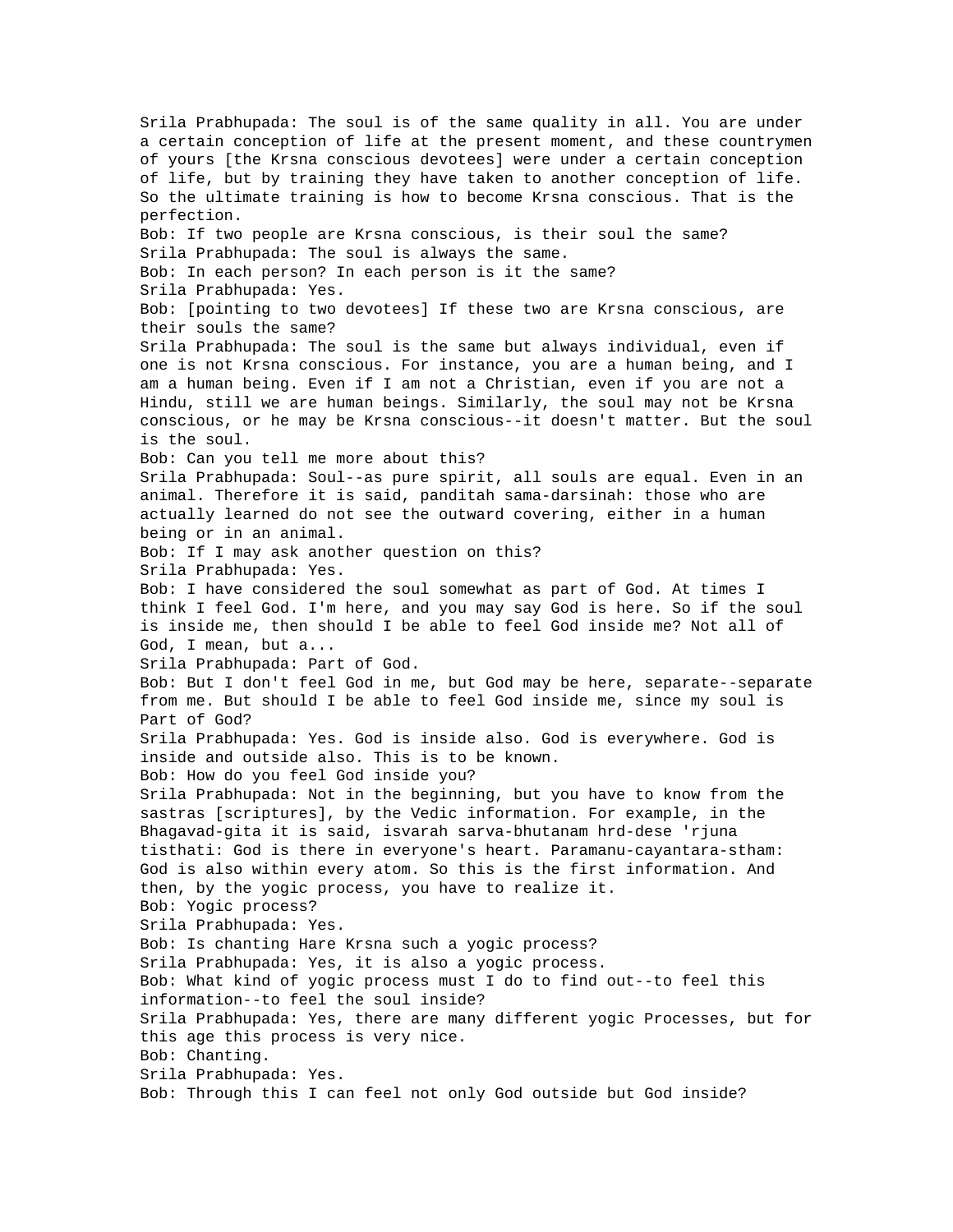Srila Prabhupada: You'll understand everything of God--how God is inside, how God is outside, how God is working. Everything will be revealed. By this attitude of service, God will reveal Himself. You cannot understand God by your endeavor. Only if God reveals Himself. For instance, when the sun is out of your sight at night, you cannot see it by your torchlight, or any light. But in the morning you can see the sun automatically. without any torchlight. Similarly, you have to create a situation--you have to put yourself in a situation--in which God will be revealed. It is not that by some method you can ask God, "Please come. I will see You." No, God is not your order carrier. Bob: You must please God for Him to reveal Himself. Is that correct? Srila Prabhupada: Yes. Syamasundara: How do we know when we are pleasing God? Srila Prabhupada: When we see Him. Then you will understand. Just as, when you eat, you do not require to ask anyone whether you are feeling strength or your hunger is satisfied. If you eat, you understand that you are feeling energy. You don't need to inquire from anyone. Similarly. if you actually serve God, then you will understand, "God is dictating to me. God is there. I am seeing God." A devotee: Or God's representative. Srila Prabhupada: Yes. Devotee: It comes easier. Srila Prabhupada: You have to go through God's representative.

## yasya prasadad bhagavat-prasadah

 "By the mercy of the spiritual master one is benedicted by the mercy of Krsna." If you please God's representative, then automatically God becomes pleased, and thus you can directly see Him. An Indian gentleman: How to please God's representative? Srila Prabhupada: You have to carry out his orders, that's all. God's representative is the guru. He asks you to do this, to do that--if you do that, that is pleasing.

### yasyaprasadan na gatih kuto 'pi

 "Without the grace of the spiritual master one cannot make any advancement." If you displease him, then you are nowhere. Therefore we worship the guru.

> saksad-dharitvena samasta-sastrair uktas tatha bhavyata eva sadbhih kintu prabhor yah priya eva tasya vanda guroh sri-caranaravindam

 ["The spiritual master is to be honored as much as the Supreme Lord because of his being the most confidential servitor of the Lord. This is acknowledged by all revealed scriptures and is followed by all authorities. Therefore I offer my respectful obeisances unto the lotus feet of such a spiritual master, who is a bona fide representative of Lord Krsna."] The guru should be accepted as God. That is the injunction of all sastra.

Bob: The guru should be accepted as a representative of God?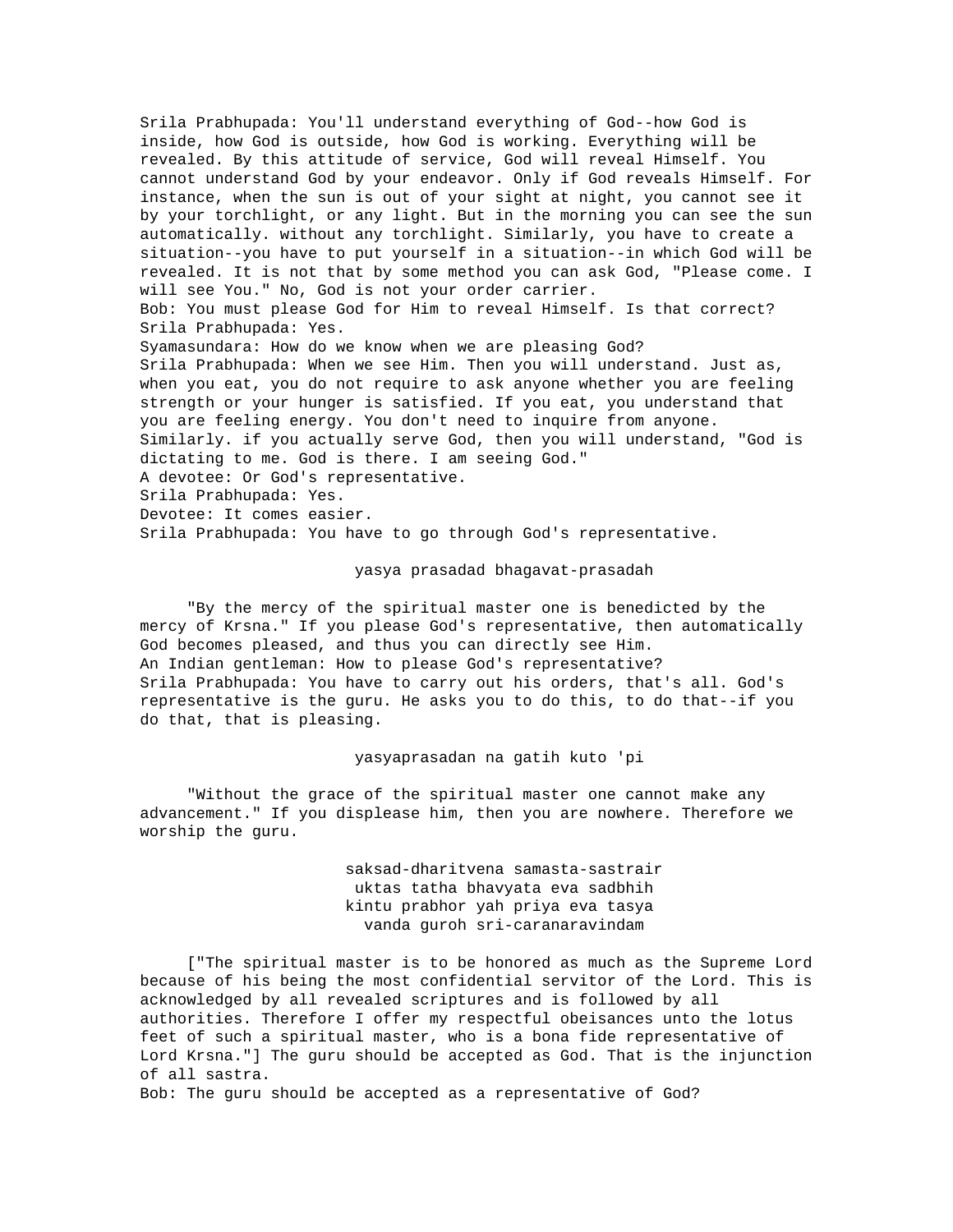Srila Prabhupada: Yes, the guru is God's representative. The guru is the external manifestation of Krsna. Bob: But different from the incarnations of Krsna that come? Srila Prabhupada: Yes. Bob: In what way is the external manifestation of the guru different from the external manifestation of, let us say, Krsna or Caitanya when They come to earth? Srila Prabhupada: The guru is the representative of Krsna. So there are symptoms of who is a guru. The general symptoms are described in the Vedas.

> tad-vij-nanartham sa gurum evabhigacchet samit-panih srotriyam brahma-nistham

 A guru must come in a disciplic succession, and he must have heard thoroughly about the Vedas from his spiritual master. Generally a guru's symptom is that he is a perfect devotee, that's all. And he serves Krsna by preaching His message. Bob: Lord Caitanya--He was a different type of guru than you are? Srila Prabhupada: No, no. Gurus cannot be of different types. All gurus are of one type. Bob: But He was--was He also an incarnation at the same time? Srila Prabhupada: Yes, He is Krsna Himself, but He is representing the guru. Bob: I... I see. Srila Prabhupada: Yes. Bob: And then... Srila Prabhupada: Because Krsna was God, He demanded:

> sarva-dharman parityaj-ya mam ekam saranam vraja

 "Abandon all varieties of religion and just surrender unto Me." But people misunderstood Him. Therefore Krsna again came as a guru and taught people how to surrender to Krsna. Syamasundara: Doesn't He say in Bhagavad-gita, "I am the spiritual master"? Srila Prabhupada: Yes, He is the original spiritual master because He was accepted as spiritual master by Arjuna. So what is the difficulty? Sisyas te 'ham sadhi mam tvam prapannam. Arjuna told the Lord, "I am Your disciple, and a soul surrendered unto You. Please instruct me." So unless He is a spiritual master how does Arjuna become His disciple? He is the original guru. Tene brahma hrda ya adi-kavaye: "It is He only who first imparted Vedic knowledge unto the heart of Brahma, the first created being." Therefore He is the original guru. Bob: Krsna. Srila Prabhupada: Yes. He is the original guru. Then His disciple Brahma is a guru, then his disciple Narada is a guru, then his disciple Vyasa is a guru--in this way there is a guru-parampara [disciplic succession of gurus]. Evam parampara--praptam: the transcendental knowledge is received through the disciplic succession. Bob: So a guru receives his knowledge through the disciplic succession, not directly from Krsna? Do you receive some knowledge directly from

Krsna?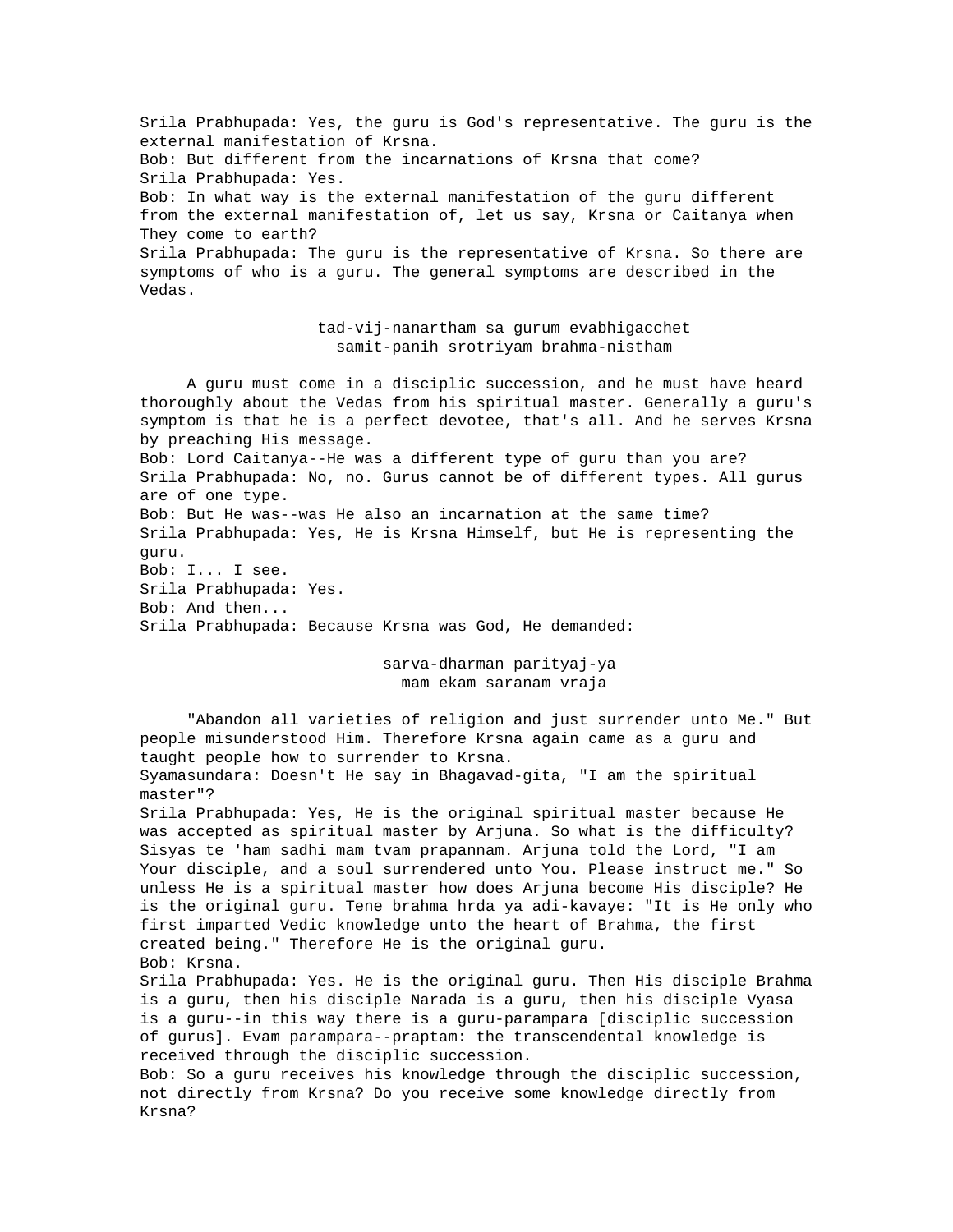Srila Prabhupada: Yes. Krsna's direct instruction is there: Bhagavadgita. Bob: I see, but... Srila Prabhupada: But you have to learn it through the disciplic succession, otherwise you will misunderstand it. Bob: But presently you do not receive information directly from Krsna? It comes through the disciplic succession from the books? Srila Prabhupada: There is no difference. Suppose I say that this is a pencil. If you say to him, "There is a pencil," and if he says to another man, "This is a pencil," then what is the difference between his instruction and my instructions? Bob: Krsna's mercy allows you to know this now? Srila Prabhupada: You can take Krsna's mercy also, provided it is delivered as it is. Just as we are teaching Bhagavad-gita In Bhagavadgita Krsna says: sarva-dharman parityajya

nam ekam saranam vraja

 "Just give up all other forms of religion and simply surrender unto Me." Now we are saying that you should give up everything and surrender to Krsna. Therefore, there is no difference between Krsna's instruction and our instruction. There is no deviation. So if you receive knowledge in that perfect way, that is as good as receiving instruction directly from Krsna. But we don't change anything. Bob: When I pray reverently, faithfully, does Krsna hear me? Srila Prabhupada: Yes. Bob: From me to Him? Srila Prabhupada: Yes, because He is within your heat He is always hearing you--whether you are praying or not praying. When you are doing some nonsense, He is also hearing you. And when you pray, that is very good--welcome. Bob: To Krsna's ear, is praying louder than nonsense? Srila Prabhupada: No. He is all-perfect. He can hear everything. Even if you don't speak, even if you simply think, "I shall do it," then He hears you. Sarvasya caham hrdi sannivistah: Krsna is seated in everyone's heart. Bob: But one should pray--is that so? Srila Prabhupada: That is his business--praying. Bob: Whose business? Srila Prabhupada: Every living entity's. That is the only business. Eko bahunam yo vidadhati kaman. That is the statement of the Vedas. Bob: What does that mean? Srila Prabhupada: He supplies everything to everyone. He is supplying food to everyone. So He is the Father. So why should you not pray, "Father, give me this"? Just as in the Christian Bible there is, "Father, give us our daily bread." That is good--they are accepting the Supreme Father. But grown-up children should not ask from the father; rather, they should be prepared to serve the father. That is bhakti [devotion]. Bob: My questions you solve so nicely. [Everyone laughs with affection.] Srila Prabhupada: Thank you very much. Bob: So, should I ask you another question now? Srila Prabhupada: Oh, yes. Yes!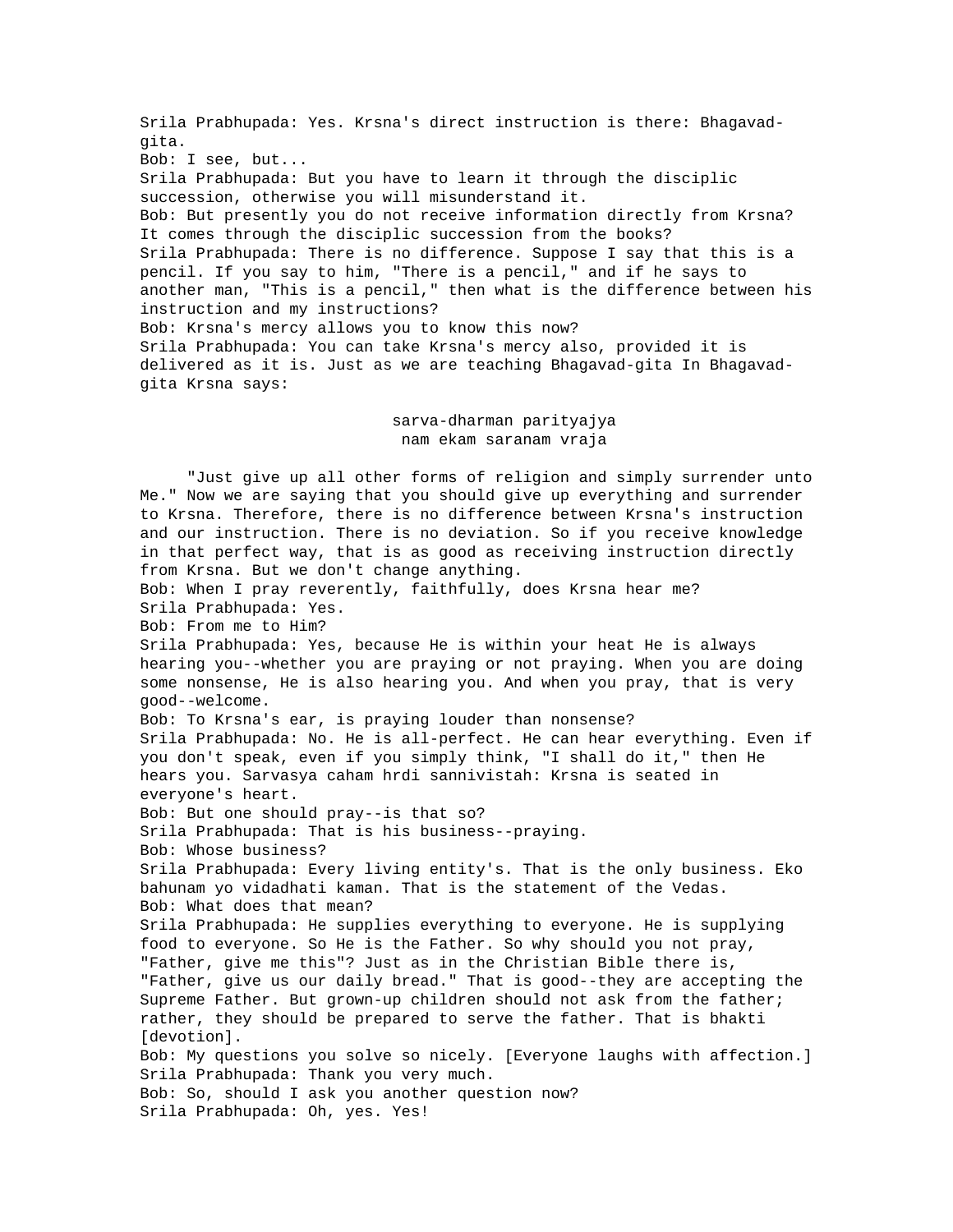Chapter Four

The Three Modes Of Nature

Bob: I have read that there are three gunas--passion, ignorance and goodness--in life. I was wishing that you would explain this somewhat, especially what is meant by the mode of ignorance and the mode of goodness.

Srila Prabhupada: In goodness you can understand things--knowledge. You can know that there is God, that this world was created by Him, and so many things, actual things--the sun is this, the moon is this--perfect knowledge. If one has some knowledge, even though it may not be perfect, that is goodness. And in passion one identifies with his material body and tries to gratify his senses. That is passion. And ignorance is animal life--in ignorance, one does not know what is God, how to become happy, why we are in this world. For example, if you take an animal to the slaughterhouse, it will go. This is ignorance. But a man will protest. If a goat is to be killed after five minutes but you give it a morsel of grass, it is happy because it is eating. Just like a child- even if you are planning to kill her or kill him, he is happy and laughs because he is innocent. That is ignorance.

Bob: Being in these modes determines your karma. Is that correct? Srila Prabhupada: Yes. According to the association of the modes of nature, your activities are being contaminated.

> karanam guna-sango 'sya sad-asad-yoni-janmasu

 A man gets a higher birth or lower birth according to the association of the gunas, or the modes of nature. Bob: So cheating and like that--what mode is that? Srila Prabhupada: Cheating is mixed passion and ignorance. Suppose one man cheats another. That means he wants to obtain something; he is passionate. But if he commits murder, he does not know that he will have to suffer for it, so it is a mixture of passion and ignorance. Bob: And what about when somebody helps another person? Srila Prabhupada: That is goodness. Bob: Why is that goodness? What intelligence is that? I mean--this represents knowledge of what? You said that goodness is when you have knowledge. Srila Prabhupada: Yes. Bob: Intelligence. Srila Prabhupada: Yes. Bob: So helping another person? Srila Prabhupada: That means that he is ignorant and you are trying to enlighten him. Bob: So giving intelligence... Srila Prabhupada: Yes, that is goodness. Bob: And what about just giving assistance? Srila Prabhupada: That is also goodness. Bob: If a beggar has nothing and you give him alms...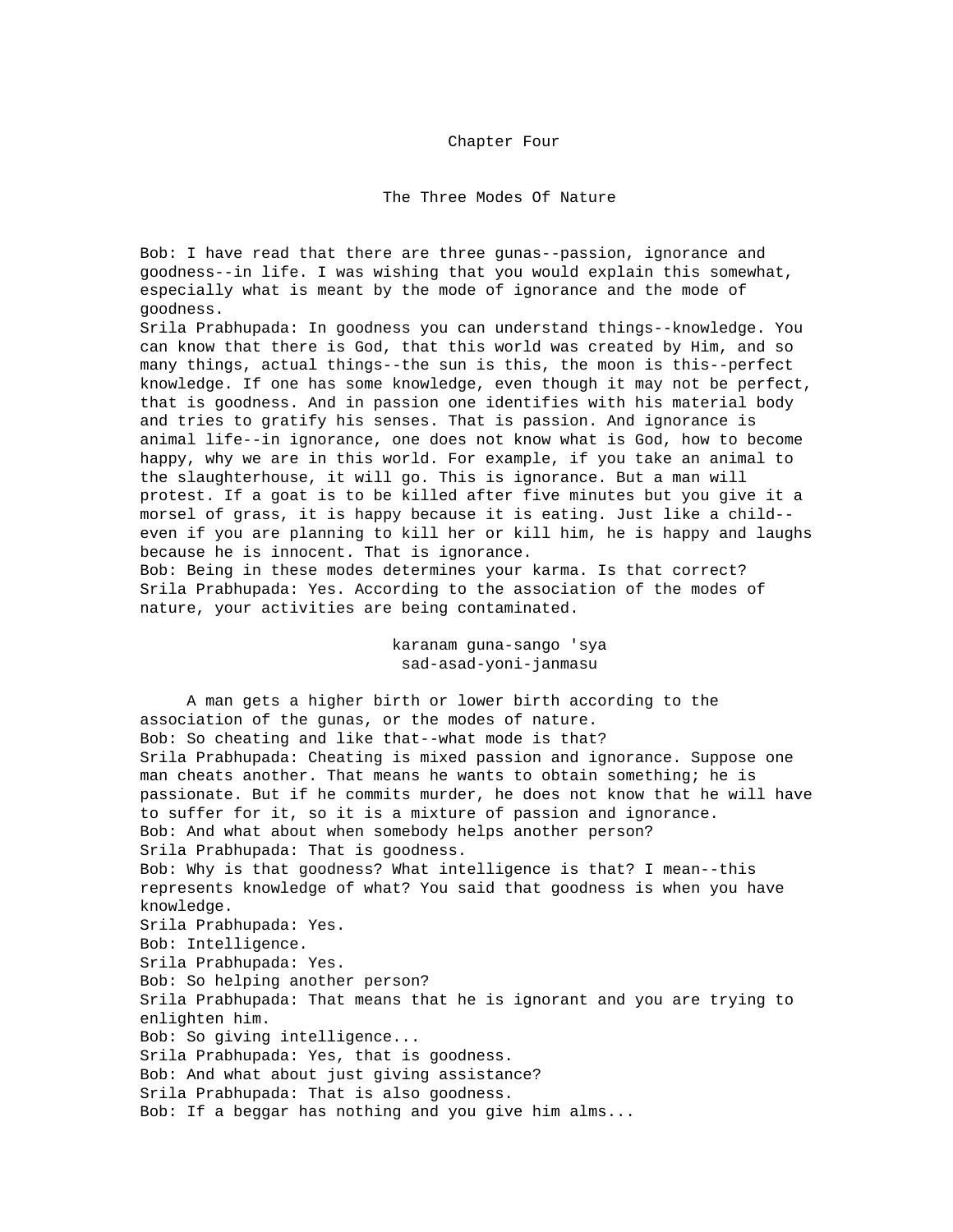Srila Prabhupada: So that may still be goodness. But in your Bowery Street, they give some charity, and immediately he purchases one bottle of wine and drinks and lies down flat. [All laugh.] So that is charity. But that is not goodness; that is ignorance. Bob: Charity is ignorance? Srila Prabhupada: There are three kinds of charities--good, passionate and ignorant. Goodness is giving charity where charity must be given. Just like this Krsna consciousness movement--if anyone gives charity to this movement, that is goodness because it is spreading God consciousness, Krsna consciousness. That is goodness. And if one gives charity for some return, that is passion. And if somebody gives in charity in an improper place and time, without respect and to an unworthy person, just like the Bowery man, that is ignorance. But Krsna says:

> yat karosi yad asnasi yaj juhosi dadasi yat

 "All that you do, all that you eat, all that you offer and give away, as well as all austerities that you may perform, should be done as an offering unto Me." If Krsna takes, that is the perfection of charity. Or anyone who is a representative of Krsna--if he takes, that is perfection.

Bob: And what kind of charity is it when you give food to somebody who is hungry?

Srila Prabhupada: Well, that depends on the circumstances. For example, a doctor has forbidden his patient to take any solid food, and if the patient is asking, "Give me some solids," and if you give him solid food in charity, then you are not doing good to him. That is ignorance. Bob: Are the devotees beyond accumulating karma? These devotees--do they feel karma? Do they work in these modes? Are they in the mode of goodness?

Srila Prabhupada: They are above goodness! Suddha-sattva. The devotees are not in this material world. They are in the spiritual world. That is stated in the Bhagavad-gita:

> mam ca yo 'vyabhicarena bhakti-yogena sevate sa gunan samatityaitan brahma-bhuyaya kalpate

 ["One who engages in full devotional service, who does not fall down in any circumstances, at once transcends the modes of material nature and thus comes to the level of Brahman."] Devotees are neither in goodness, passion nor ignorance. They are transcendental to all these qualities.

Bob: A devotee who is very faithful reaches this stage? Srila Prabhupada: Yes. Devotee... You can become a devotee as they have become. It is not difficult. Simply you have to engage yourself in the transcendental loving service of the Lord, that's all. Bob: I wish to gain more knowledge of God and be able to feel God's presence more. The reason for this is because I feel life has little meaning without this.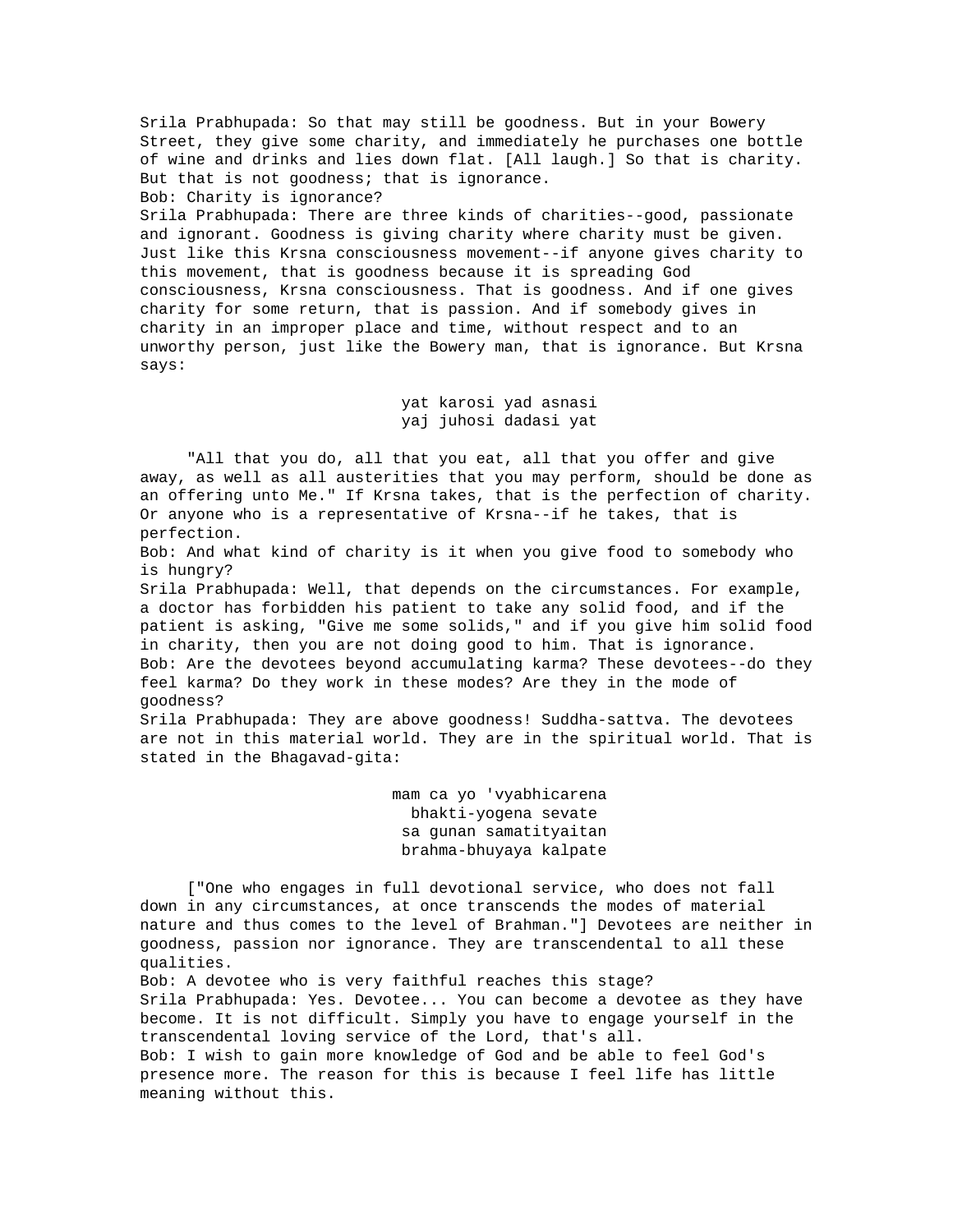Srila Prabhupada: Yes! If you miss this human form of life, then it is a great loss. That is a great chance given to the living entity to get out of the entanglement of material existence. Bob: I feel thankful that I've been able to ask these questions... Srila Prabhupada: Yes, you can learn more and more. Bob: But I still have... my connections at home. Marriage is... I am engaged.... Srila Prabhupada: No, no. There are so many marriages. [He indicates Syamasundara.] He is married. Marriage is no barrier. I told you that there are four different orders of spiritual life--brahmacari, grhastha, vanaprastha and sannyasa. So after brahmacari life, one can marry. That is not obligatory. One may remain naistika-brahmacari for his whole life. But a brahmacari can marry. And after marriage, there is vanaprastha life. This means that one is a little aloof from family--the husband and wife live separately. At that time there is no sex life. Then when he is fully renounced, detached from family life, he takes sannyasa, Bob: Does somebody forget his wife completely then? Srila Prabhupada: Yes. Forgetting is not very difficult, if you try to forget. Out of sight, out of mind. [All laugh.] Just as I have my wife, children, grandchildren--everything. But, out of sight, out of mind, that's all. Therefore, vanaprastha, sannyasa--everything is nicely

Chapter Five

Becoming Pure

Bob: Thank you so much for allowing me to ask my questions. Srila Prabhupada: That is my mission. People should understand the science of God. Unless we cooperate with the Supreme Lord, our life is baffled. I have given the example many times that a screw which has fallen from a machine has no value. But when the same screw is again attached to the machine, it has value. Similarly, we are part and parcel of God. So without God, what is our value? No value! We should again come back to our position of attachment to God. Then we have value. Bob: I met a fellow today who came in the afternoon. His reason for coming--you may find it humorous--was that he heard the hippies were in Mayapur.

### Srila Prabhupada: What?

arranged by the Vedic system.

Bob: He heard that hippies were in Mayapur. I was talking to him, and then some devotees were talking to him. He had said some things to me which I could find no answer for. And he said he would come back tomorrow and meet some devotees. But let me tell you what he said. This is confusing. When he was young--

Srila Prabhupada: He's Indian?

Bob: Yes, Indian. He lives nearby and speaks English fairly well. When he was young he worshiped Kali [a popular demigoddess] every day very rigorously, and then the floods came. When the floods came, the people saw hardship, and now he has no religion, and he says he finds his happiness in trying to develop love among people. And I couldn't think of what to say to him to add God and religion to his life. He says that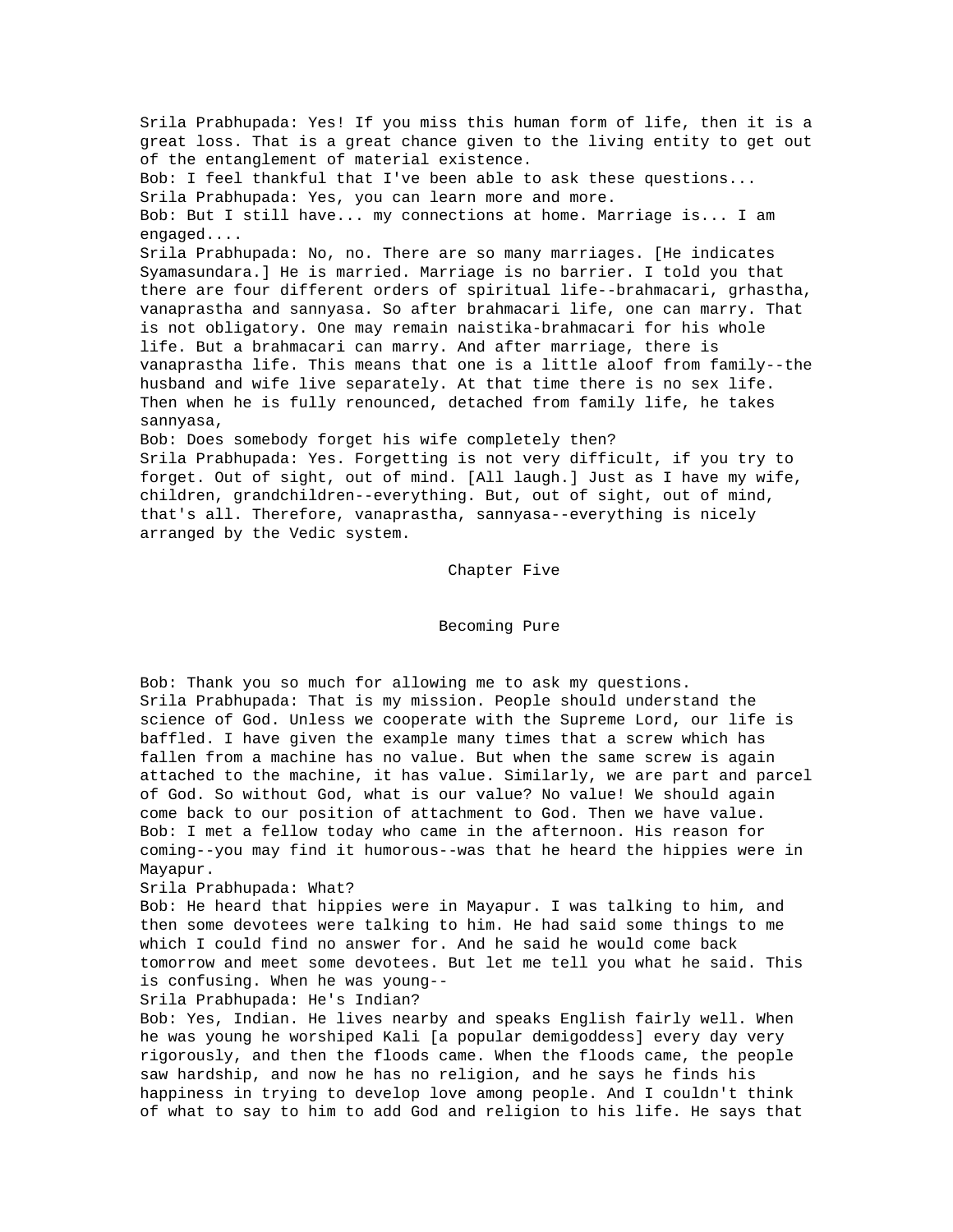after he dies, "maybe I'll become part of God, maybe not," but he can't worry about it now. He says he's tried these religious experiences, but they didn't work. One reason I ask this is because when I go back to America, a lot of people I come across are like this. They see that religion, like his worship of Kali or other kinds of religion they've experienced, doesn't work. And I don't know what to say to them to convince them it's worth trying. Srila Prabhupada: Do not try at the present moment. You try to be convinced yourself. Bob: Yes. I asked him to see devotees, but then on the way out, as he was leaving down the road, I met him again and told him, "Come back," but... Oh, I see. Srila Prabhupada: You first of all be convinced. And then try to convince others. Caitanya Mahaprabhu's instruction is that you can improve the welfare of others when your own life is a success: bharata-bhumite haila manusya -janma yara janma sarthaka kari 'kara para-upakara First make your life perfect. Then try to teach others. Bob: The devotees have told me that without consciousness of Krsna all the time, you cannot be happy. But at times I feel happy. Srila Prabhupada: At times. Not always. Bob: Yes. Srila Prabhupada: But if you become Krsna conscious, you will feel happy always. Bob: They had implied that you cannot feel happy without Krsna consciousness. Srila Prabhupada: That is a fact. For example, if you are an animal of the land and you are thrown into the water, you cannot be happy in water in any condition. When you are again taken up a the land, then you'll be happy. Similarly, we are part and parcel of Krsna. We cannot be happy without being part and parcel of Krsna. The same example: the machine part, without the machine, has no value, but when it is again put into the machine it has value. We are part of Krsna; we must join Krsna. And you can join Krsna immediately by your consciousness, simply by thinking, "I am Krsna's, Krsna is mine:' That's all. Bob: What is that? Krsna is... Srila Prabhupada: Krsna is mine. Bob: Mine? Srila Prabhupada: Yes. Mine. My Krsna. Bob: Ah. Srila Prabhupada: Krsna is mine. Krsna is mine. Bob: Yes. Srila Prabhupada: And I am Krsna's. That is our actual position. Bob: We are part of Krsna. Srila Prabhupada: Yes. Everything is part and parcel of Krsna. Because everything is generated by the energy of Krsna and everything is the energy of Krsna. An Indian gentleman: Srila Prabhupada, I have one question. What is the status of service minus devotion? Srila Prabhupada: Hm-m? That is not service, that is business. [Everyone laughs.] For example, here in Mayapur we have employed a contractor. That is not service--that is business. Is it not? Sometimes they will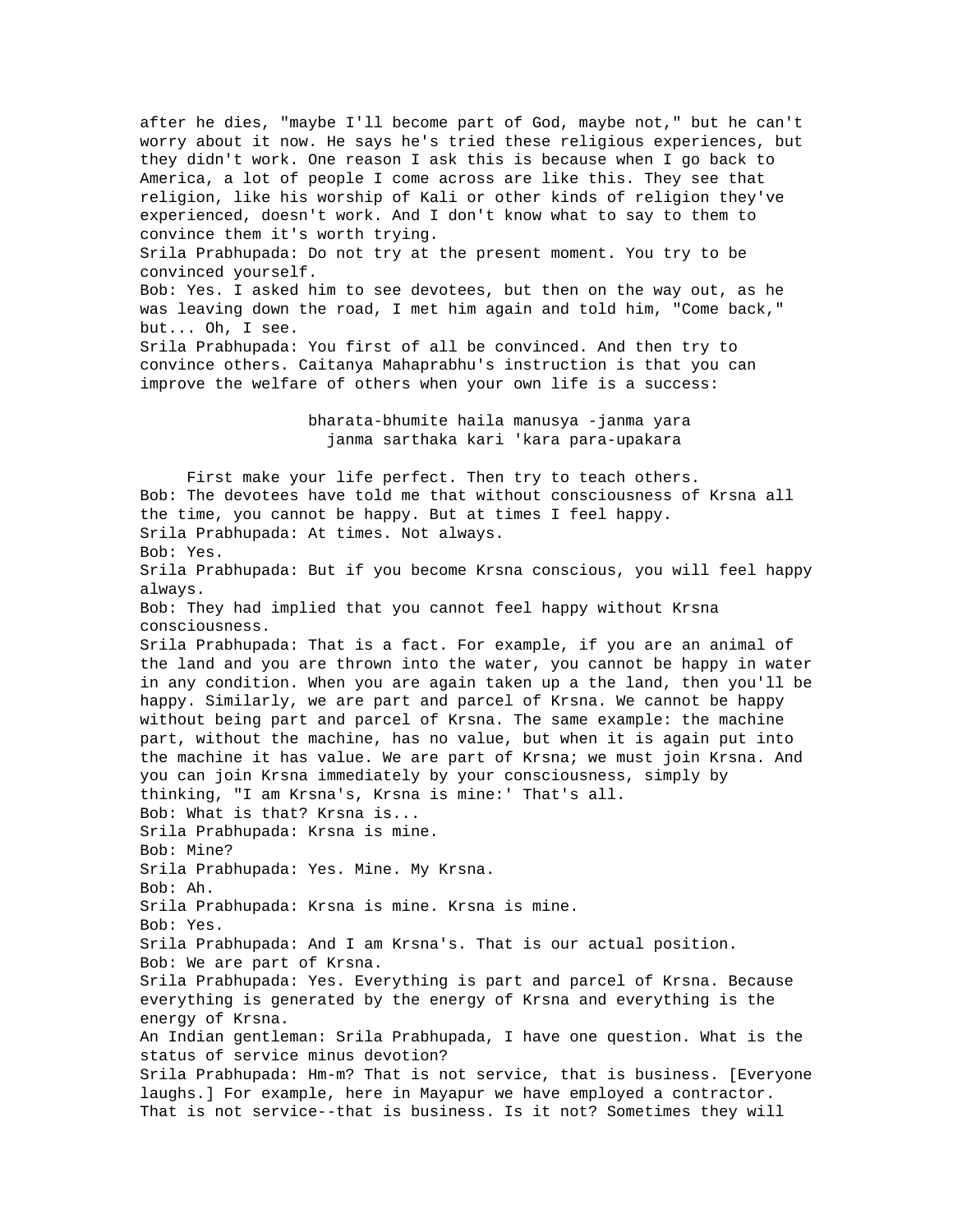advertise, "Our customers are our masters." Is it not? But in spite of the flowery language--"Our customers are our masters"--this is business, because nobody is a qualified customer unless he pays. But service is not like that. Service--Caitanya Mahaprabhu prays to Krsna:

> yatha tatha va vidadhatu lampato mat-prana-nathas tu sa eva naparah

 "You do whatever You like, but still You are my worshipable Lord." That is service. "I don't ask any return from You." That is service. When you expect some return, that is business. Bob: I wish to ask you to advise me on how I can come to feel closer to God. I'll be leaving you soon. And I'm-- Srila Prabhupada: You have to be purified. Bob: I come to the temple at times, and then I leave, and I'm not sure how much I take with me. Srila Prabhupada: It does not take much time. Within six months you will realize your progress. But you have to follow the regulative principles. Then it will be all right. Just like these boys and girls are doing. Bob: Yes, I see. Srila Prabhupada: They have no tendency for going to the cinema or going to a hotel. No. They have stopped all anarthas, all unnecessary things. Bob: I--I feel that when I go back, they'll-- Srila Prabhupada: The whole human life is meant for purification. Bob: Yes. Srila Prabhupada:

> tapo divyam putraka yena sattvam suddhyed yasmad brahma-saukhyam tv anantam

 Sattva means existence. So if you don't purify your existence, then you will have to change your body. From this body to that. Sometimes it may be higher, sometimes lower. For example, if you don't cure a disease, it can put you into trouble in so many ways. Similarly. if you don't purify your existence, then you will have to transmigrate from one body to another. There are very subtle laws of nature. Now there is no guarantee that you will get a very comfortable body or an American body. Therefore, it is essential for the human being to purify his existence. Unless you purify your existence, you will hanker after happiness but will not always be happy.

Bob: When I go to my job in New York, I hope I'll become pure, but I'm sure that I won't become as pure as your devotees here. I--I don't see myself doing that.

Srila Prabhupada: You can do as they are doing. They were not pure in the beginning; now they are pure. Similarly. you can become pure. For example, in your childhood you were not educated--but now you are educated.

Bob: So, what are the things that I may do? When I go back, I must-- Srila Prabhupada: When do you go back?

Bob: I'll be going back to Chaibasa to do my work there, and...

Srila Prabhupada: What is there in Chaibasa?

Bob: That is where I do my teaching. I live there.

want to see everyone happy. Sarve sukhino bhavantu. People do not know how to become happy. They do not take the standard path to become happy.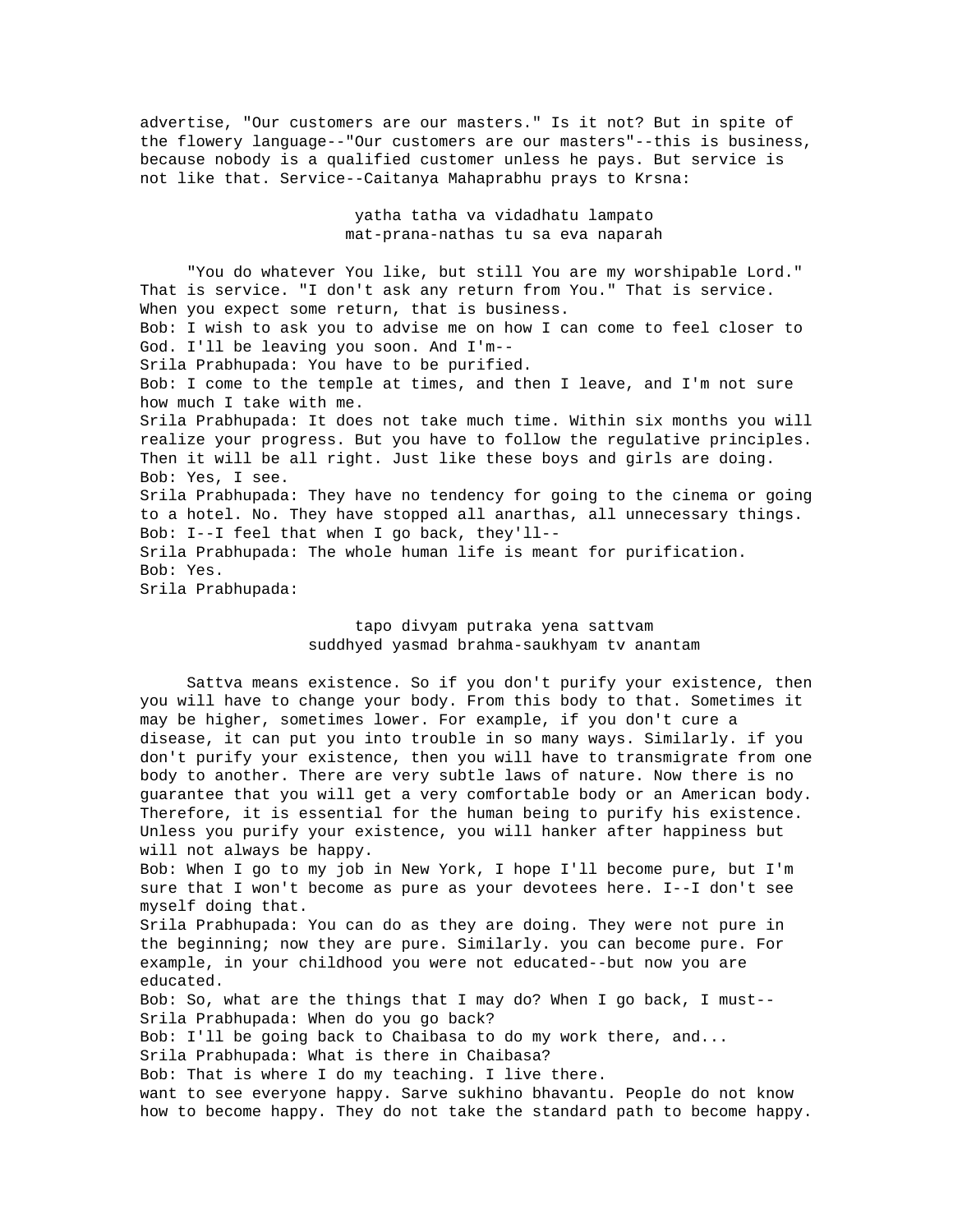They manufacture their own way. That is the difficulty. Therefore, Rsabhadeva gave this advice to his sons: "My dear boys, just undergo austerity for transcendental realization." Everyone is performing austerity. This boy I know--he had to go to a foreign country to learn commercial management. Now he is well situated. In this way. everyone must undergo some austerity for future life. So why not take that austerity for permanent happiness? You have to purify your existence and your body. As many times as you accept a material body, you will have to change it. But as soon as you get a spiritual body, there is no question of change. You already have a spiritual body. Now, due to our material contamination, we are developing the material body. But if we associate with spiritual life, then we shall develop a spiritual body. The same example I have several times given is that if you put an iron rod within fire, it will become like fire. Is it not? Bob: Put the iron rod into fire? Srila Prabhupada: Yes, and it will become like fire. Bob: Yes. Srila Prabhupada: Although iron. Bob: Yes. Srila Prabhupada: Similarly, if you always keep yourself spiritually engaged, your body will act spiritually, although it is material. The same example: when an iron rod is red-hot, touch it anywhere, and it will burn. It takes on the quality of fire. Similarly, if you always keep yourself in Krsna consciousness, then you will become spiritualized. You will act spiritually. No more material demands. Bob: How do I do this? Srila Prabhupada: This process. They are doing it. You have seen these boys, our six boys who have been initiated today. It is very simple. You have to follow the four restrictive regulations and chant these beads. Very easy. Bob: Well, but, see--when I am back in Bihar and following my lifestyle there, I--if I follow all these regulative principles--some I follow now, but not all-- Srila Prabhupada: "Some" means... ? Bob: "Some"? Srila Prabhupada: There are only four regulative principles. "Some" means three, or two? Bob: Two or three. Srila Prabhupada: So why not the other one? Bob: No, no. I mean I follow one or two. One or two I follow now. Srila Prabhupada: [Laughs.] Why not the other three? What is the difficulty? Which one do you follow? Bob: Which one do I follow? Well, I'm almost vegetarian, but I eat eggs. Srila Prabhupada: Then that is also not complete. Bob: No, not even complete. Since last time [November], I've become vegetarian, but... Srila Prabhupada: Vegetarian is no qualification. Bob: Not much. Srila Prabhupada: The pigeon is vegetarian. The monkey is vegetarian- the most rubbish creature... Bob: Well... Srila Prabhupada: The monkey is vegetarian. This naked sannyasi lives in the forest... the most mischievous...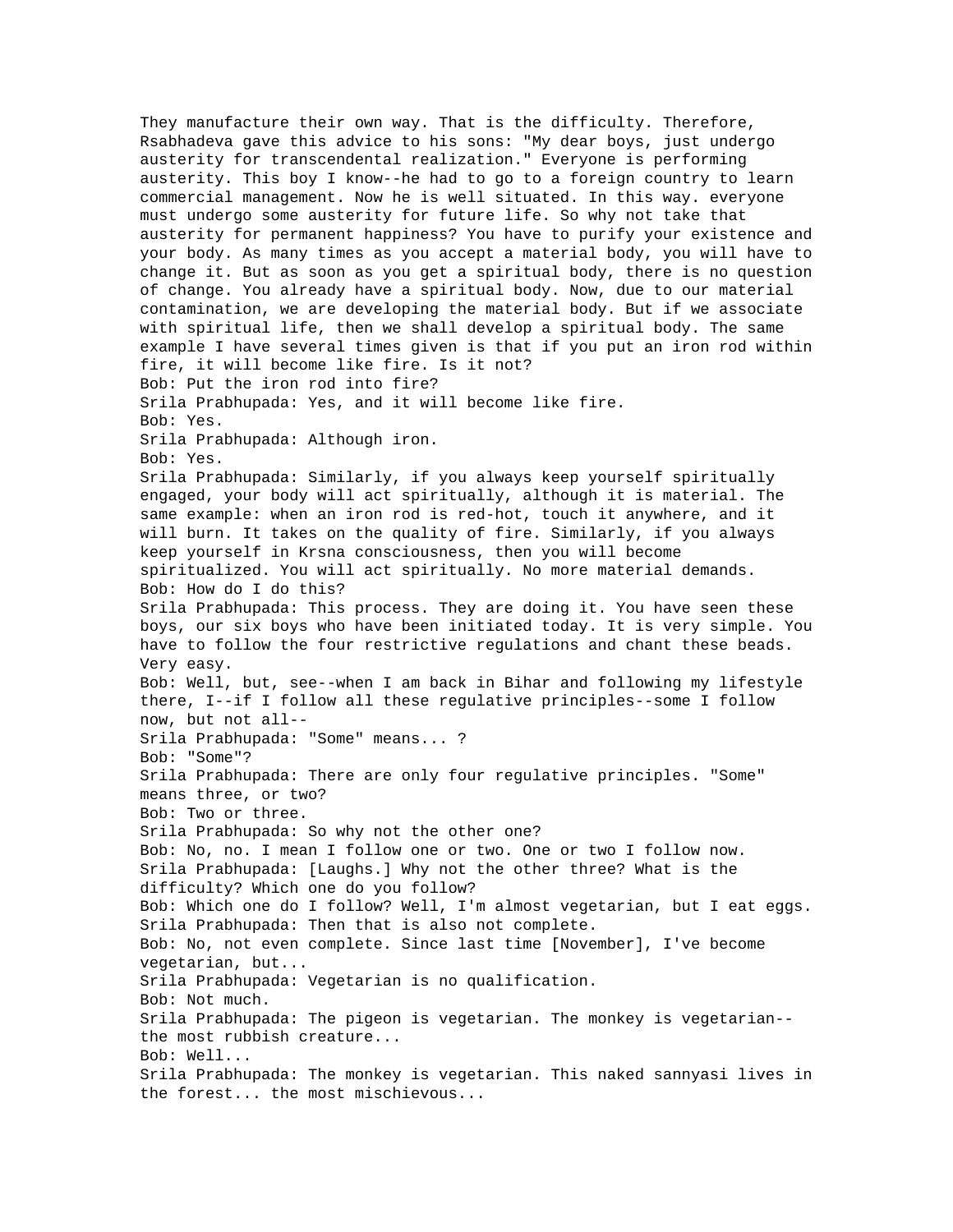Bob: I--I felt that it was a little bit of progress because it was somewhat difficult at first, then easy, and I had returned to-- Srila Prabhupada: No, you can stick to all the regulative principles, provided you take to the Krsna consciousness process--otherwise it is not possible. Bob: Yes, this is it. I have--when I'm back in Bihar, and--um--my friends may say... We're sitting in the evening, and there's nothing to do but fight mosquitoes, and they say, "How about smoking some marijuana?" And I say, "Sure, there's nothing else to do;" and then I sit down, and I enjoy myself for the evening. Now we did this, we got carried away. we were doing it every day and realizing we were hurting ourselves and stopped, but still on occasion we... Srila Prabhupada: You have to live with us. Then your friends will not ask you, "What about marijuana?" [Bob laughs.] Keep the association of devotees. We are opening centers to give people a chance to associate with us. Why have we taken so much land [in Mayapur]? Those who are seriously desirous--they will come and live with us. Association is very influential. If you associate with drunkards, you become drunk; if you associate with sadhus, then you become a sadhu. Syamasundara: He can come and stay with you in Bombay. Srila Prabhupada: Yes, you can stay with us in Bombay. But he wants friends with marijuana. That is the difficulty. Bob: Let me ask you about something else; then maybe I'll come back to this. I find that I think of myself too much, and this way I can't think of God so much. I think of myself in too many places. How can I forget about myself so I can concentrate on other, more important things? Srila Prabhupada: As they [the devotees] have done. Bob: [Laughs.] You are saying to me that my path--I think what you're saying is that my path to purity is to become a devotee. Srila Prabhupada: Do you hesitate? Bob: Well, I... Srila Prabhupada: Is it very difficult to become a devotee? Bob: For myself--it is. I--I don't feel so much the desire. First the devotees tell me that they have given up material life. These four regulative principles, they have explained to me, mean giving up material life, and that I see. And in place of this they have... Srila Prabhupada: What do you mean by material life? [Bob is silent] I am sitting on this bed. Is it material or spiritual? Bob: Material. Srila Prabhupada: Then how have we given up material life? Bob: I think how I interpreted it was "a desire for our material gains..." Srila Prabhupada: What is material? Bob: Working towards material gains and not giving up all materials. Srila Prabhupada: Material life means--when you desire to gratify your senses, that is material life. And when you desire to serve God, that is spiritual life. That is the difference between material life and spiritual life. Now we are trying to serve our senses. But instead of serving the senses, when we serve God, that is spiritual life. What is the difference between our activities and others, activities? We are using everything--table, chair, bed, tape recorder, typewriter--so what is the difference? The difference is that we are using everything for Krsna.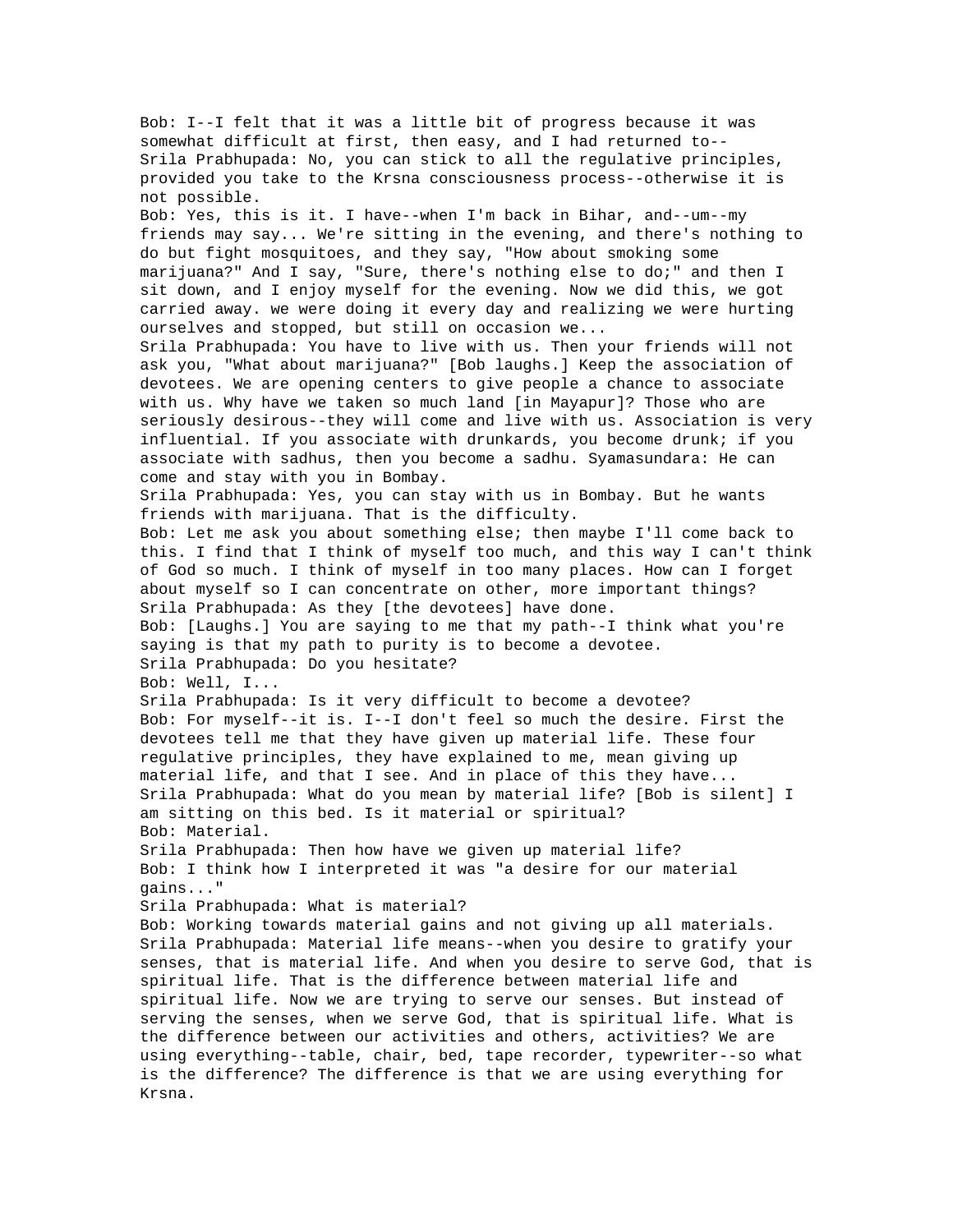Bob: The devotees have said that the sensual pleasures they have given up are replaced with spiritual kinds of pleasures, but--see--I haven't felt this. Srila Prabhupada: Spiritual pleasures come when you desire to please Krsna. That is spiritual pleasure. For example, a mother is more pleased by feeding her son. She's not eating, but when she sees that her son is eating very nicely, then she becomes pleased. Bob: Hmm-m. Spiritual pleasure, then, is pleasing God. Srila Prabhupada: Spiritual pleasure means the pleasure of Krsna. Bob: Pleasing Krsna. Srila Prabhupada: Yes. Material pleasure means the Pleasure of the senses. That's all. This is the difference. When you simply try to please Krsna, that is spiritual pleasure. Bob: I had viewed this as--my thought of pleasing God was to-- Srila Prabhupada: Don't manufacture your ways of Pleasing God. Don't manufacture. Suppose I want to please you. Then I shall ask you, "How can I serve you?" Not that I manufacture some service. That is not pleasing. Suppose I want a glass of water. If you concoct the idea, "Svamiji will be more pleased if I give him a glass of milk, hot milk," that will not please me. If you want to please me, then you should ask me, "How can I Please you?" And if you do what I order, that will please me. Bob: And pleasing Krsna, then, is being a devotee of Krsna. Srila Prabhupada: A devotee is one who is always pleasing Krsna. He has no other business. That is a devotee. Bob: Can you tell me some more about chanting Hare Krsna? I have for quite some time chanted, but never regularly--just a little bit here and there. I just got beads very recently, and once in a while I feel comfortable chanting, and once in a while not comfortable at all. Maybe I don't chant Properly. I don't know. Srila Prabhupada: Yes, everything has a process. You have to adopt the process. Bob: The devotees tell me of the ecstasy they feel when chanting. Srila Prabhupada: Yes, the more you become purified, the more you will feel ecstasy. This chanting process is the purifying process. "Perfect Questions - Perfect Answers" Conversations between His Divine Grace A.C. Bhaktivedanta Swami Prabhupada and Bob Cohen, a Peace Corps worker in India. COPYRIGHT NOTICE: This is an evaluation copy of the printed version of this book, and is NOT FOR RESALE. This evaluation copy is intended for personal non-commercial use only, under the "fair use" guidelines established by international copyright laws. You may use this electronic file to evaluate the printed version of this book, for your own private use, or for short excerpts used in academic works, research, student papers, presentations, and the like. You can distribute this evaluation

copy to others over the Internet, so long as you keep this copyright information intact. You may not reproduce more than ten percent (10%) of this book in any media without the express written permission from the copyright holders. Reference any excerpts in the following way: "Excerpted from "Perfect Questions – Perfect Answers" by the Bhaktivedanta Book Trust International, www.Krishna.com."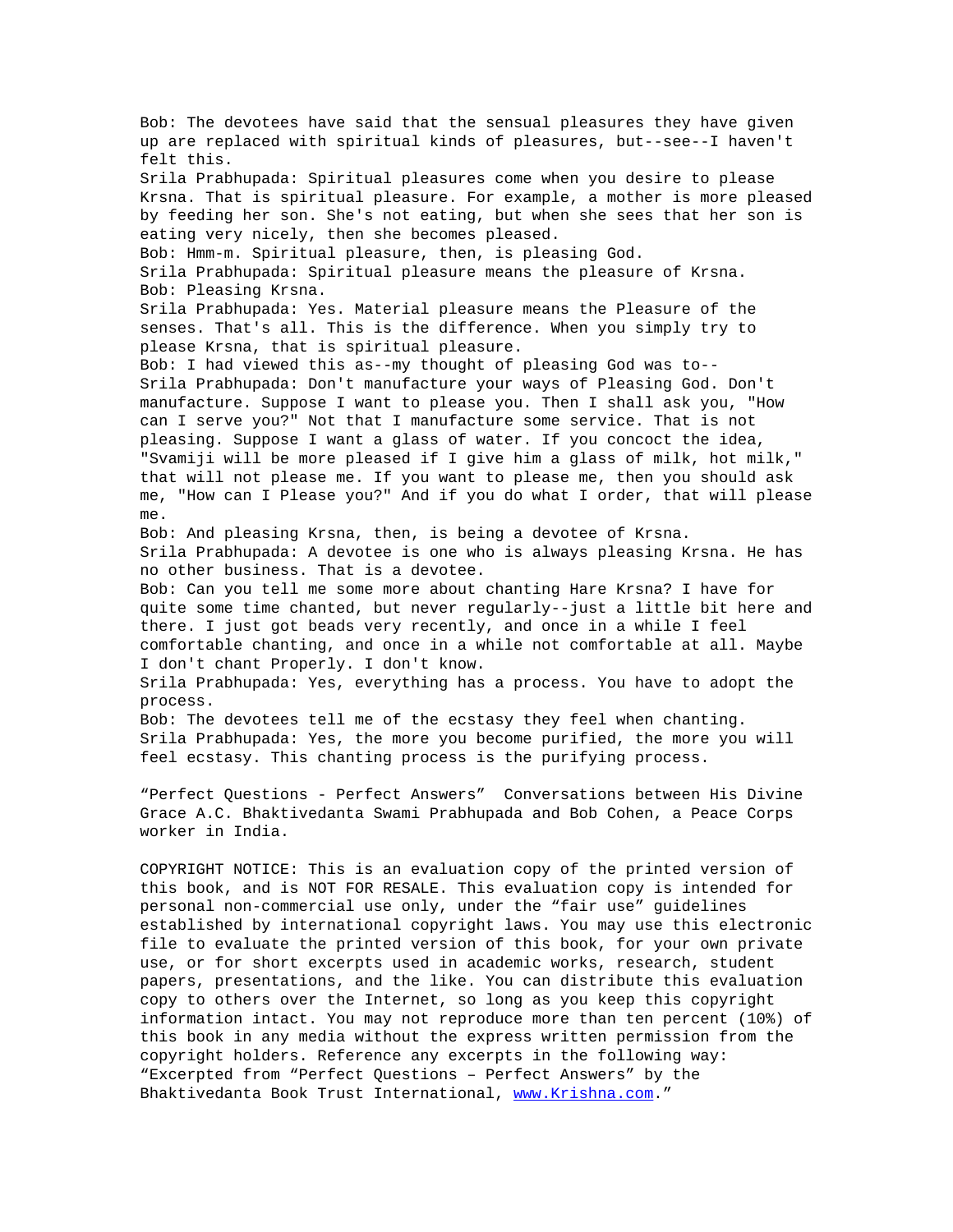This book and electronic file is Copyright 1977-2003 Bhaktivedanta Book Trust International, 3764 Watseka Avenue, Los Angeles, CA 90034, USA. All rights reserved. For any questions, comments, correspondence, or to evaluate dozens of other books in this collection, visit the website of the publishers, www.Krishna.com.

Chapter Six

The Perfect Devotee

Syamasundara: Srila Prabhupada, this afternoon we were discussing austerities. Srila Prabhupada: Mm? Syamasundara: If we don't practice austerities voluntarily, then we must involuntarily practice some austerities. Srila Prabhupada: Yes, under the direction of the spiritual master one should... You have no mind to follow austerities, but when you accept a spiritual master, you have to carry out his order. That is austerity. Syamasundara: Even if you don't want to practice austerity, you must. Srila Prabhupada: Yes, you must. Because you have surrendered to your spiritual master, his order is final. So even if you don't like it, you have to do it. To please me. Syamasundara: Ah. Srila Prabhupada: But you don't like... [He laughs.] Nobody likes to fast, but the spiritual master says, "Today, fasting," so what can be done? [Syamasundara laughs.] A disciple is one who has voluntarily agreed to be disciplined by the spiritual master. That is austerity. Syamasundara: Say, like our parents or many people in the material world, completely enamored by the material life--they don't want to undergo austerity or bodily pain, but still they must. They are being forced by nature to suffer austerities. Srila Prabhupada: That is forced austerity. That is not good. Voluntary austerity will help. Syamasundara: If you don't undergo voluntary austerity, then you must be forced to undergo austerity. Srila Prabhupada: That is the difference between man and animal. An animal cannot accept austerity. But a man can accept it. There is a nice foodstuff in the confectioner's shop, so a man wants to eat it, but he sees that he has no money, so he can restrain himself. But when a cow comes, immediately she pushes her mouth in. You can beat her with a stick, but she will tolerate it. She will do that. Therefore an animal cannot undergo austerity. Our austerity is very nice. We chant Hare Krsna, dance, and Krsna sends very nice foodstuffs, and we eat. That's all. Why are your people not agreeable to such austerity? Chanting, dancing and eating nicely? Bob: What is that? Srila Prabhupada: Because we are following austerities, Krsna sends us nice things. So we are not losers. When you become Krsna-ized, then you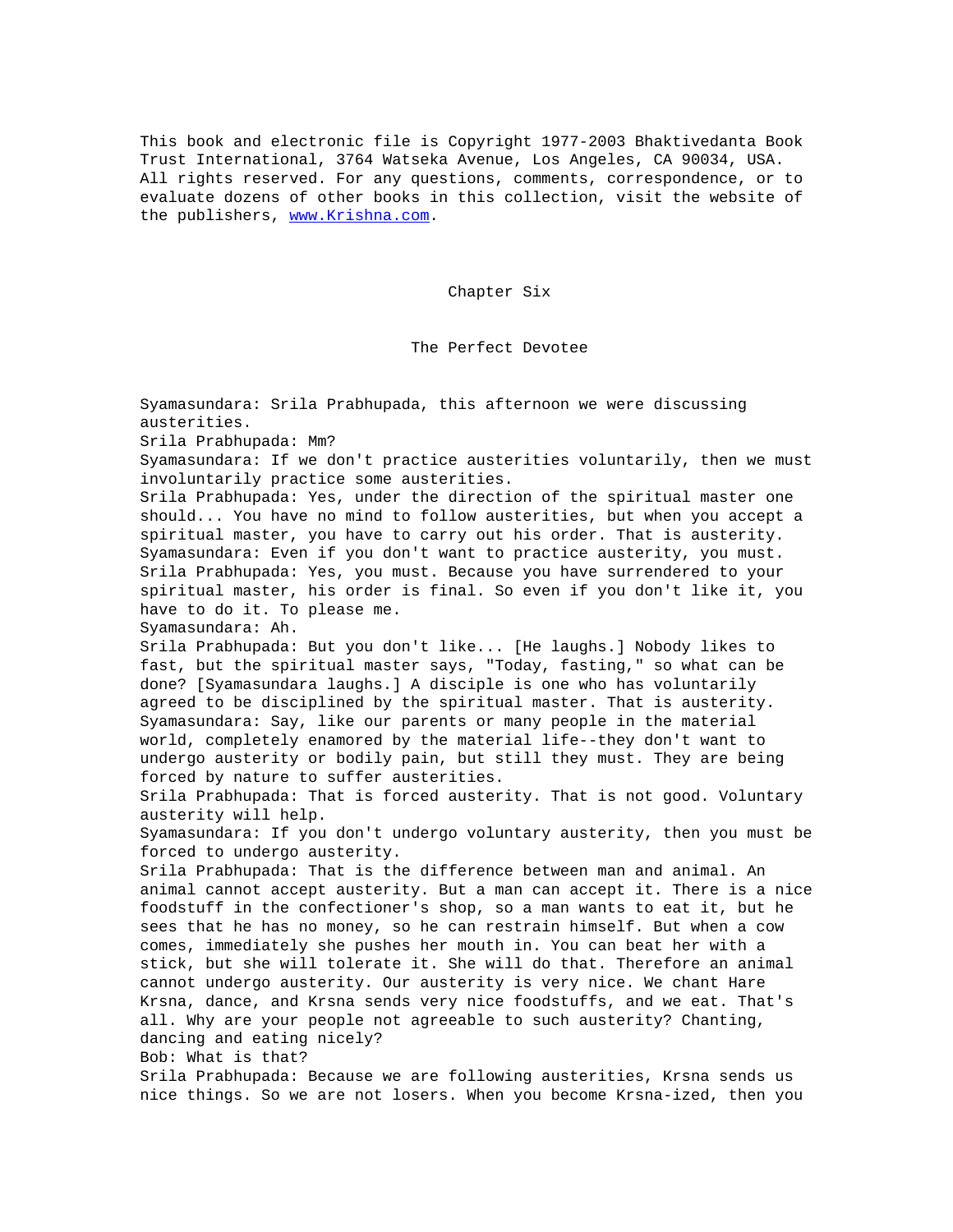get more comforts than at the present moment. That's a fact. I have been living alone for the last twenty years, but I have no difficulties. Before taking sannyasa I was living in Delhi. So I had no difficulties, although I was living alone. Syamasundara: If you don't accept spiritual discipline, then nature will

Srila Prabhupada: Oh, yes. That is stated in the Bhagavad-gita:

force so many calamities.

 daivi hy esa gunamayi mama maya daratyaya mam eva ye prapadyante mayam etam taranti te

 ["This divine energy of Mine, consisting of the three modes of material nature, is difficult to overcome. But those who have surrendered unto Me can easily cross beyond it."] Maya is imposing so many difficulties, but as soon as you surrender to Krsna, no more imposition. Syamasundara: We were so foolish that we were always thinking, "In the future I'll be happy." Srila Prabhupada: Yes, that is maya, illusion. That is like the ass. You sit down on the back of the ass and just take a morsel of grass. The ass is thinking, "Let me go forward a little, and I shall get the grass." [Bob laughs.] But it is always one foot distant. That is ass-ism. [They all laugh.] Everyone is thinking, "Let me go a little forward, and I'll get it. I'll be very happy." Bob: I... I thank you so much for... Srila Prabhupada: Hmm? Bob: Tomorrow I'll have to leave you and-- Srila Prabhupada: Don't talk l-e-a-v-e, but talk l-i-v-e. Bob: I cannot yet, but I was thinking now of returning tomorrow to my town. But... Srila Prabhupada: Don't return. Bob: I should stay here tomorrow--here? Srila Prabhupada: Stay here. Bob: You tell me to, I'll stay. Srila Prabhupada: Yes, you are a very good boy. [There is a long pause. It is now, much quieter.] It is very simple. When the living entities forget Krsna, they are in this material world. Krsna means His name, His form, His abode, His pastimes--everything. Bob: What was that last? Srila Prabhupada: Ah? Pastimes. Bob: Pastimes. Srila Prabhupada: When we speak of a king, it means the king's government, king's palace, king's queen, king's sons, secretaries, military strength--everything. Is it not? Bob: Yes. Srila Prabhupada: Similarly, Krsna being the Supreme Personality of Godhead, as soon as we think of Krsna, this means all the energies of Krsna. That is complete by saying, "Radha-Krsna." Radha represents all the energy of Krsna. And Krsna is the Supreme Lord. So when we speak of Krsna, the living entities are also included because the living entities are energies, different energies of Krsna--superior energy. So when this energy is not serving the energetic, that is material existence. The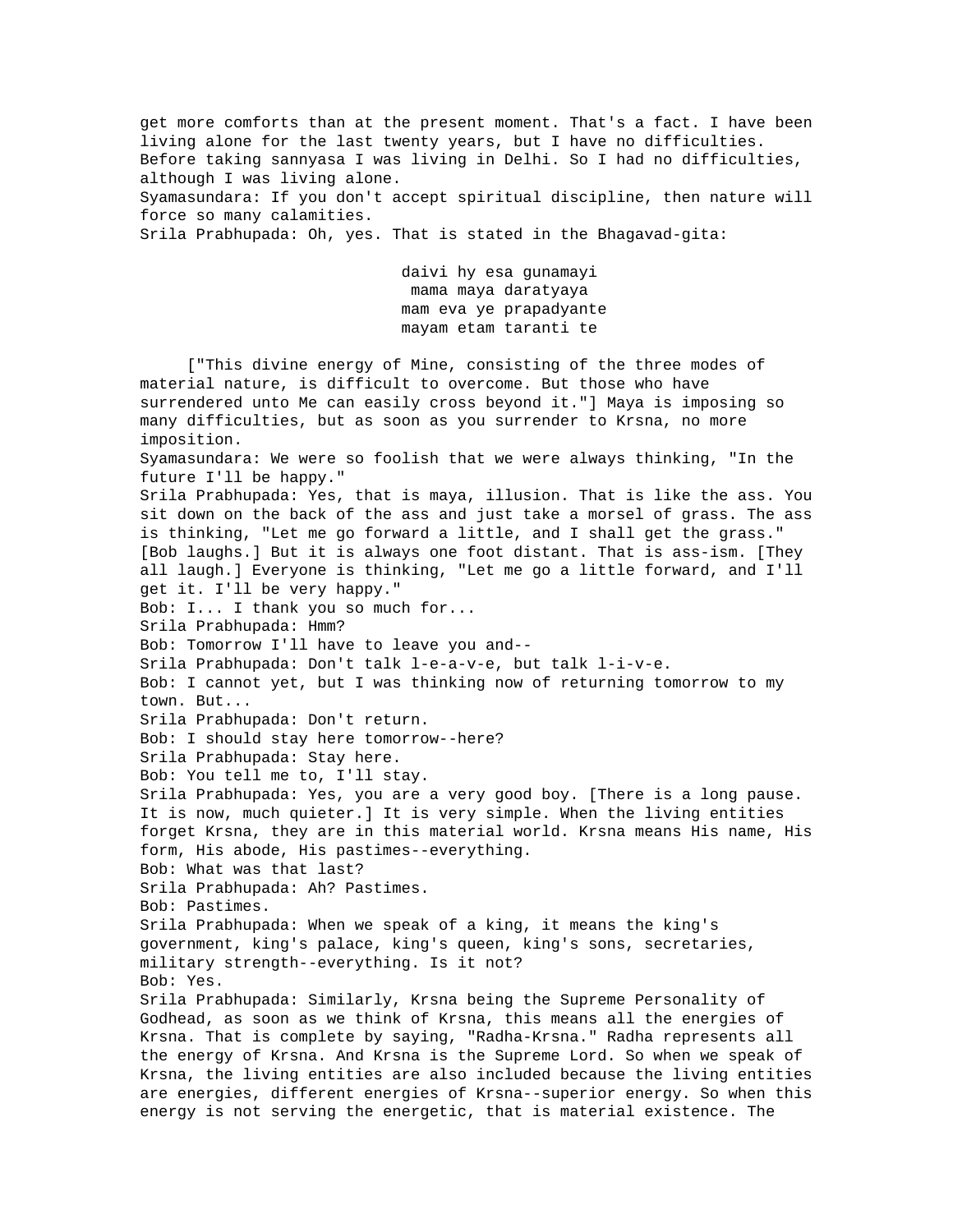whole world is not serving Krsna. They are serving Krsna in a different way. They are serving indirectly, just as disobedient citizens serve the government indirectly. Prisoners come to the prison house on account of their disobedience of the laws of the state. So, in the prison house, they are forced to obey the laws of the state. Similarly. all the living entities here are godless, either by ignorance or by choice. They do not like to accept the supremacy of God. Demoniac. So we are trying to bring them to their original condition. That is the Krsna consciousness movement. Bob: I'd like to ask you just something I talked with devotees about- medicine. I walked to the river with some devotees today. I have a cold, so I said I shouldn't go in the water. Some felt I should because it is the Ganges, and some said I shouldn't because I have a cold, and we were talking, and I don't understand. Do we get sick because of our bad actions in the past? Srila Prabhupada: Yes, that's a fact. Bob: But when one... Srila Prabhupada: Any kind of distress we suffer is due to our impious activities in the past. Bob: But when someone is removed from karmic influence... Srila Prabhupada: Yes? Bob: ... does he still get sick? Srila Prabhupada: No. Even if he gets sick, that is very temporary. For instance, this fan is moving. If you disconnect the electric power, then the fan will move for a moment. That movement is not due to the electric current. That is force--what is it called, physically, this force? Syamasundara: Momentum. Srila Prabhupada: Momentum. But as soon as it stops, no more movement. Similarly, even if a devotee who has surrendered to Krsna is suffering from material consequences, that is temporary. Therefore, a devotee does not take any material miseries as miseries. He takes them as Krsna's, God's, mercy. Bob: A perfected soul, a devotee, a pure devotee... Srila Prabhupada: A perfected soul is one who engages twenty-four hours a day in Krsna consciousness. That is perfection. That is a transcendental position. Perfection means to engage in one's original consciousness. That is perfection. That is stated in Bhagavad-gita: sve sve karmany abhiratah samsiddhim labhate narah "By following his qualities of work, every man can become perfect." Complete perfection. Samsiddhi. Siddhi is perfection. That is Brahman realization, spiritual realization. And samsiddhi means devotion, which comes after Brahman realization. Bob: Could you just say that last thing again please? Srila Prabhupada: Samsiddhi. Bob: Yes. Srila Prabhupada: Sam means complete. Bob: Yes. Srila Prabhupada: And siddhi means perfection. In the Bhagavad-gita it is stated that one who goes back home, back to Godhead, has attained the complete perfection. So perfection comes when one realizes that he is

not this body; he is spirit soul. Brahma-bhuta--that is called Brahman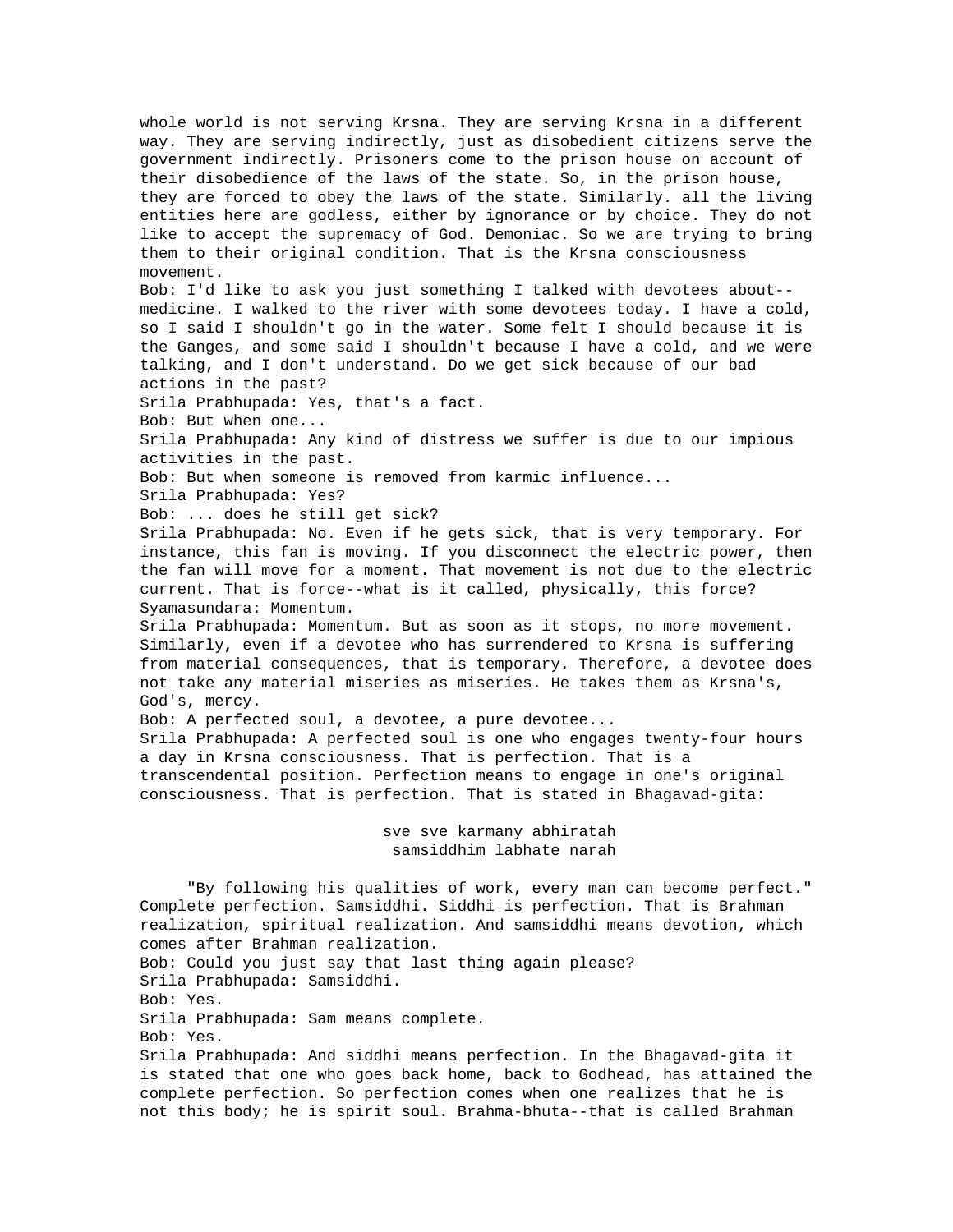realization. That is perfection. And samsiddhi comes after Brahman realization, when one engages in devotional service. Therefore if one is already engaged in devotional service, it is to be understood that Brahman realization is there. Therefore it is called samsiddhi. Bob: I ask you this very humbly, but do you feel diseases and sickness? Srila Prabhupada: Hm-m? Bob: Do you personally feel disease and sickness? Srila Prabhupada: Yes. Bob: Is this a result of your past karma? Srila Prabhupada: Yes. Bob: So one in this material world never escapes his karma completely? Srila Prabhupada: Yes, he escapes. No more karma for a devotee. No more karmic reaction. Bob: But you must be the best devotee. Srila Prabhupada: Hm-m... No, I don't consider myself the best devotee. I am the lowest. Bob: No! Srila Prabhupada: You are the best devotee. Bob: [Laughs.] Oh, no, no! But, see, you say--what you say... always seems right. Srila Prabhupada: Yes. Bob: Then you must be the best devotee. Srila Prabhupada: The thing is that even the best devotee, when he preaches, comes to the second-class platform of a devotee. Bob: What would the best devotee be doing? Srila Prabhupada: The best devotee does not preach. Bob: What does he do? Srila Prabhupada: He sees that there is no need of preaching. For him, everyone is a devotee. [Bob laughs heartily] Yes, he sees no more nondevotees--all devotees. He is called an utama-adhikari. But while I am preaching, how can I say I am the best devotee? Just like Radharani-- She does not see anyone as a nondevotee. Therefore we try to approach Radharani. Bob: Who is this? Srila Prabhupada: Radharani, Krsna's consort. Bob: Ah. Srila Prabhupada: If anyone approaches Radharani, She recommends to Krsna, "Here is the best devotee. He is better than Me," and Krsna cannot refuse him. That is the best devotee. But it is not to be imitated: "I have become the best devotee." isvare tad-adhinesu

 balisesu dvisatsu ca prema-maitri-krpepeksa yah karoti sa madhyamah (SB. 11.2.46)

 A second-class devotee has the vision that some are envious of God, but this is not the vision of the best devotee. The best devotee sees, "Nobody is envious of God. Everyone is better than me." Just like Caitanya-caritamrta's author, Krsnadasa Kaviraja. He says, "I am lower than the worm in the stool." Bob: Who is saying this?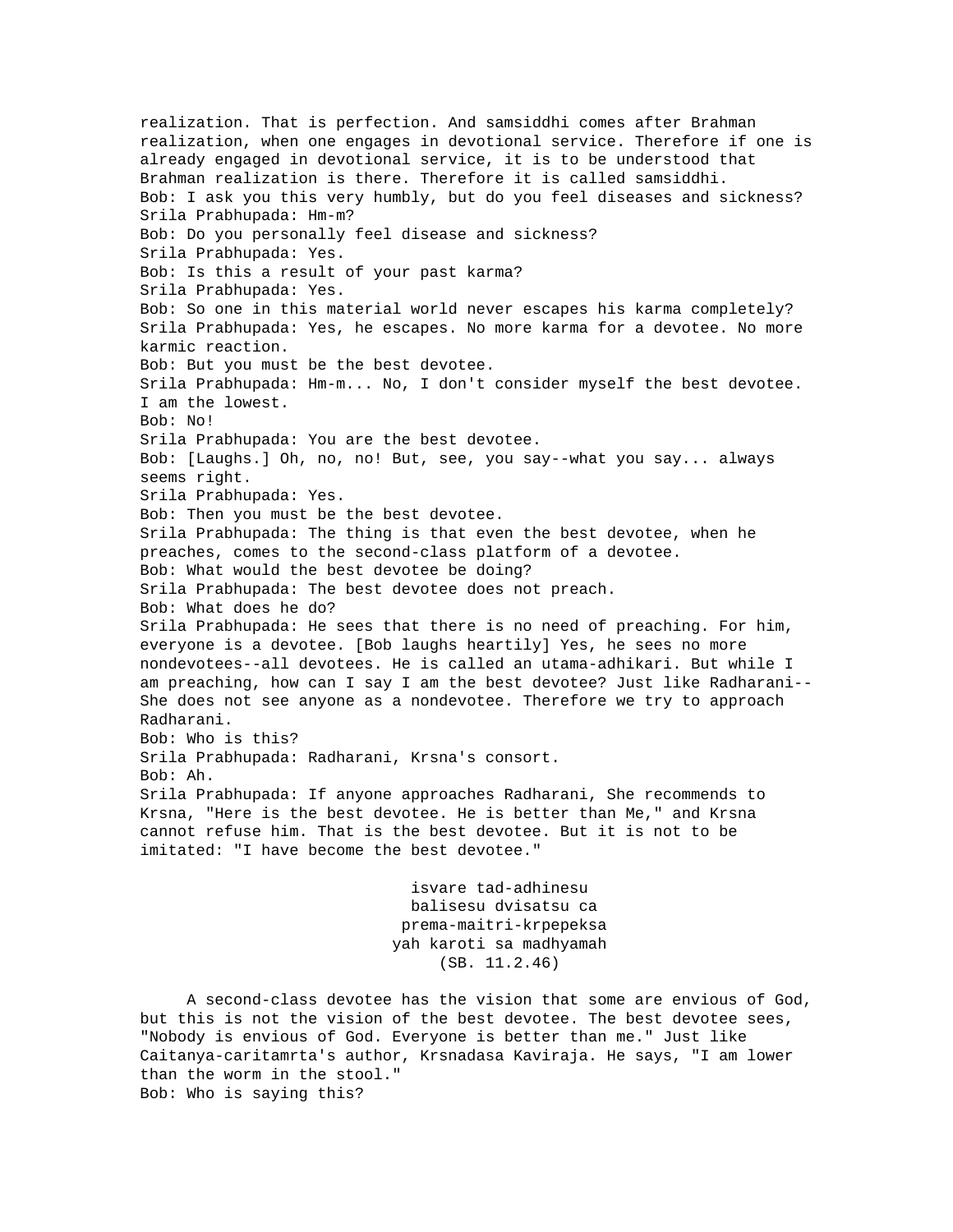Srila Prabhupada: Krsnadasa Kaviraja, the author of Caitanya-caritamrta: purisera kita haite muni se laghistha. He is not making a show. He is feeling like that. "I am the lowest. Everyone is best, but I am the lowest. Everyone is engaged in Krsna's service. I am not engaged." Caitanya Mahaprabhu said "Oh, I have not a pinch of devotion to Krsna. I cry to make a show. If I had been a devotee of Krsna, I would have died long ago. But I am living. That is the proof that I do not love Krsna." That is the vision of the best devotee. He is so much absorbed in Krsna's love that he says, "Everything is going on, but I am the lowest. Therefore I cannot see God." That is the best devotee. Bob: So a devotee must work for everybody's liberation? Srila Prabhupada: Yes. A devotee must work under the direction of a bona fide spiritual master, not imitate the best devotee. Bob: Excuse me? Srila Prabhupada: One should not imitate the best devotee. Bob: Imitate. Oh. I see. Syamasundara: One time you said that sometimes you feel sickness or pain due to the sinful activities of your devotees. Can sometimes disease be due to that? Caused by that? Srila Prabhupada: You see, Krsna says:

# aham tvam sarva-papebhyo moksayisyami ma sucah

 "I will deliver you from all sinful reaction. Do not fear." So Krsna is so powerful that He can immediately take up all the sins of others and immediately make them right. But when a living entity plays the part on behalf of Krsna, he also takes the responsibility for the sinful activities of his devotees. Therefore to become a guru is not an easy task. You see? He has to take all the poisons and absorb them. So sometimes--because he is not Krsna--sometimes there is some trouble. Therefore Caitanya Mahaprabhu has forbidden, "Don't make many sisyas, many disciples." But for preaching work we have to accept many disciples--for expanding preaching--even if we suffer. That's a fact. The spiritual master has to take the responsibility for all the sinful activities of his disciples. Therefore to make many disciples is a risky job unless one is able to assimilate all the sins.

> vancha-kalpa-tarubhyas ca kipa-sindhubhya eva ca patitanam pavanebhyo vaisnavebhyo namo namah

 ["I offer my respectful obeisances unto all the Vaisnava devotees of the Lord. They are just like desire trees who can fulfill the desires of everyone, and they are full of compassion for the fallen conditioned souls."] He takes responsibility for all the fallen souls. That idea is also in the Bible. Jesus Christ took all the sinful reactions of the people and sacrificed his life. That is the responsibility of a spiritual master. Because Krsna is Krsna, He is apapa-viddha--He cannot be attacked by sinful reactions. But a living entity is sometimes subjected to their influence because he is so small. Big fire, small fire. If you put some big thing in a small fire, the fire itself may be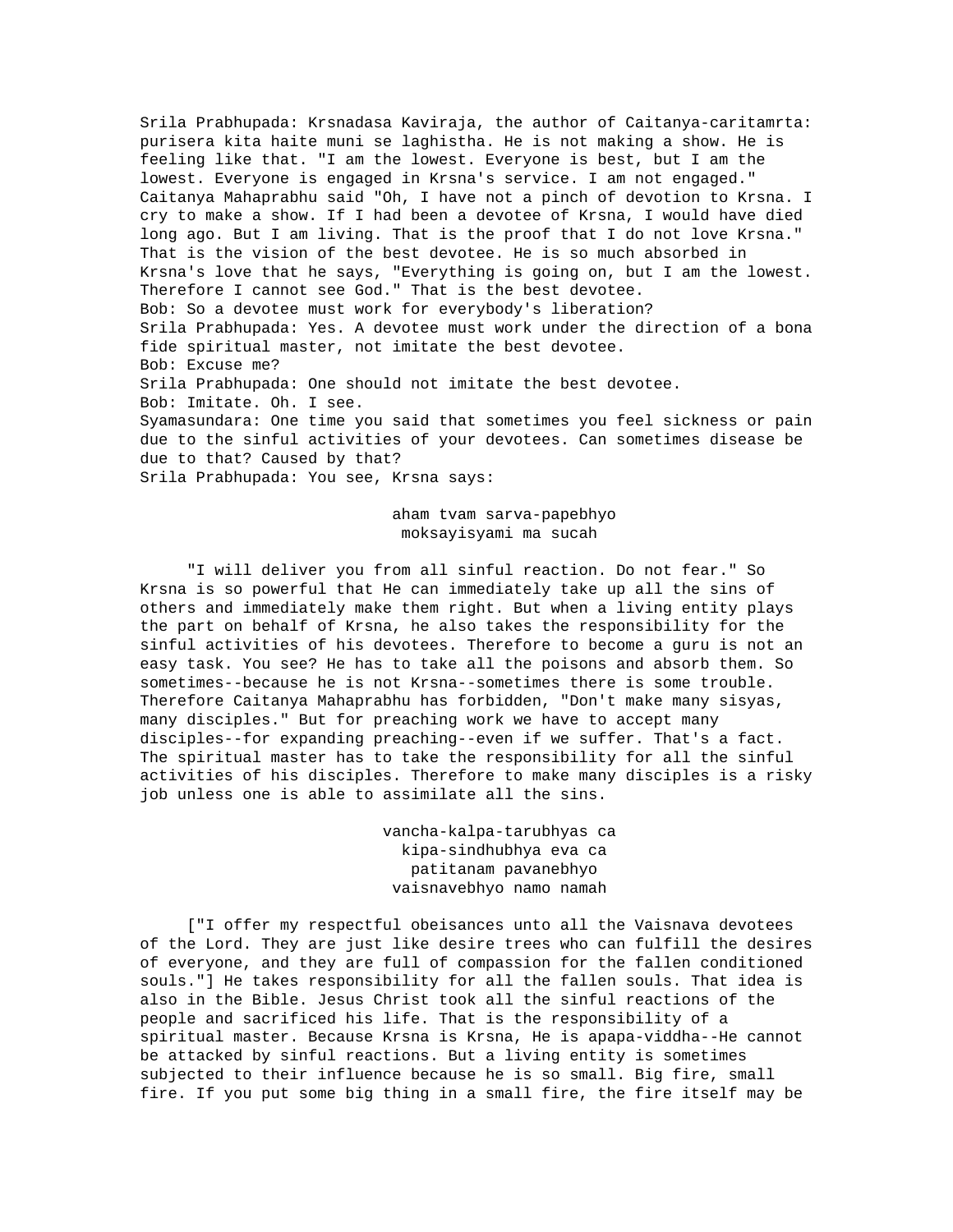extinguished. But in a big fire, whatever you put in is all right. The big fire can consume anything. Bob: Christ's suffering was of that nature? Srila Prabhupada: Mm-m? Bob: Was Christ's suffering-- Srila Prabhupada: That I have already explained. He took the sinful reactions of all the people. Therefore he suffered. Bob: I see. Srila Prabhupada: He said--that is in the Bible--that he took all the sinful reactions of the people and sacrificed his life. But these Christian people have made it a law for Christ to suffer while they do all nonsense. [Bob gives a short laugh.] Such great fools they are! They have let Jesus Christ make a contract for taking all their sinful reactions so they can go on with all nonsense. That is their religion. Christ was so magnanimous that he took all their sins and suffered, but that does not induce them to stop all these sins. They have not come to that sense. They have taken it very easily. "Let Lord Jesus Christ suffer, and we'll do all nonsense." Is it not? Bob: It is so. Srila Prabhupada: They should have been ashamed: "Lord Jesus Christ suffered for us, but we are continuing the sinful activities." He told everyone, "Thou shalt not kill," but they are indulging in killing, thinking, "Lord Jesus Christ will excuse us and take all the sinful reactions." This is going on. We should be very much cautious: "For my sinful actions my spiritual master will suffer, so I'll not commit even a pinch of sinful activities." That is the duty of the disciple. After initiation, all sinful reaction is finished. Now if he again commits sinful activities, his spiritual master has to suffer. A disciple should be sympathetic and consider this. "For my sinful activities, my spiritual master will suffer." If the spiritual master is attacked by some disease, it is due to the sinful activities of others. "Don't make many disciples." But we do it because we are preaching. Never mind--let us suffer--still we shall accept them. Therefore your question was--when I suffer is it due to my past misdeeds? Was it not? That is my misdeed- that I accepted some disciples who are nonsense. That is my misdeed. Bob: This happens on occasions? Srila Prabhupada: Yes. This is sure to happen because we are accepting so many men. It is the duty of the disciples to be cautious. "My spiritual master has saved me. I should not put him again into suffering." When the spiritual master is in suffering, Krsna saves him. Krsna thinks, "Oh, he has taken so much responsibility for delivering a fallen person." So Krsna is there. kauntea pratijanihi na me bhaktah pranasyati

 ["O son of Kunti, declare it boldly that My devotee never perishes."] Because the spiritual master takes the risk on account of Krsna. Bob: Your suffering is not the same kind of pain... Srila Prabhupada: No, it is not due to karma. The pain is there sometimes, so that the disciples may know, "Due to our sinful activities, our spiritual master is suffering." Bob: You look very well now.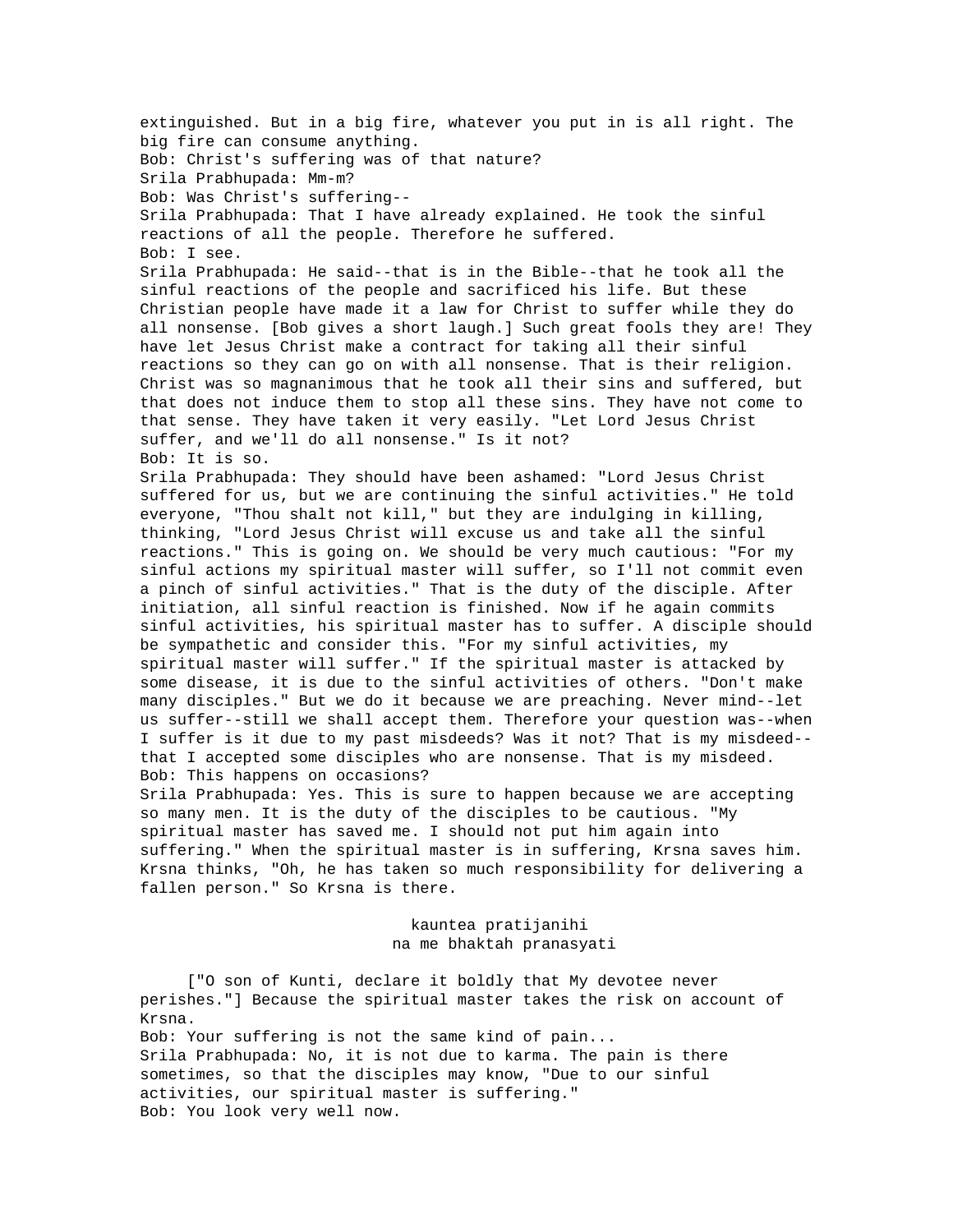Srila Prabhupada: I am always well... in the sense that even if there is suffering, I know Krsna will protect me. But this suffering is not due to my sinful activities. Bob: But let us say when I--in the town I live in, I take boiled water because some of the water has disease in it. Now, why should I drink boiled water if I have been good enough not to get a disease? Then I may drink any water. And if I have been not acting properly. then I shall get disease anyway. Srila Prabhupada: So long as you are in the material world, you cannot neglect physical laws. Suppose you go to a jungle and there is a tiger. It is known that it will attack you, so why should you voluntarily go and be attacked? It is not that a devotee should take physical risk so long as he has a physical body. It is not a challenge to the physical laws: "I have become a devotee. I challenge everything." That is foolishness.

> anasaktasya visayan yatharham upayunj-atah nirbandhah krsna-sambandhe yuktam vairagyam ucyate

 The devotee is advised to accept the necessities of life without attachment. He'll take boiled water, but if boiled water is not available, does it mean he will not drink water? If it is not available, he will drink ordinary water. We take Krsna prasada, but while touring, sometimes we have to take some food in a hotel. Because one is a devotee, should he think, "I will not take any foodstuffs from the hotel. I shall starve"? If I starve, then I will be weak and will not be able to preach.

Bob: Does a devotee lose some of his individuality, in that-- Srila Prabhupada: No, he has full individuality for pleasing Krsna. Krsna says, "You surrender unto Me." So he voluntarily surrenders. It is not that he has lost his individuality. He keeps his individuality. Just like Arjuna--in the beginning, he was declining to fight, on account of his individuality. But when he accepted Krsna as his spiritual master, he became sisya [a disciple]. Then whatever Krsna ordered, he said yes. That doesn't mean he lost his individuality. He voluntarily accepted: "Whatever Krsna says, I shall do it." Just like all my disciples--they have not lost their individuality, but they have surrendered their individuality. That is required. For example, suppose a man does not use sex. It does not mean he has become impotent. If he likes, he can have sex life a thousand times. But he has voluntarily avoided it. Param drstva nivartate: he has a higher taste. Sometimes we fast, but that does not mean we are diseased. We voluntarily fast. It does not mean that I am not hungry or cannot eat. But we voluntarily fast. Bob: Does the devotee who surrenders keep his individual taste? Srila Prabhupada: Yes, in full. Bob: Taste for different things? Srila Prabhupada: Hm? Bob: Does he keep his individual likes and dislikes? Srila Prabhupada: Yes, he keeps everything. But he gives preference to Krsna. Suppose I like this thing but Krsna says, "No, you cannot use it." Then I shall not use it. It is for Krsna's sake.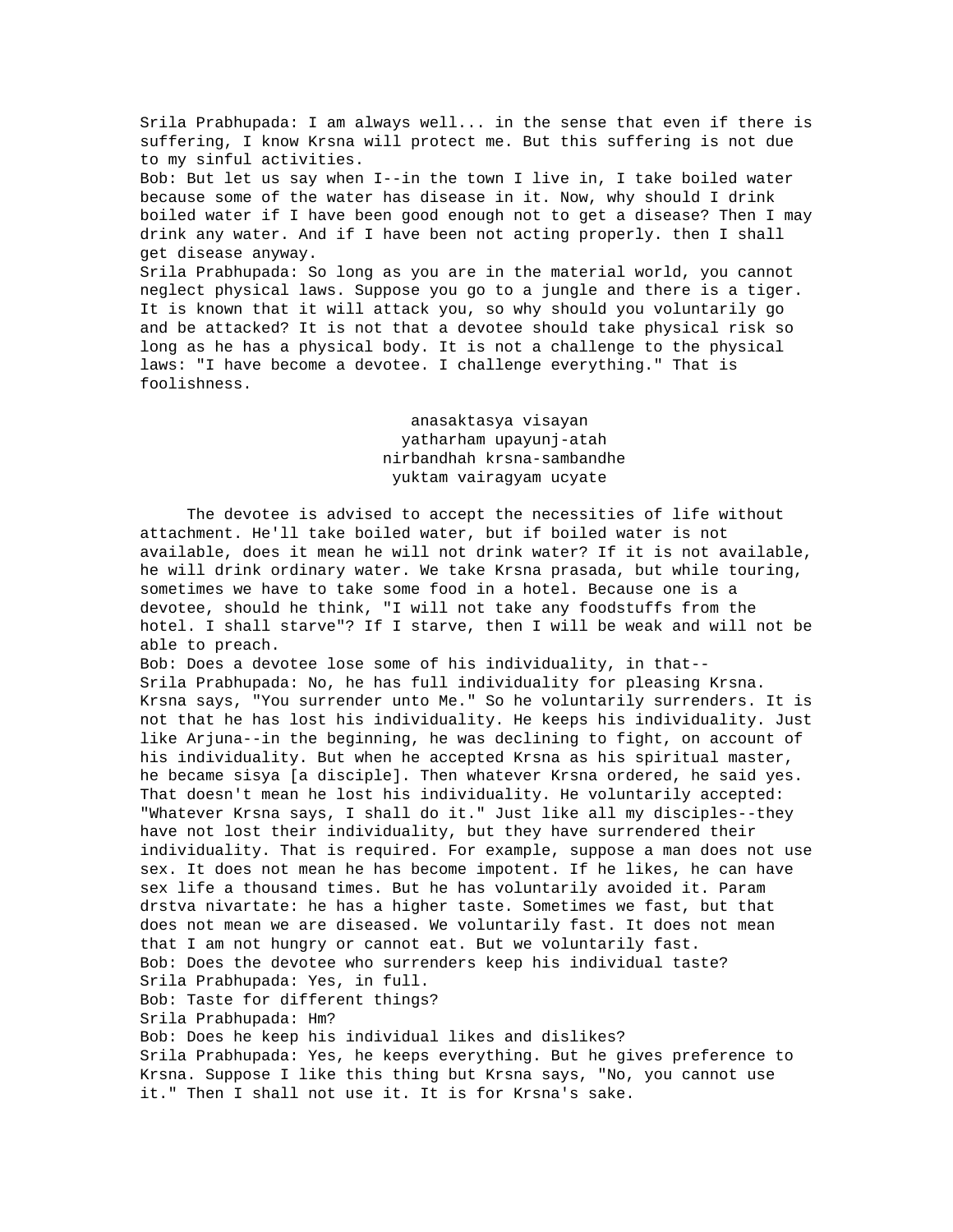## nirbandhah krsna-sambandhe yuktam vairagyam ucyate

 Krsna says positively, "I like these things." So we have to offer to Krsna what He likes, and then we'll take prasada. Krsna likes Radharani. Therefore all the gopis, they are trying to push Radharani to Krsna. "Krsna likes this gopi. All right, push Her." That is Krsna consciousness. To satisfy the senses of Krsna, not to satisfy my senses. That is bhakti. That is called prema, love for Krsna. "Ah, Krsna likes this. I must give Him this." Bob: There is some prasada [food offered to Krsna]. It's offered, and then we go and eat, and different prasadams are served. Some I like, and some I find the taste not at all to my liking. Srila Prabhupada: You should not do that. The perfection is that whatever is offered to Krsna you should accept. That is perfection. You cannot say. "I like this, I don't like this." So long as you make such discrimination, that means you have not appreciated what prasada is. A devotee: What if there is someone speaking of likes and dislikes? Say someone is preparing some prasada... Srila Prabhupada: No disliking, no liking. Whatever Krsna likes, that's all right. A devotee: Yes. But say someone prepares something, like some prasada for Krsna, but he does not make it so good, and it is- - Srila Prabhupada: No, if made sincerely with devotion, then Krsna will like it. Just like Vidu. Vidu was feeding Krsna bananas, but he was so absorbed in thought that he was throwing away the real bananas and he was giving Krsna the skin, and Krsna was eating. [All laugh] Krsna knew that he was giving in devotion, and Krsna can eat anything, provided there is devotion. It does not matter whether it is materially tasteful or not. Similarly. a devotee also takes Krsna prasada, whether it is materially tasteful or not. We should accept everything. A devotee: But if the devotion is not there, like in India... Srila Prabhupada: If devotion is not there, He doesn't like any food, either tasteful or not tasteful. He does not accept it. A devotee: In India... Somebody-- Srila Prabhupada: Oh, India, India. Don't talk of India! Talk of philosophy. If there is not devotion, Krsna does not accept anything, either in India or in your country. Lord Krsna is not obliged to accept anything costly because it is very tasty. Krsna has very many tasteful dishes in Vaikuntha. He is not hankering after your food. He accepts your devotion, bhakti. The real thing is devotion, not the food. Krsna does not accept any food of this material world. He accepts only the devotion. patram puspam phalam toyam

 yo me bhaktya prayacchati tad aham bhakty-upahrtam asnami prayatatmanah

 ["If one offers Me with love and devotion a leaf, a flower, fruit or water, I will accept it."] "Because it has been offered to Me with devotion and love"--that is required. Therefore we do not allow anyone to cook who is not a devotee. Krsna does not accept anything from the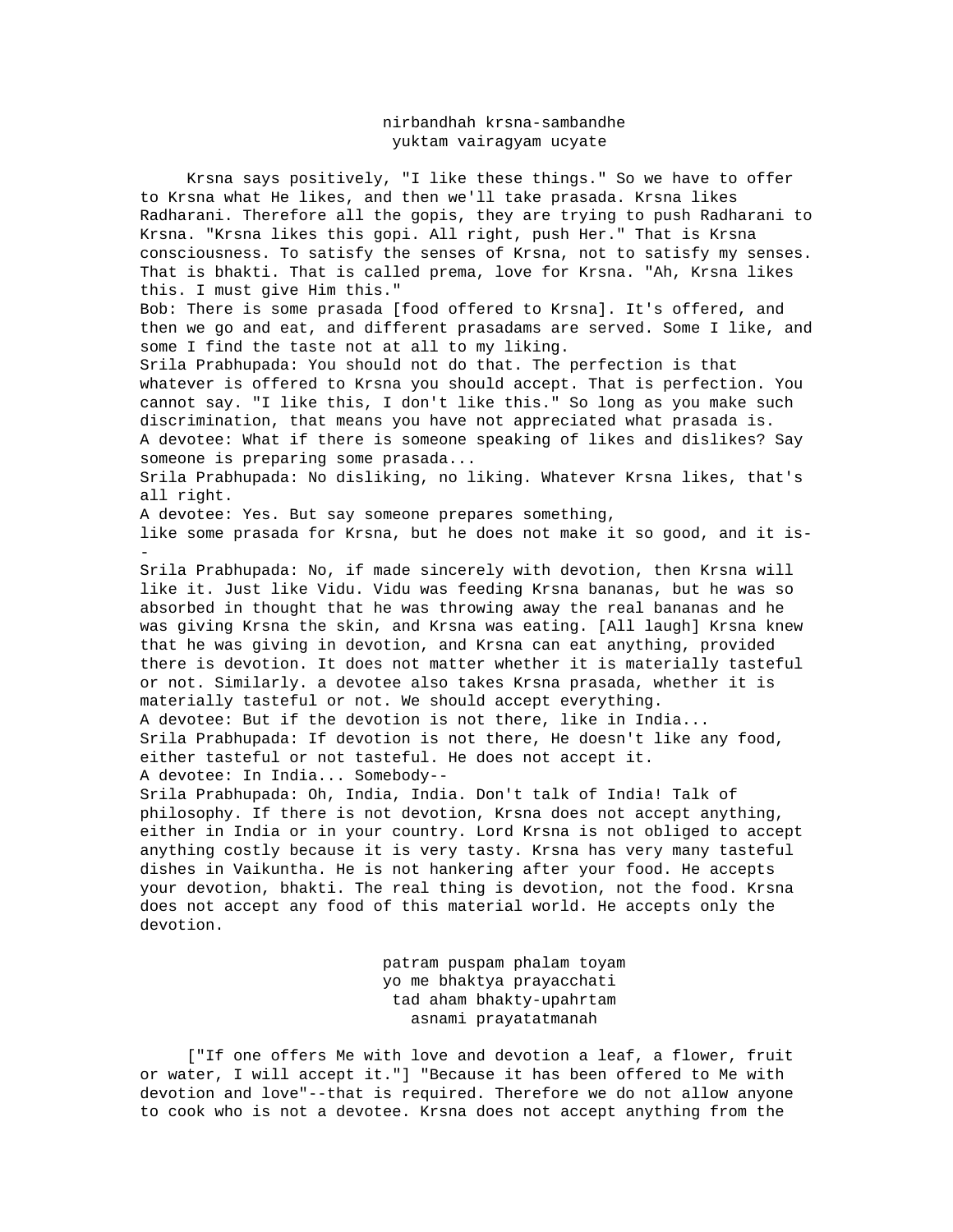hands of a nondevotee. Why should He accept? He is not hungry. He does not require any food. He accepts only the devotion, that's all. That is the main point. So one has to become a devotee. Not a good cook. But if he is a devotee, then he will be a good cook also. Automatically he will become a good cook. Therefore one has to become a devotee only. Then all other good qualifications will automatically be there. And if he is a nondevotee, any good qualifications have no value. He is on the mental plane, so he has no good qualification. [There is a long pause in the conversation.] Srila Prabhupada: And the time? Syamasundara: Six o'clock. Srila Prabhupada: Questions and answers are required. They are beneficial to all. Bob: I still have a question on the prasada. Srila Prabhupada: Suta Gosvami says:

> munayah sadhu prsto 'ham bhavadbhir loka-mangalam yat krtah krsna-samprasno yenatma suprasidati

 ["O sages, I have been justly questioned by you. Your questions are worthy because they relate to Lord Krsna and so are relevant to the world's welfare. Only questions of this sort are capable of completely satisfying the self."] Krsna-samprasnah, that is very good. When you discuss and hear, that is loka-mangalam, auspicious for everyone. Both the questions and the answers.

Bob: I still do not understand so much about prasada. But if you like I'll think about it and ask you again tomorrow.

Srila Prabhupada: Prasada is always prasada. But because we are not elevated sufficiently, therefore we do not like some prasada. Bob: I found specifically that what I mean--that some are too spicy, and it hurts my stomach.

Srila Prabhupada: Well... That is also due to not appreciating, but the cook should have consideration. Krsna must be offered first-class foodstuffs. So if he offers something last class, he is not performing his duty. But Krsna can accept anything if it is offered by a devotee, and a devotee can accept any prasada, even if it is spicy. Hiranyakasipu gave his son poison [and the son offered it to Krsna], and the son drank it as nectar. So even if it is spicy to others, taste, it is very palatable to the devotee. What is the question of spicy? He was offered poison, real poison. And Putana Raksasi--she also offered Krsna poison. But Krsna is so nice that He thought, "She took Me as My mother," so He took the poison and delivered her. Krsna does not take the bad side. A good man does not take the bad side--he takes only the good side. Just like one of my big Godbrothers--he wanted to make business with my Guru Maharaja [spiritual master], but my Guru Maharaja did not take the bad side. He took the good side. He thought, "He has come forward to give me some service."

Bob: Business with your--what was that? Business with who? Srila Prabhupada: I am talking about my Guru Maharaja. Bob: Oh, I see. I have another question on prasada, if I may. Let us say some devotee has some trouble and does not eat a certain type of food--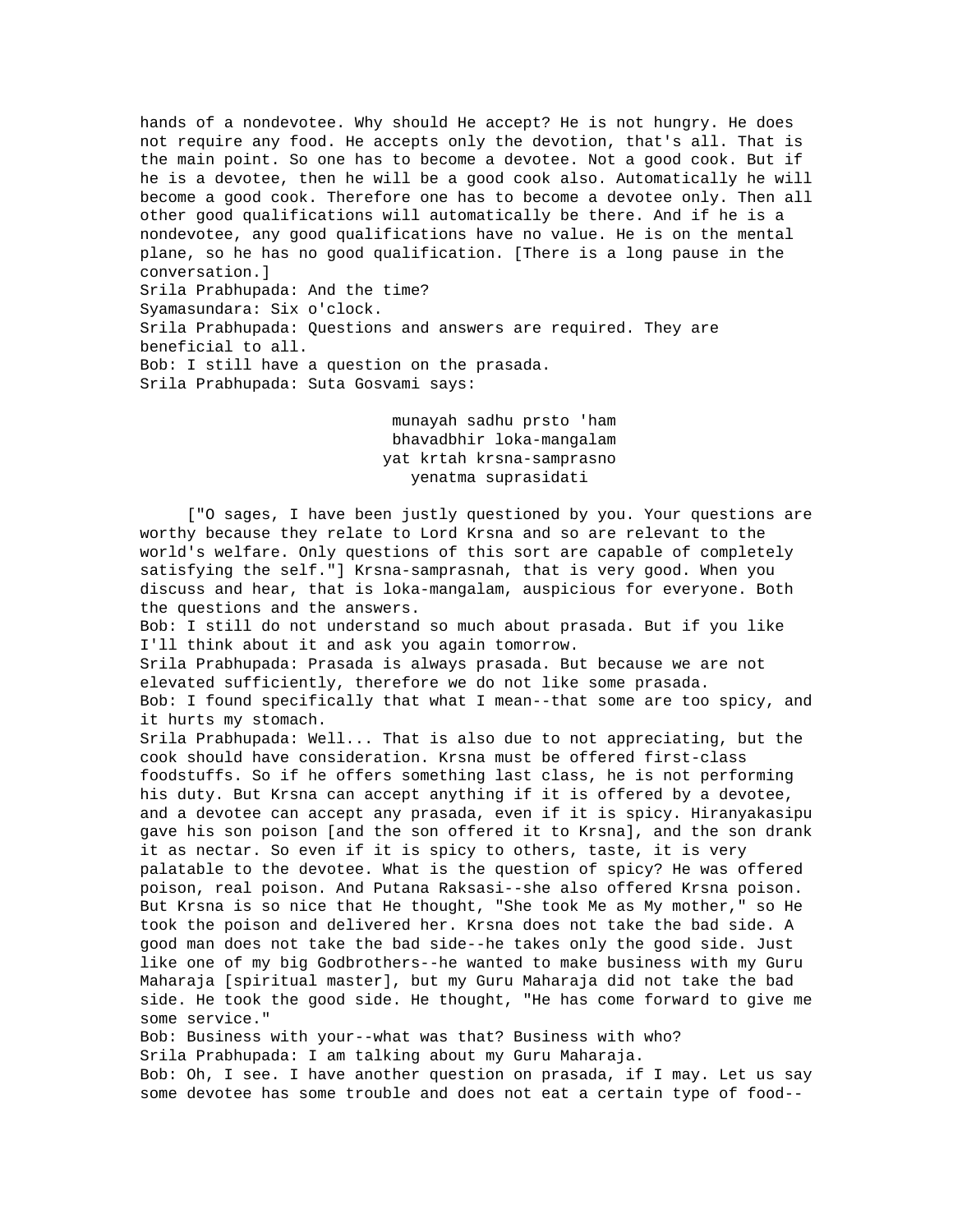like some devotees do not eat ghee because of liver trouble. So these devotees, should they take all the prasada? Srila Prabhupada: No, no. Those who are not perfect devotees may discriminate. But a perfect devotee does not discriminate. Why should you imitate a perfect devotee? So long as you have discrimination, you are not a perfect devotee. So why should you artificially imitate a perfect devotee and eat everything? Bob: Oh. Srila Prabhupada: The point is, a perfect devotee does not make any discrimination. Whatever is offered to Krsna is nectar. That's all. Krsna accepts anything from a devotee. "Whatever is offered to Me by My devotee," He accepts. The same thing for a devotee. Don't you see the point? A perfect devotee does not make any discrimination. But if I am not a perfect devotee and I have discrimination, why shall I imitate the perfect devotee? It may not be possible for me to digest everything because I am not a perfect devotee. A devotee should not be a foolish man. It is said:

krsna ye bhaje se bada catura

 So a devotee knows his position, and he is intelligent enough to deal with others accordingly.

Chapter Seven

## Acting in Knowledge of Krsna

An Indian gentleman: By what kind of actions does one earn good karma? Srila Prabhupada: Good karma means what is prescribed in the Vedas. Specifically, it is prescribed that one should perform yajna. Yajna means actions for the satisfaction of Lord Visnu, the Supreme Personality of Godhead. So good karma means performance of the yajnas as they are prescribed in the Vedic literatures. And the purpose of this yajna is to satisfy the Supreme Lord. A good, law-abiding citizen is one whose actions satisfy the government. So, good karma is to satisfy Lord Visnu, the Supreme Lord. Unfortunately, modern civilization does not know what the Supreme Personality of Godhead is, what to speak of satisfying Him. people do not know. They are simply busy with material activities. Therefore all of them are performing only bad karma and therefore suffering. They are blind men leading other blind men. And both are then suffering by bad karma. That is very easy to understand. If you do something criminal, you will suffer. If you do something benevolent for the state, for the people, then you are recognized; you are sometimes given a title. This is good and bad karma. So, good karma means you enjoy some material happiness; bad karma means you suffer from material distress. By good karma you get birth in a good family; you get riches, good money. Then you become a learned scholar; you become beautiful also.

[Some time passes.]

Bob: What about the person who--who is not very aware of God, but... Srila Prabhupada: Then he is an animal. The animal does not know what is good. A person who does not know what is God, or one who does not try to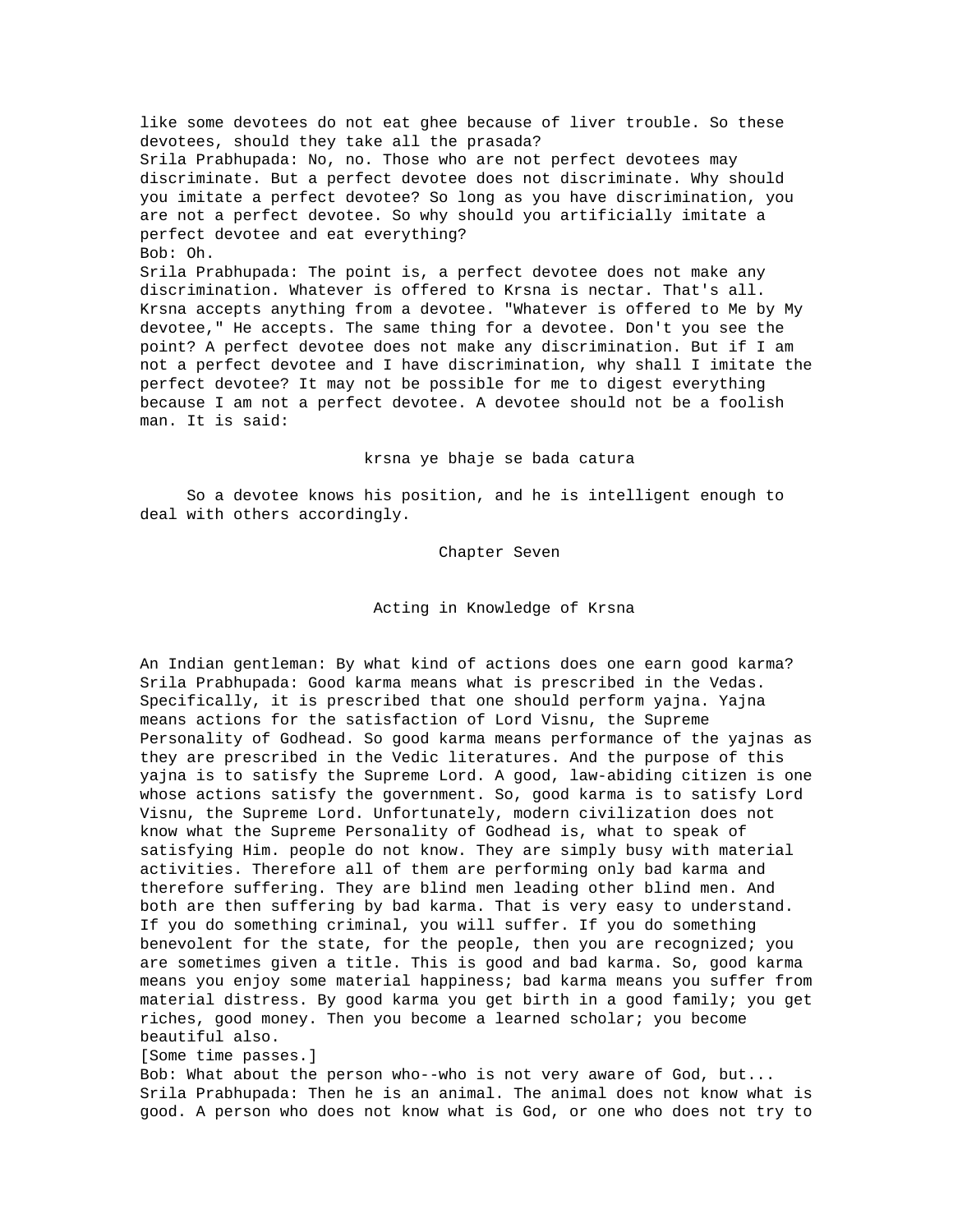understand what is God--he is an animal. The animals are with four legs, and that animal is with two legs. And Darwin's theory is they are monkeys. So anyone who does not know God, or does not try to understand God, is nothing but an animal. Bob: What about the innocent people? Srila Prabhupada: The animal is very innocent. If you cut its throat, it won't protest. So innocence is not a very good qualification. The animals are all innocent. Therefore you get the chance to cut their throats. So to become innocent is not a very good qualification. Our proposition is that one must be very, very intelligent, and then he can understand Krsna. To become an innocent, ignorant simpleton is not a very good qualification. Simplicity is all right, but one should not be unintelligent. Bob: Can you tell me again what intelligence is? Srila Prabhupada: Intelligence means... One who knows what he is, what is this world, what is God, what are the interrelations--he is intelligent. The animal does not know what he is. He thinks that he is the body. Similarly, anyone who does not know what he is, he is not intelligent. Bob: What about a person who does--tries to do--what is right and is very conscientious instead of being unconscious about the things he does? Like the servant who is very honest to his master but knows that if he were not honest he would not be caught. If he stays honest anyway... a person like that? Is that some kind of good karma? Srila Prabhupada: Yes, to become honest is also good karma. How to become a good man is described in the Bhagavad-gita very elaborately.

> daivi sampad vimoksaya nibandhayasuri mata

 So if you become qualified with the daivi sampad (transcendental qualities), then, vimoksaya--you will be liberated. And, nibandhayasuri- -if you are qualified with the demoniac qualifications, then you will be more and more entangled. Unfortunately the modern civilization does not know what is liberation and what is entanglement. They are so much ignorant; they do not know. Suppose if I ask you what you mean by liberation, can you answer? [No answer.] And if I ask you what you mean by entanglement, can you answer? [Again no answer.] These words are there in the Vedic literature--liberation and entanglement--but, at the present moment, people do not even know what is liberation and what is entanglement. They are so ignorant and foolish, and still they are proud of their advancement in knowledge. Can you answer what is liberation? You are a professor, teacher, but if I ask you, can you explain what is liberation?

Bob: Not adequately because if I could explain, then I would become liberated very fast.

Srila Prabhupada: But if you do not know what is liberation, then how fast or slow liberation? [Everyone laughs.] There is no question of liberation. It is neither fast nor slow. You should first know what is liberation. If you do not know where the train is going, then what is the use of asking, understanding, whether it is going fast or slow? You do not know your destination. What is liberation? Bob: Umm...

Srila Prabhupada: I am asking. You daily ask me. I am asking you.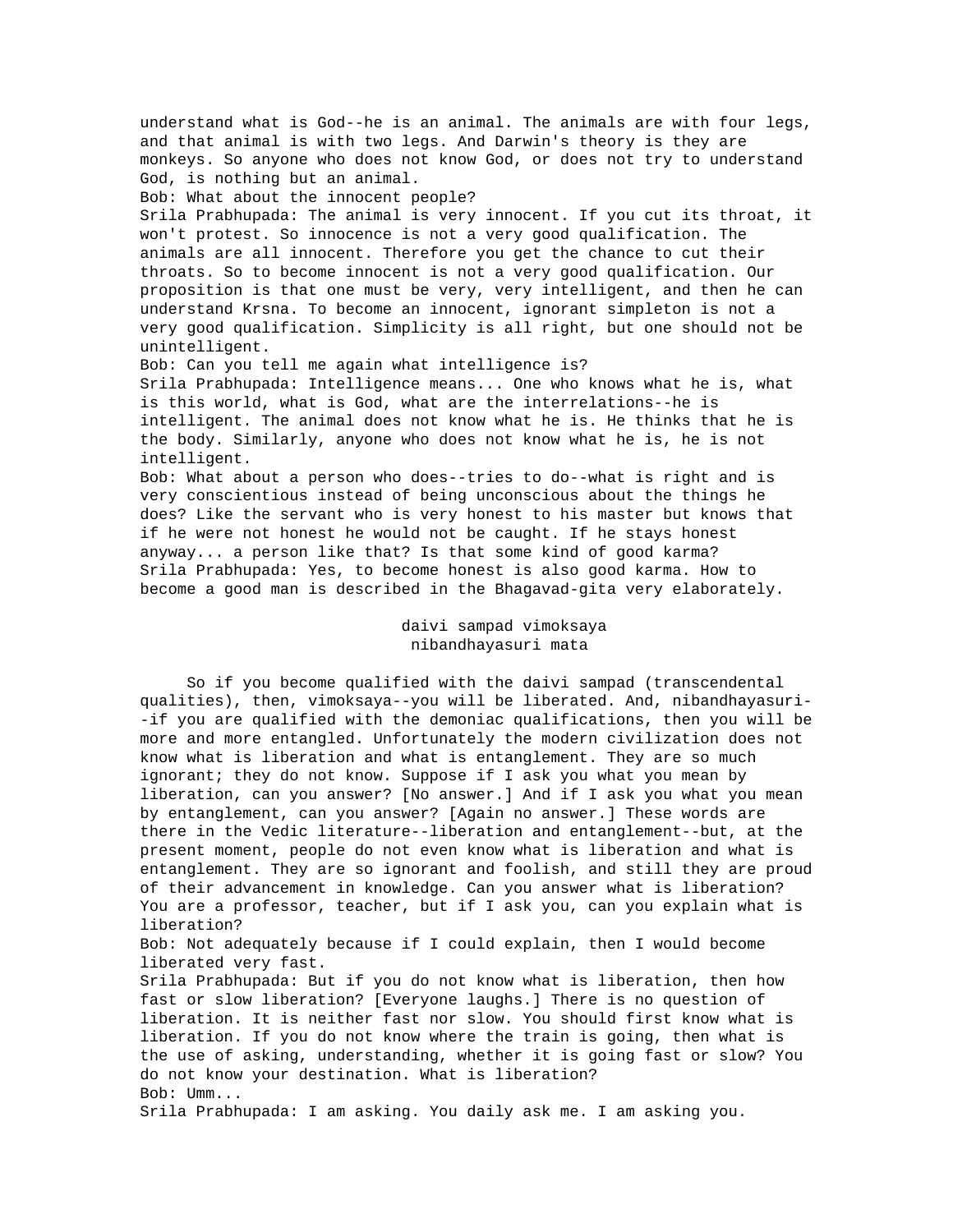Bob: [Laughs.] Ah--okay... I'll think for a moment. Srila Prabhupada: Liberation is described in the Srimad-Bhagavatam. The exact Sanskrit word for liberation is mukti. So that is defined in the Srimad-Bhagavatam.

## muktir hitvanyatha rupam svarupena vyavasthitih

 One should stop doing all nonsense, and he must be situated in his original position. But this is also more embarrassing because nobody knows his original position and how to act properly. Because people are generally acting differently, because they do not know what is proper- the modern population is so much ignorant about their life--it is a very awkward position. They do not know.

Bob: Can you tell me who is honest?

Srila Prabhupada: If one does not know what is honesty, how can he be honest? But if you know what is honesty, then you can be honest. What is honesty? First of all explain.

Bob: Aaah, ummm--Honesty is doing what you really feel is right. Srila Prabhupada: A thief is feeling, "I must steal to provide for my children. It is right." Does it mean that he is honest? Everyone thinks- -The butcher thinks, "It is my life. I must cut the throat of the animals daily." Just like that--what is that hunter? And Narada Muni met him?

Syamasundara: Mrgari.

Srila Prabhupada: Yes, Mrgari. Narada asked him, "Why are you killing in this way?" And he said, "Oh, it is my business. My father taught it." So he was honestly doing that. So a feeling of honesty depends on culture. A thiefs culture is different. He thinks stealing is honest. Bob: So what is honesty?

Srila Prabhupada: Yes, that is my question. [Everyone laughs.] Real honesty is that you should not encroach upon another's property. This is honesty. For instance, this is my table. If you want to take it away while going, is that honesty? So therefore the simple definition of honesty is that you should not encroach upon another's rights. That is honesty.

Bob: So somebody who is honest would be in the mode of goodness? Would that be correct?

Srila Prabhupada: Certainly, certainly. Because the mode of goodness means knowledge. So if you know, "This table does not belong to me; it belongs to Svamiji," you will not try to take it away. Therefore, one must know--be thoroughly well conversant--then he can be honest. Bob: So, now you have said the mode of goodness was knowledge of God, but somebody may be honest without having very much knowledge of God. Srila Prabhupada: Hm-m?

Bob: Without--without being honest--without thinking they are honest because it is God's wishes--they just feel like they ought to be honest. Srila Prabhupada: Mmm. God wishes everyone to be honest. Why should God think otherwise?

Bob: So... so you may follow God's wishes without knowing you are following God's wishes? Like somebody may be in the mode... Srila Prabhupada: No, following without knowing--that is absurd. You

must know the order of God. And if you follow that, then that is honesty.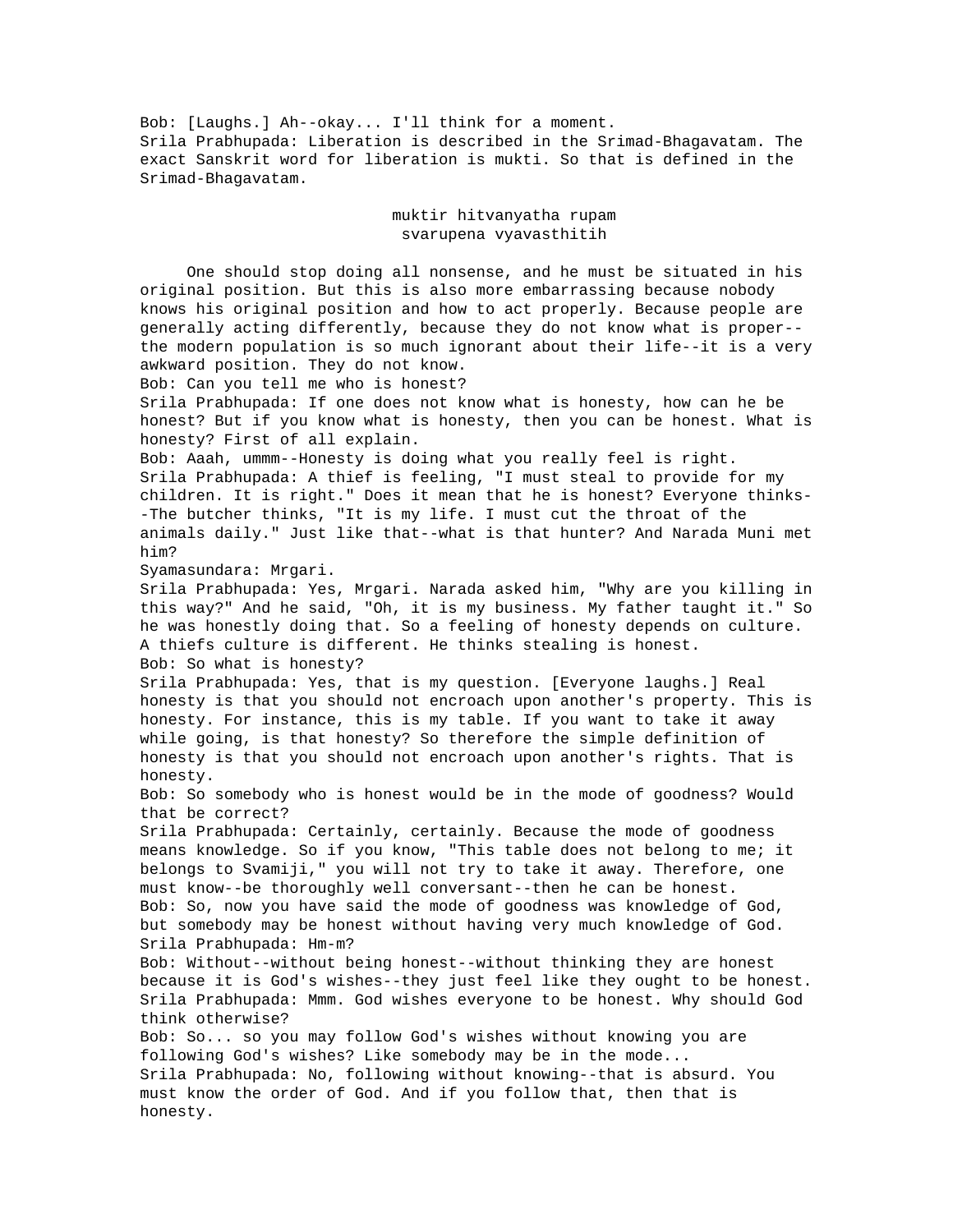Bob: But somebody would not be honest without knowing God? Srila Prabhupada: Yes, because God is the supreme proprietor, the supreme enjoyer, and He is the supreme friend. That is the statement of the Bhagavad-gita. If anyone knows these three things, then he is in full knowledge. These three things only: that God is the proprietor of everything, God is friend of everyone, and God is the enjoyer of everything. For example, everyone knows that in the body, the stomach is the enjoyer. Not the hands, legs, eyes, ears. These are there simply to help the stomach. Eyes--the vulture goes seven miles up to see where there is food for the stomach. Is it not? Bob: That is so.

Srila Prabhupada: Then the wings fly there, and the jaws catch the food. Similarly, as in this body the stomach is the enjoyer, the central figure of the whole cosmic manifestation, material or spiritual, is Krsna, God. He is the enjoyer. We can understand this just by considering our own bodies. The body is also a creation. The body has the same mechanical nature you will find in the whole universe. The same mechanical arrangement will be found anywhere you go, even in animals. In the human body or in the cosmic manifestation--almost the same mechanism. So you can understand very easily that in this body--any body, your body--the stomach is the enjoyer. There is a central enjoyer. And the stomach is the friend also. Because if you cannot digest food, you see, then all other limbs of the body become weak. Therefore the stomach is the friend. It is digesting and distributing the energy to all the limbs of the body. Is it not? Bob: It is so.

Srila Prabhupada: Similarly, the central stomach of the whole creation is God, or Krsna. He is the enjoyer, He is the friend, and, as the supreme proprietor, He is maintaining everyone. Just as a king can maintain the whole country's citizens because he is the proprietor. Without being the proprietor, how can one become everyone's friend? So these things have to be understood. Krsna is the enjoyer, Krsna is the proprietor, and Krsna is the friend. If you know these three things, then your knowledge is full; you do not require to understand anything

more.

### yasmin vijnate sarvam evam vijnatam bhavati

 If you simply understand Krsna by these three formulas, then your knowledge is complete. You don't require any more knowledge. But people will not agree. "Why should Krsna be the proprietor? Hitler should be the proprietor. Nixon ..." That is going on. Therefore you are in trouble. But if you understand these three things only, then your knowledge is complete. But you will not accept--you will put forward so many impediments to understanding these three things, and that is the cause of our trouble. But in the Bhagavad-gita it is plainly said:

> bhoktaram yajna-tapasam sarva-loka-mahesvaram. suhrdam sarva-bhutanam jnatva mam santim rcchati

 ["The sages, knowing Me as the ultimate purpose of all sacrifices and austerities, the Supreme Lord of all planets and demigods and the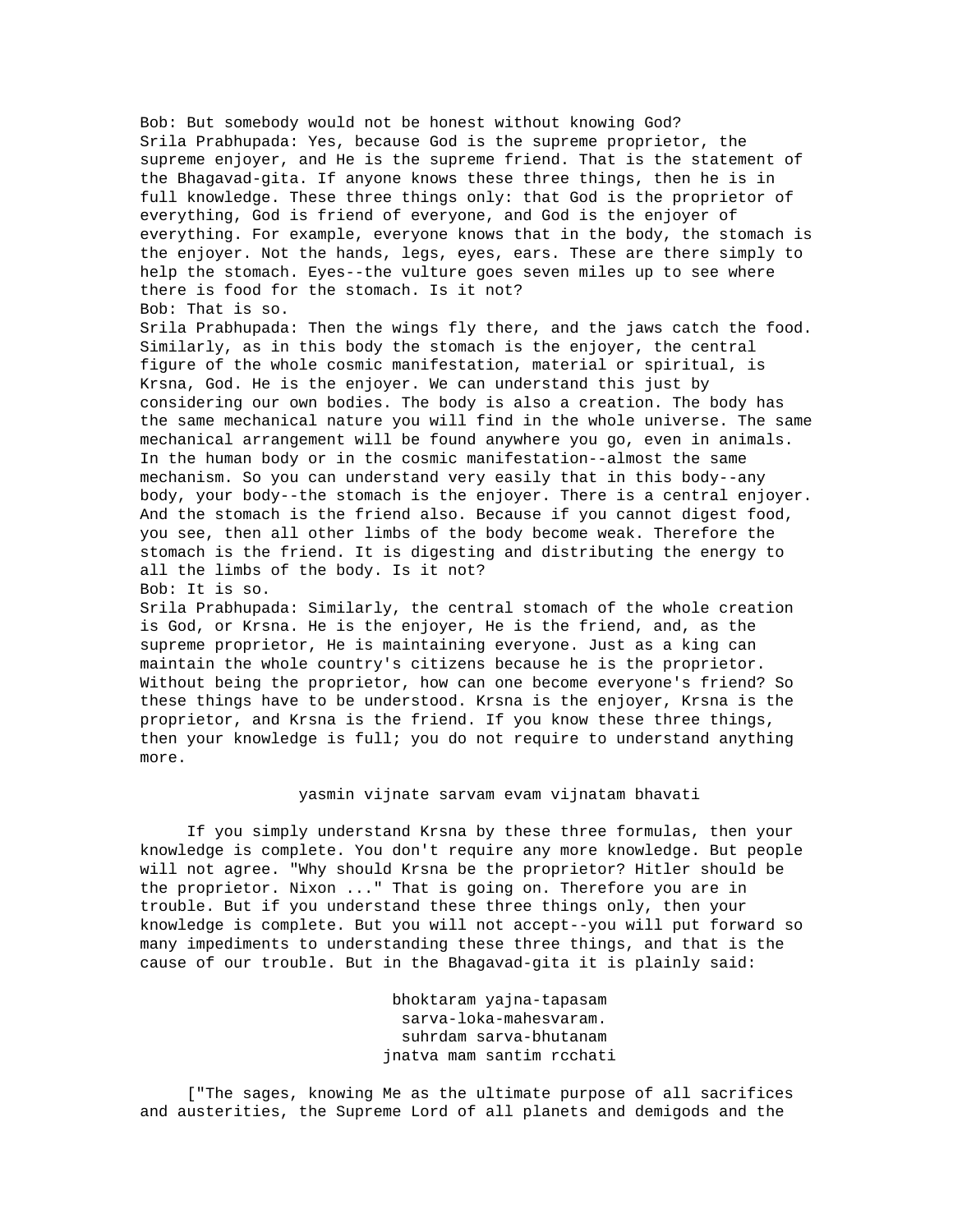benefactor and well-wisher of all living entities, attain peace from the pangs of material miseries."] But we won't take this. We shall put forward so many false proprietors, false friends, false enjoyers, and they will fight one another. This is the situation of the world. If education is given and people take this knowledge, there is immediately peace (santim rcchati). This is knowledge, and if anyone follows this principle, he is honest. He does not claim, "It is mine." He knows everything: "Oh, it is Krsna's, so therefore everything should be utilized for Krsna's service." That is honesty. If this pencil belongs to me, the etiquette is--My students sometimes ask, "Can I use this pencil?" "Yes, you can." Similarly, if I know that everything belongs to Krsna, I will not use anything without His permission. That is honesty. And that is knowledge. One who does not know is ignorant; he is foolish. And a foolish man commits criminality. All criminals are foolish men. Out of ignorance one commits lawbreaking. So ignorance is not bliss, but it is folly to be wise where ignorance is bliss. That is the difficulty. The whole world is enjoying ignorance. And when you talk about Krsna consciousness, they do not very much appreciate it. If I say, "Krsna is the proprietor; you are not the proprietor," you will not be very much satisfied. [They laugh.] Just see--ignorance is bliss. So it is my foolishness to say the real truth. Therefore it is folly to be wise where ignorance is bliss. So we are taking the risk of offending people, and they will think we are fools. If I say to a rich man, "You are not the proprietor. Krsna is the proprietor, so whatever money you have, spend it for Krsna," he will be angry.

# upadeso hi murkhanam prakepaya na santaye

 "If you instruct a rascal, he'll be angry." Therefore we go as beggars: "My dear sir, you are a very nice man. I am a sannyasi beggar, so I want to construct a temple. Can you spare some money?" So he will think, "Oh, here is a beggar. Give him some money." [They laugh] But if I say, "Dear sir, you have millions of dollars at your disposal. That is Krsna's money. Give it to me. I am Krsna's servant." Oh, he'll... [Everyone laughs.] He will not be very satisfied. Rather, if I go as a beggar, he will give me something. And if I tell him the truth, he will not give me a farthing. [They laugh] We convince him as beggars. We are not beggars. We are Krsna's servants. We don't want anything from anyone. Because we know Krsna will provide everything. Bob: Oh-h...

Srila Prabhupada: This is knowledge. For instance, a child will sometimes take something important, so we have to flatter him. "Oh, you are so nice. Please take these lozenges and give me that paper. It is nothing; it is paper." And he will say, "Oh, yes. Take. That's nice." Two-paise lozenges--very nice and sweet. So we have to do that. Why? Because a man will go to hell by taking Krsna's money. So some way or other, take some money from him and engage him in the Krsna consciousness movement.

Bob: And then he may not go to hell?

Srila Prabhupada: Yes. You save him from going to hell.

needs it. Who is not poor? There are so many gentlemen sitting here. Who is not in need of money and food? You are also in need of money. So how do you distinguish poor from rich? Everyone needs it. If that is your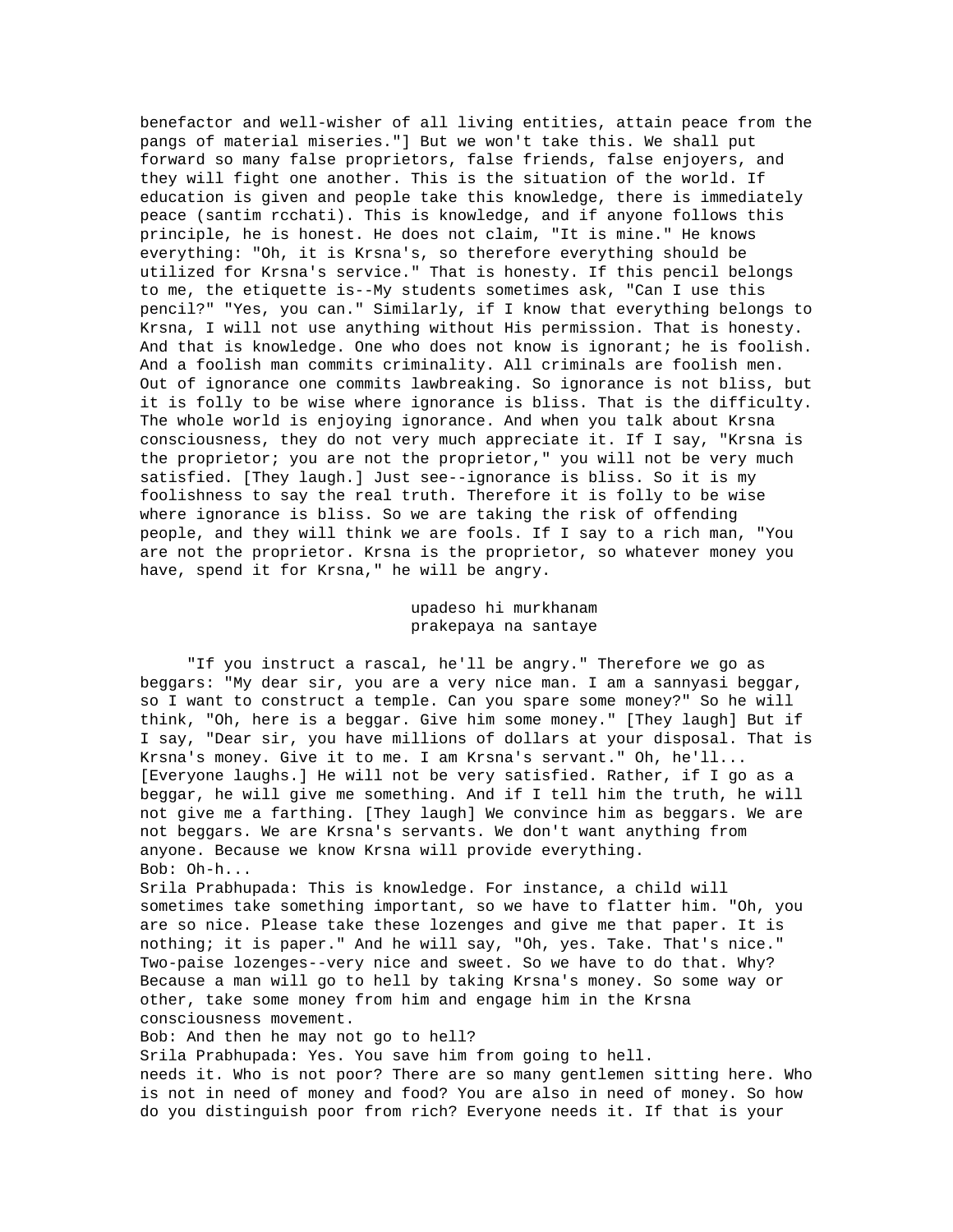definition... If one needs money and food, then everyone needs money and food. So everyone is poor. Bob: So, but, well--I was thinking in terms of just people who are relatively poor. Srila Prabhupada: Relatively, relatively, maybe. You are more hungry than me. That does not mean you are not hungry or I am not hungry. I do not feel hungry now. That does not mean I do not feel hungry or I am not hungry. For the time being you may not be hungry. But tomorrow you'll be hungry. Bob: What I feel is that--somehow these people--that... Everybody around them may be stealing, but they still stand up and don't steal. These people somehow deserve something good to happen to them. Srila Prabhupada: But the man who is thinking that he is not stealing is also a thief because he does not know that everything belongs to Krsna. Therefore, whatever he is accepting, he is stealing. Bob: Is he less of a thief? Srila Prabhupada: You may not know that I am the proprietor of this wrapper, but if you take it away, are you not stealing? Bob: But maybe if I know it is yours and I take it, I am a worse thief than if I do not know whose it is. I just think it may be nobody's, and I take it. Srila Prabhupada: That is also stealing. Because it must belong to somebody. And you take it without his permission. You may not know exactly who is the proprietor, but you know, "It must belong to someone." That is knowledge. Sometimes we see on the road so many valuable things left there--government property for repairing roads or some electrical work. A man may think, "Oh, fortunately these things are lying here, so I may take them." Is it not stealing? Bob: It is stealing. Srila Prabhupada: Yes. He does not know that this is all government property. He takes it away. That is stealing. And when he is caught, he is arrested, and he is punished. So, similarly, whatever you are collecting--suppose you are drinking a glass of water from the river. Is the river your property? Bob: No. Srila Prabhupada: Then? It is stealing. You have not created the river. You do not know who is the proprietor. Therefore it is not your property. So, even if you drink a glass of water without knowing to whom it belongs, you are a thief. So you may think, "I am honest," but actually you are a thief. You must remember Krsna. "Oh, Krsna, it is Your creation, so kindly allow me to drink." This is honesty. Therefore a devotee always thinks of Krsna. In all activities: "Oh, it is Krsna's." This is honesty. So without Krsna consciousness, everyone is a rascal, is a thief, is a rogue, is a robber. These qualifications. Therefore our conclusion is that anyone who does not understand Krsna has no good qualifications. Neither is he honest, nor has he knowledge. Therefore he is a third-class man. Is that correct? What do you think, Giriraja? Giriraja: [a disciple]: Yes. Srila Prabhupada: This is not dogmatism. This is a fact. [Some time elepses.] So, you have understood what is knowledge and what is honesty? Bob: I--in a way. In a way.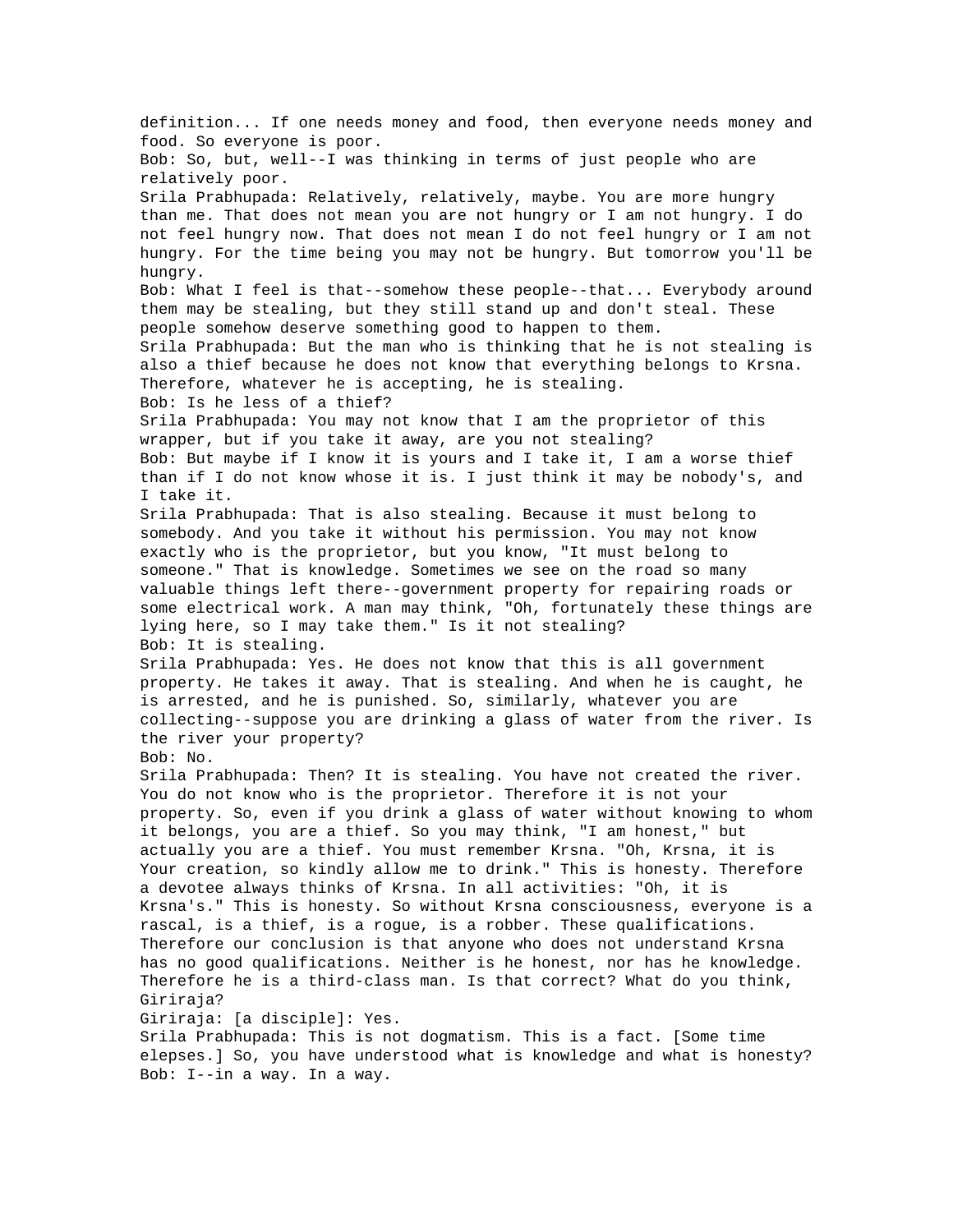Srila Prabhupada: And is there another way? [Bob laughs.] Is there any other way? Defy it! [Bob laughs again. Srila Prabhupada also laughs.] Another way? Giriraja? Giriraja: No. Srila Prabhupada: Is there an alternative? We do not say anything that can be defied by anyone. That experience we have. Rather, we defy everyone: "Any questions?" Till now, Krsna has given us protection. In big, big meetings in big, big countries, after speaking I ask, "Any questions?" Bob: Now, I have none. Srila Prabhupada: In London, we had--how many days, lectures in that- what is that? Conway Hall? A devotee: Twelve days. Conway Hall. Srila Prabhupada: Conway Hall. A devotee: Twelve days. Srila Prabhupada: Yes. So after every meeting I was asking, "Any questions?" Bob: Did you get many questions? Srila Prabhupada: Oh, yes. Many foolish questions. [Everyone laughs.] Bob: Let me ask one more question. What is being foolish? Srila Prabhupada: One having no knowledge is to be considered foolish. An Indian gentleman: Prabhupada, I have one personal question. Can I ask? Srila Prabhupada: Yes. Indian gentleman: Some time ago in Calcutta they observed a week--it was named, "Prevention of Cruelty to Animals Week." Srila Prabhupada: Mmm. [He gives a quick laugh] This is another foolishness. They are advertising prevention of cruelty, and they are maintaining thousands of slaughterhouses. You see? That is another foolishness. Indian gentleman: So I wanted just to ask-- Srila Prabhupada: Asking--before you ask, I give you the answer. [All laugh] That is another foolishness. They are regularly cruel to animals, and they are making a society... Bob: Maybe this is-- Srila Prabhupada: Suppose a gang of thieves has a signboard--"Goodman and Company." You sometimes find such a signboard. Syamasundara: Our landlord in the San Francisco temple was named Goodman. Srila Prabhupada: The philosophy is that when an animal is not properly nourished, that is cruelty. Therefore instead of allowing it to starve, better to kill it. That is their theory. Is it not? Bob: Yes. Srila Prabhupada: They say, "Oh, it is better to kill him than to give him so much pain." That theory is coming in communist countries. An old man--grandfather--is suffering, so better to kill him. And there--in Africa there is a class of men who make a festival by killing their great-grandfathers. Is it not? Yes. Syamasundara: They eat them? Srila Prabhupada: Yes. [Syamasundara laughs.] Yes? A devotee: I had an uncle and aunt. They were in the Army. So when they went overseas, they could not take their dog with them. So they said, "The poor dog. He will be so heartbroken not to be with us," so they put him to sleep--killed him.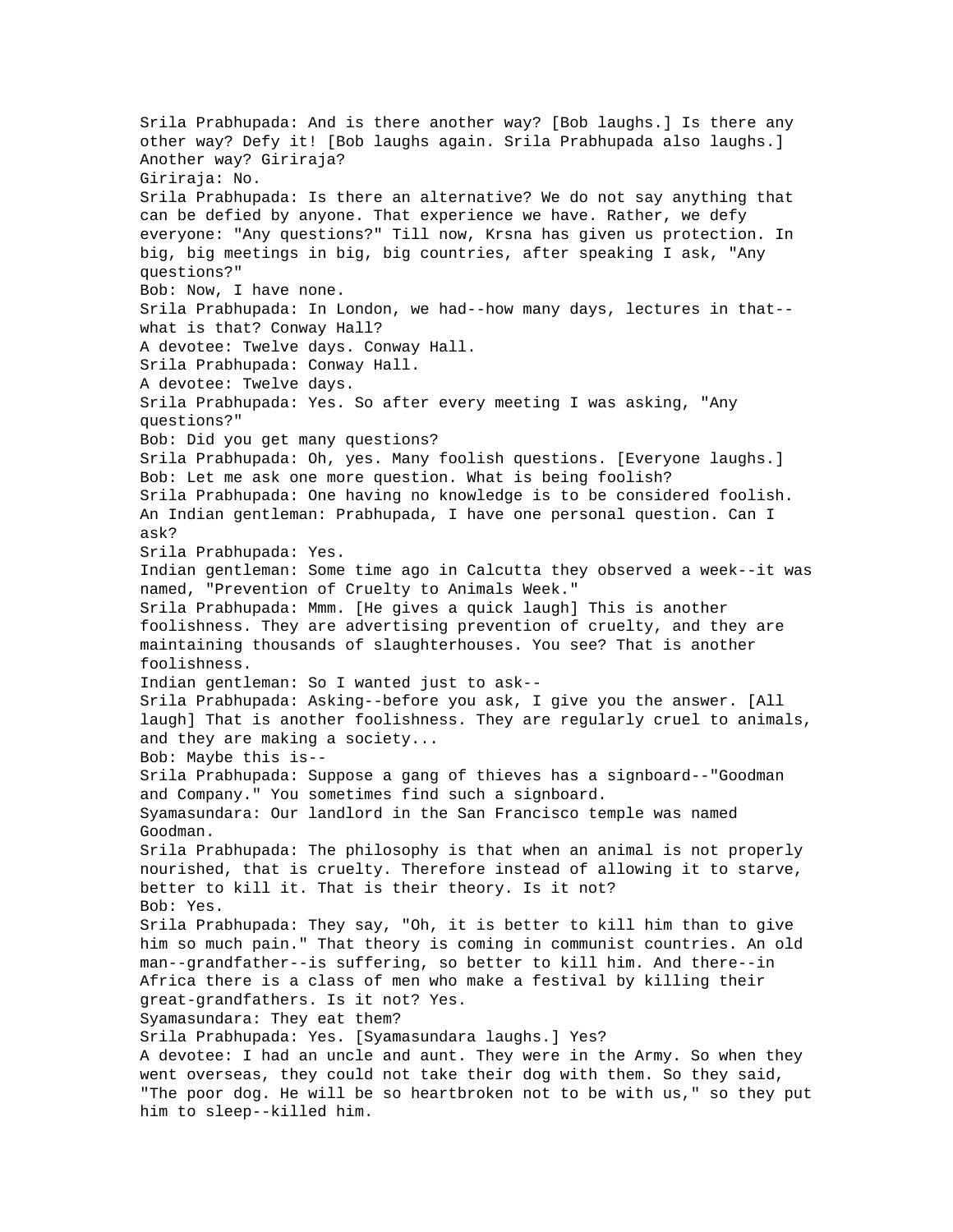Srila Prabhupada: In Gandhi's life also, he once killed one calf or some cow. It was suffering very much. So Gandhi ordered, "Instead of letting it suffer, just kill it." Giriraja: Yesterday you said that the spiritual master may have to suffer due to the sinful activities of his disciples. What do you mean by sinful activities? Srila Prabhupada: Sinful activities means that you promised, "I shall follow the regulative principles." If you do not follow, that is sinful. That is the promise. Very simple. You break the promise and do nasty things; therefore you are sinful. Is it not? Giriraja: Yes. [pause] But there are some things that we're instructed to do... Srila Prabhupada: Hm-m? Giriraja: There are other things which we're instructed to do which, even though we try to do, we cannot do perfectly yet. Srila Prabhupada: How is that? You try to do and cannot do? How is that? Giriraja: Like chanting attentively. Sometimes we try to, but-- Srila Prabhupada: Well, that is not a fault. Suppose you are trying to do something. Due to your inexperience if you sometimes fail, that is not a fault. You are trying. There is a verse in the Bhagavatam--hm-m- that if a devotee is trying his best but due to his incapability he sometimes fails, Krsna excuses him. And in the Bhagavad-gita also it is said:

## api cet suduracaro bhajate mam ananya-bhak

 Sometimes not willingly but due to past bad habits--habit is second nature--one does something nonsensical. But that does not mean he is faulty. But he must repent for that--"I have done this." And he should try to avoid it as far as possible. But habit is second nature. Sometimes, in spite of your trying hard, maya is so strong that it pushes with Pitfalls. That can be excused. Krsna excuses. But those who are doing something willingly are not excused. On the strength that I am a devotee, if I think, "Because I am chanting, I may therefore commit all this nonsense, and it will be nullified," that is the greatest offense.

Chapter Eight

## Advancing in Krsna Consciousness

Springfield, New Jersey Dear Prabhupada,

I offer my humble obeisances.

 I have been associating with the devotees of the New York temple. With the association of such fine, advanced devotees, I hope that I may make some advancement in Krsna consciousness. My fiancee has started to come to the temple and is chanting a little. She knew nothing about Krsna consciousness until I wrote her about it from India. Atreya Rsi has been kind enough to invite us to his home so that we may see an ideal householder life.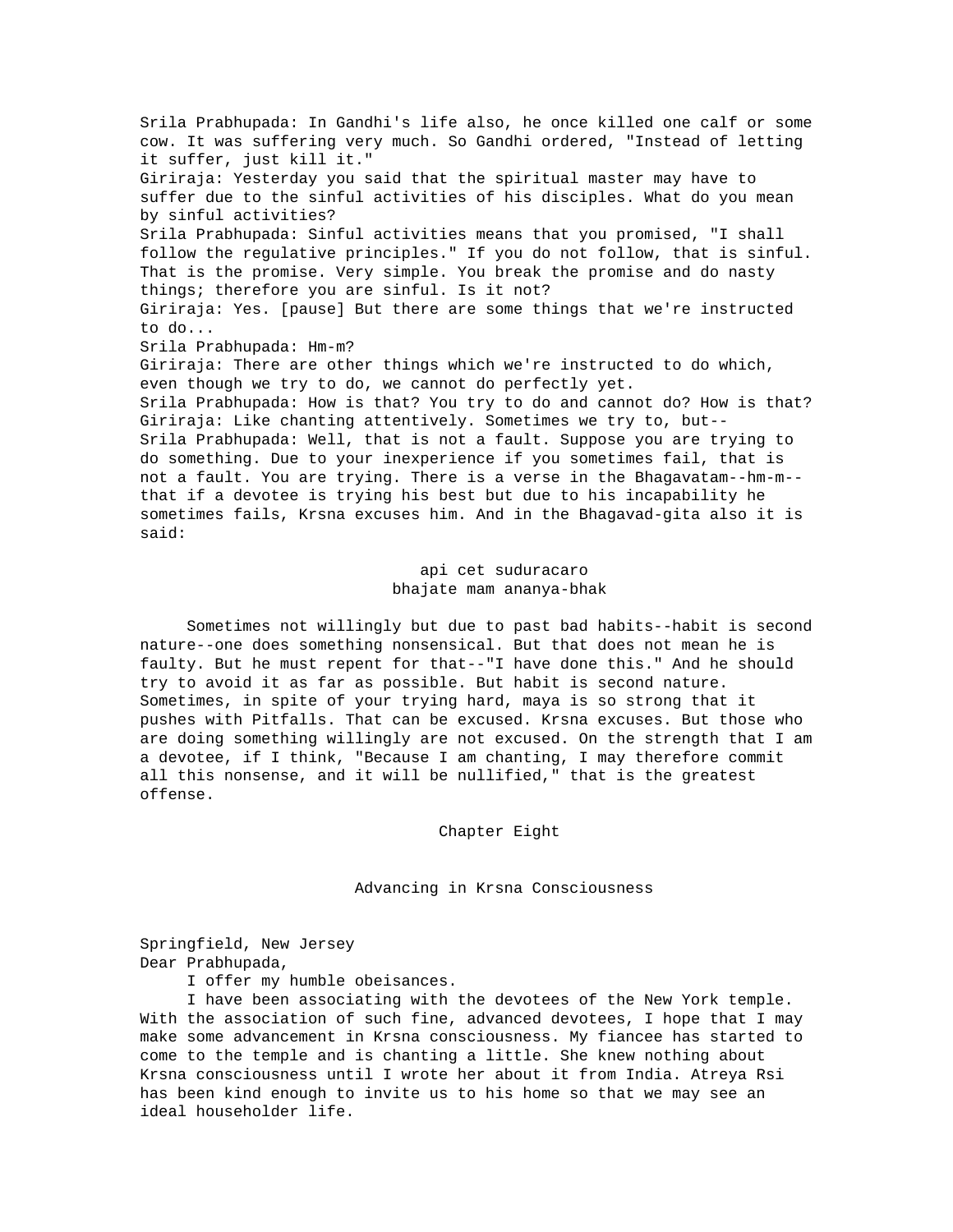I went to Bombay the end of April for termination from the Peace Corps. I was fortunate enough to come down with a minor illness, so that I had to stay in Bombay for two weeks. I spent the time with the advanced and kind devotees at Juhu. Unfortunately you had left five days previously.

 I understand so little, but I have faith in the process of Krsna consciousness and hope to take to it more and more.

 I look forward to Atreya Rsi's description of the temple in Los Angeles and hope that I may personally hear you in New York.

 Thank you for the kindness you have shown to a very undeserving boy.

> Sincerely, Bob Cohen

A. C. Bhaktivedanta Swami ISKCON Los Angeles

Bob Cohen Springfield, New Jersey My dear Bob,

 Please accept my blessings. I thank you very much for your letter dated June 12, 1972. I have noted the sentiments expressed therein with great pleasure. I am very glad to hear that you are associating with us. I know that you are a very good boy, very intelligent, and your behavior is gentle, so I have all confidence that very quickly Krsna will bestow all His blessings upon you, and you will feel yourself becoming perfectly happy in Krsna consciousness. One makes his advancement in Krsna consciousness by voluntarily giving up his attachment to material nature, or maya. Such renunciation is called tapasya. But we are not very willing to perform austerities without good reason; therefore any man with a good scientific and philosophical mind, like your good self, must first appreciate what transcendental knowledge is. If you get knowledge, automatically tapasya will follow, and then you make your advancement in spiritual life. So to get knowledge is the first item for anyone who is hoping to find the perfection of his life. Therefore I advise you to read our books daily as far as possible and try to understand the subject matter from different angles of vision by discussing it frequently with the devotees at the New York temple. In this way you will gradually become convinced, and by your sincere attitude and devotional service you will make progress.

 Yes, having some faith in me and in this Krsna consciousness process is the first and only requirement for getting actual wisdom. If there is faith, understanding will follow. And as your understanding increases, so will your disgust with the spell of illusory energy. And when you voluntarily give up your entanglements in the material world, then the progress is assured.

 I think we are just now typing up the tapes of those conversations we held in Mayapur, and we shall be publishing them as a book. It will be called Perfect Questions, Perfect Answers. I shall send you a copy as soon as they are ready to distribute. Meanwhile, I shall be stopping in New York for two or three days on my way to London for the Ratha-yatra Festival there. I am not yet certain when I shall be arriving in New York, but it will be some time in the early part of July. You may keep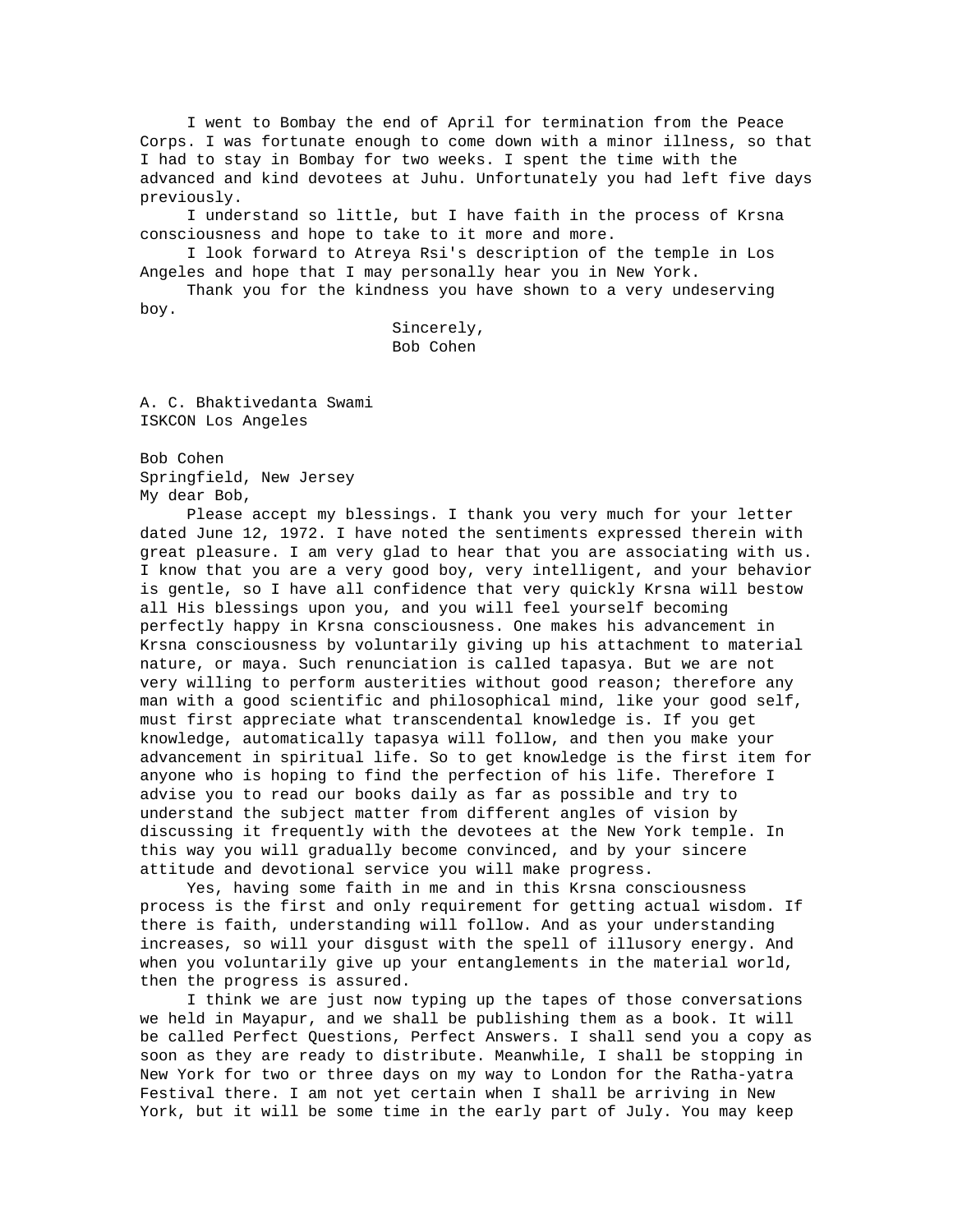in regular contact with Bali Mardana regarding the arrival date, and I shall be very much engladdened to meet with you in New York once again. Again we shall discuss if you have any questions.

Hoping this will meet you in good health and a happy mood,

Your ever well-wisher,

A. C. Bhaktivedanta Swami

Chapter Nine

Deciding for the Future

Bob: I received your very kind letter.

Srila Prabhupada: Oh.

Bob: About a week ago.

Srila Prabhupada: Now, you are a very intelligent boy. You can try to understand this philosophy. It is very important. For sense gratification people are wasting so much energy. They are not aware of what is going to happen in the next life. There is a next life, but foolish people are ignorant. This life is preparation for the next life. That they do not know. The modern education and its universities are completely in darkness about this simple knowledge. We are changing bodies every moment--that is a medical fact. After leaving this body, we will have to accept another body. How are we going to accept that body? What kind of body? This can also be known. For example, if someone is being educated, one can understand that when he passes his examination, he is going to be an engineer or medical practitioner. Similarly, in this life, you can prepare yourself to become something in the next life. Barbara: [Bob's wife] Can we decide what we want to be next life? Srila Prabhupada: Yes, you can decide. We have decided that next life we are going to Krsna. This is our decision--back home, back to Godhead. Suppose you want to become educated. After this decision that you are going to be an engineer or you are going to be a medical practitioner, with that objective you prepare and educate yourself. Similarly, you can decide what you are going to do next life. But if you don't decide, then the material nature will decide.

Barbara: Could I have been Krsna conscious in my last life? Srila Prabhupada: It doesn't matter. But you can become. Take advantage of our Krsna consciousness movement.

A devotee: She's asking if it was possible that in her last life she was a Krsna devotee and has come back again.

Srila Prabhupada: When one is perfectly Krsna's devotee, he does not come back. But if there is a little deficiency, then there is a possibility of coming back. But even though there is a deficiency, he comes back to a nice family. Sucinam srimatam gehe yoga-bhrasto 'bhijayate. ["The unsuccessful yogi takes birth in a religious or aristocratic family."] Human intelligence can decide for the future. That is human intelligence. The animal cannot decide. We have discriminatory power. If I do this, I will be benefited; if I do that, I will not be benefited. This is there in human life. So you have to use it properly. You should know what is our goal of life and decide in that way. That is human civilization.... Barbara: Have you ever seen Krsna?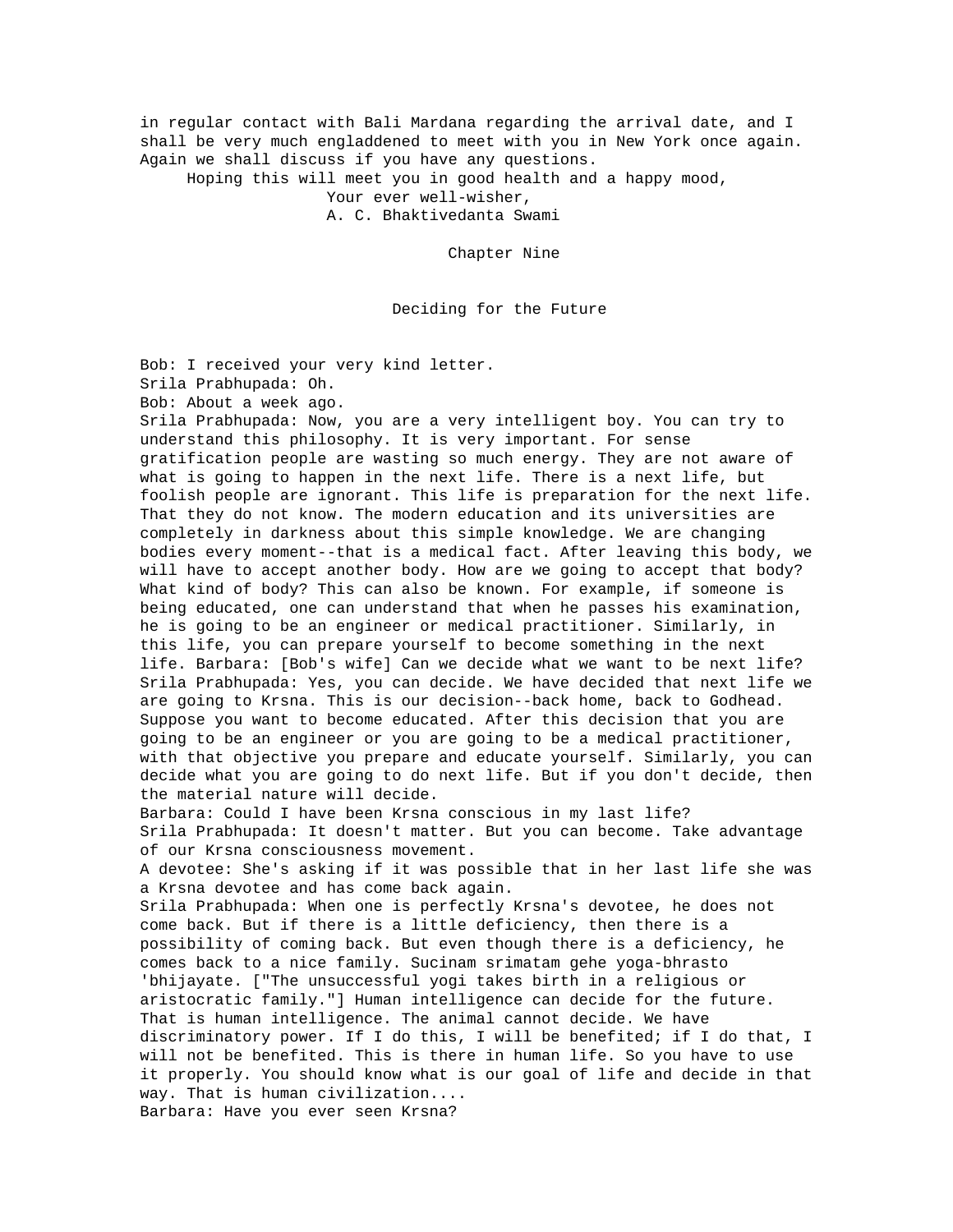Srila Prabhupada: Yes. Barbara: You have? Srila Prabhupada: Daily. Every moment. Barbara: But not in the material body? Srila Prabhupada: He has no material body. Barbara: Well, in the temple here they have pictures of Krsna.... Srila Prabhupada: That is not a material body. You are seeing materially because you have material eyes. Because you have material eyes, you cannot see the spiritual form. Therefore He kindly appears to be in a material body so that you can see. However, because He has kindly made Himself just fit for your seeing, that does not mean He has a material body. Suppose the President of the United States kindly comes to your house. That does not mean that his position and your position are the same. It is his kindness. Out of love, he may come to your house, but that does not mean he is on the same level as you. Similarly, because we cannot see Krsna with our present eyes, Krsna therefore appears before us as a painting, as made of stone, as made of wood. And Krsna is not different from these paintings and wood because everything is Krsna. Barbara: After we die, what happens to our spirit? Srila Prabhupada: You get another body. Barbara: Immediately? Srila Prabhupada: Yes. Just as when you change your apartment: you fix up your new apartment first; then you leave this one and go there. Barbara: So do we know what type of body we will get? Srila Prabhupada: Yes, provided you are qualified. Otherwise nature will arrange for it. Those who know--they know what is there. But for those who do not know, nature will arrange things. If you do not know, this means you have not prepared your life, so accidentally, at the time of death, your mentality will create another body, and nature will supply it. Barbara: And chanting--what does chanting do? Srila Prabhupada: That you can ask these boys [the devotees]. They will explain. Bob: If Krsna controls everything, how does Krsna control a nondevotee? Srila Prabhupada: By maya. Just as the government controls everything. A kingdom is controlled by the king's departments. Bob: And how does Krsna control a devotee? Srila Prabhupada: Just as you control your beloved. For example, if you have a beloved child, you control him for his benefit. If he is going to touch fire, you will immediately tell him, "No, no, my dear child. Don't touch it." So a Krsna conscious person, a devotee, is never misled, because Krsna is always guiding him, whereas those who are not Krsna conscious are in the charge of maya, and maya will do the needful, as you have seen. Bob: Is it preset, when we're born, the time that we'll die? Srila Prabhupada: What? Bob: Is the time that I'm going to die, and others are going to die, preset before we are born? When I'm born, do I have a certain given life span? Srila Prabhupada: Yes. A devotee: And he cannot change that? Srila Prabhupada: No, he cannot change it, but Krsna can change it. Devotee: If he commits suicide, is that also preset?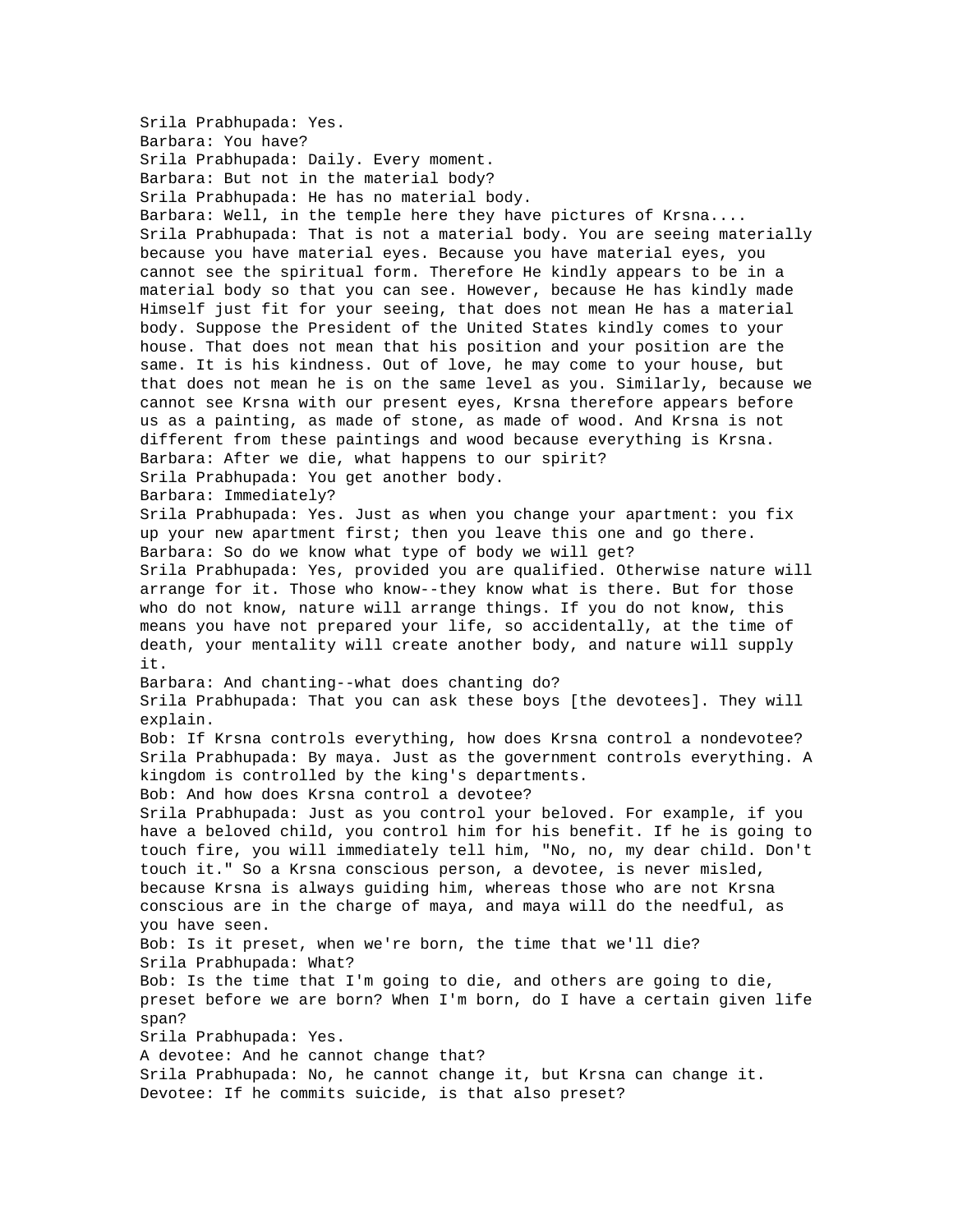Srila Prabhupada: Not preset. That you can do because you have a little independence. It is not natural to commit suicide; it is unnatural. So because we have independence, we can go from nature to "un-nature." A prisoner cannot go out of the prison house naturally, but somehow or other he arranges to jump over the wall and goes away. Then he becomes a criminal for further imprisonment. Naturally, the prisoner cannot go out of the prison house, but if somehow or other he manages to escape, that means he becomes again a criminal. He will be arrested again, and his term of imprisonment will be increased, or he will be punished more. So, naturally we cannot violate destiny. But if we do it, then we will suffer. But our destiny can be changed by Krsna when we are Krsna conscious. We do not do it, but Krsna will do it. Krsna says: aham tvam sarva-papebhyo mok-sayisyami: "I shall give you protection." That change takes place for my protection.

 There are two stages--nondevotee and devotee. The nondevotee is under the control of material nature, and the devotee is under the direct control of Krsna. In the office of a big man, an executive of a big company, there are many employees, and they are controlled by different departmental superintendents. But although outside of home he controls indirectly, the same man at home is controlling his children directly. But he is always a controller. Similarly, God is the controller always. When one becomes a devotee, he is controlled by God; when he is a nondevotee, he is controlled by His agent, maya. But he has to be controlled. For example, every citizen of America is controlled by the government. When he is all right, the civil department controls him; when he is not all right, the criminal department controls him. But he cannot say, "I am not controlled." That is not possible. Everyone is controlled. If somebody says, "I am not controlled," he is not sane; he is crazy. Everyone is controlled. So either you are controlled directly by God, or you are controlled by His agency, maya. Being controlled by maya, you spoil your life; you remain in material existence one birth after another, changing your bodies. But if you choose to be controlled by God, then after this body, you go back home, back to Godhead. Then your life is successful. You cannot exist without being controlled; that is not possible. That is intelligence. And that is stated in the Bhagavad-gita. Bahunam janmanam antejnanavan mam prapadyate: "After many births of traveling or speculation, one surrenders unto Me." Vasudevah sarvam iti: "Krsna, You are everything. So I have come. Accept me. I am now fully surrendered unto You, and You control me. I am controlled. For so long I have been controlled by these rascals. There is no benefit. I have been controlled by my senses. So under the control of the senses I have served so-called family, society, country, nation--up to serving the dogs. But nothing has given me satisfaction. Therefore now I have good sense; I put myself under Your control. Instead of being controlled by dog, let me be controlled by God." This is Krsna consciousness. Have you not seen how a man is controlled by a dog? In the street the dog stops, passes stool, and his master will stand and wait. Is it not? He is passing stool and urine, and the master is thinking, "I am master." But he is being controlled. That is maya. He has become servant of the dog, but he is thinking, "I am master." So unless one is Krsna conscious, one cannot understand. We can understand that this rascal is being controlled by his dog, but he is thinking that he is the master. We can understand. What do you think? Has he not become controlled by the dog?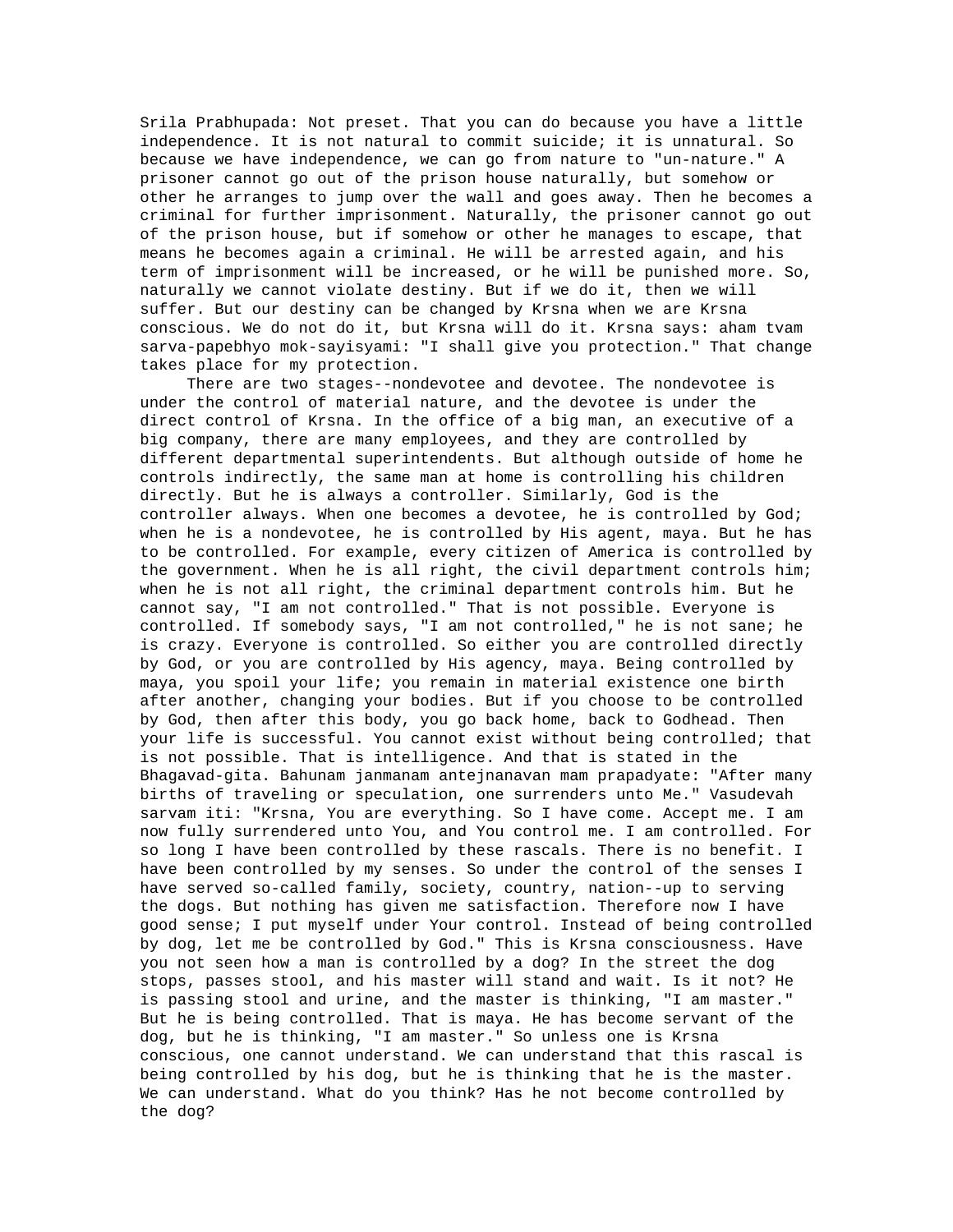Bob: That is so. Srila Prabhupada: But he is thinking, "I am the master of the dog." A family man is controlled by his wife, his children, by his servants, by everyone, but he is thinking, "I am master." President Nixon is thinking that he is master of his country, but he is controlled. At once he can be dismissed by the public, his servants! And he will take a position, claiming, "I will give you very good service," and "I shall be a firstclass servant." Therefore people vote, "All right, you become president." And he is advertising: "Reelect me! Reelect me!" That means he is a servant. But he is thinking, "I am master." That is the position. Maya. One who is controlled by maya is thinking himself master, but he is a servant. And a devotee never thinks to himself, "I am master," only "I am servant." That is the difference between maya and reality. He at least knows: "I am never master. I am always a servant." When a servant is thinking, "I am master," that is called illusion. But when a servant thinks, "I am a servant," that is not illusion. That is mukti, liberation. Because he is not controlled by false thoughts. Try to think about this subject matter. A devotee is never controlled by false thoughts. He knows his position. Svarupena vyavasthitih. Mukti, liberation, means to be situated in one's own constitutional position. I am a servant. So if I know that I am a servant, that is my liberation.

between conditioned life and liberated life. So these Krsna conscious devotees are always thinking that they are servants of Krsna. Therefore they are all liberated. They do not endeavor for liberation. They are already liberated because they are situated in their constitutional position. They are not artificially thinking, "I am master." Otherwise, everyone is thinking, "I am master." That is illusion. You cannot be master in any state of your life; you must remain a servant. That is your position. When one thinks artificially that he is master, that is his conditioned life. And when one voluntarily surrenders to the supreme master, that is his liberation. A devotee does not try for liberation separately. As soon as he surrenders to Krsna or Krsna's representative, he is liberated. Bob: Prabhupada, people that engage in religions, like these "Jesus freaks" and other people, claim that Jesus is guiding them. Can this be so?

And if I think that I am master, that is bondage. This is the difference

Srila Prabhupada: Yes, but they are not taking the guidance. Just like the Christians. Jesus is guiding them, "Thou shalt not kill," but they are killing. Where is the Jesus guidance? Simply saying, "I am guided by Jesus Christ"--will that do? "But I don't care for his words." Is that guidance? Nobody is being guided by Jesus Christ. Their claim is false. It is very hard to find a man who is actually being guided by Jesus Christ. Jesus Christ's guidance is available, but nobody is caring for him. They have taken Jesus Christ as contractor to take up their sins. That is their philosophy. They commit all kinds of sins, and poor Jesus Christ will be responsible. That is their religion. Therefore they say, "We have a very good religion. For all our sinful activities, Jesus Christ will die." So is that good religion? They have no sympathy for Jesus Christ. He died for our sins. Why should we commit sins again? Such a great life has been sacrificed for our sins, so we should be guided by Jesus Christ. But if you take it otherwise--"Ah, we shall go on committing all sins, and Jesus Christ will make a contract to nullify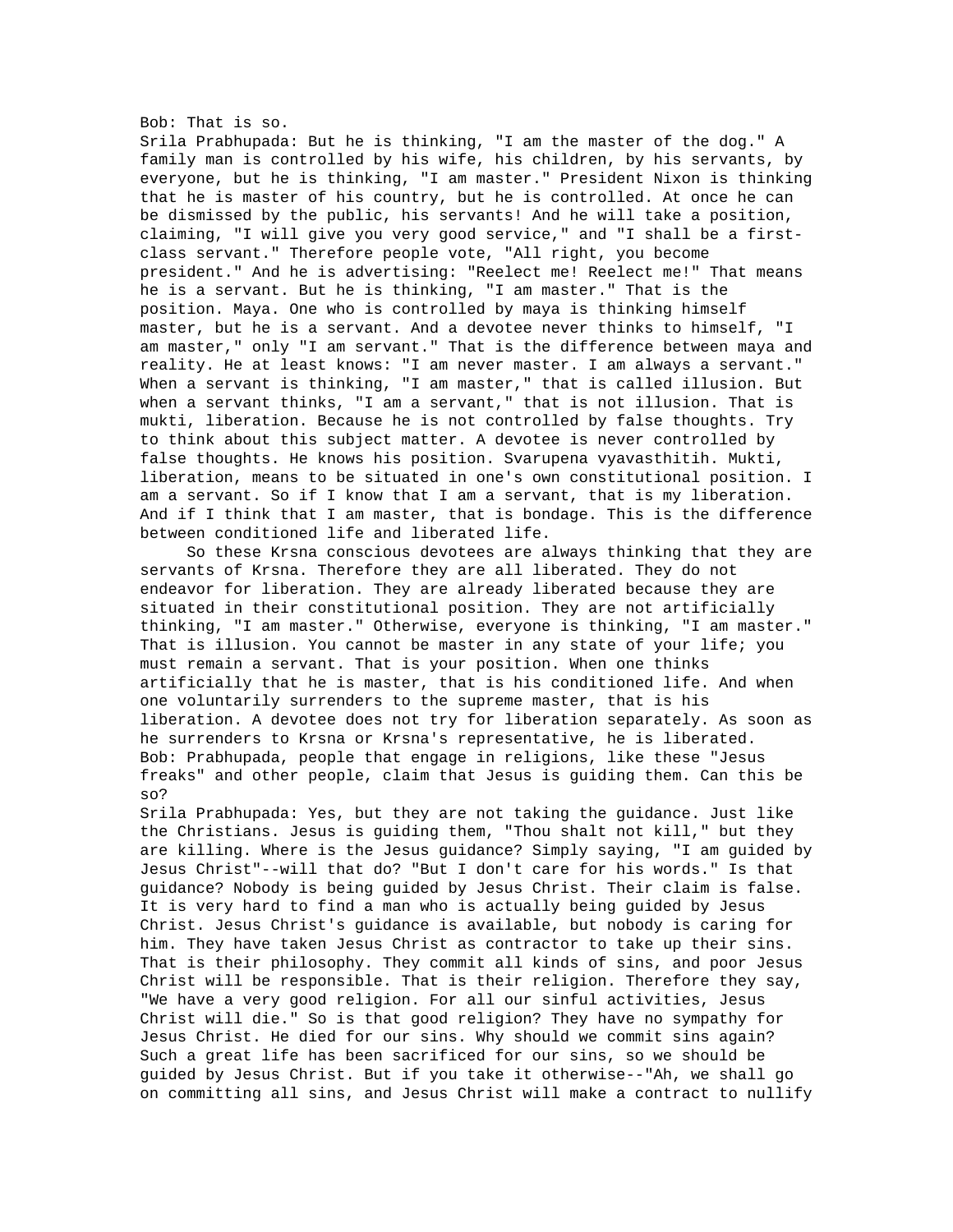all my sins; I'll simply go to the church and confess and come back and again do all nonsense"--do you think that shows very good intelligence? Bob: No. Srila Prabhupada: Actually, one who is guided by Jesus Christ will certainly get liberation. But it is very hard to find a man who is actually being guided by Jesus Christ. Bob: What about the "Jesus freaks," the young people that have joined the Jesus movement? They read the Bible very often, and they try to-- Srila Prabhupada: But violence is against the Bible's injunctions. How can they kill if they are following the Bible? Bob: I asked one this, and he claimed that Jesus was also eating meat in the Bible. Srila Prabhupada: That's all right. He may eat anything. He is powerful. But he has ordered, "Thou shalt not kill. You must stop killing." He is powerful. He can eat the whole world. But you cannot compare to Jesus Christ. You cannot imitate Jesus Christ; you have to abide by his order. Then you are guided by Jesus Christ. That is actually obedience. That is explained in the Bhagavata. One who is isvara, who is empowered, can do anything, but we cannot imitate. We have to abide by his order: "What he says to me, that I will do." You cannot imitate. You say that Jesus Christ ate meat. Admitting that, you do not know in what condition he ate meat. He is himself eating meat, but he is advising others not to kill. Do you think that Jesus Christ was contradicting himself? Bob: No. Srila Prabhupada: He cannot do that. That is real faith in him--that he cannot do that. So why has he eaten meat? He knows, but he has asked me not to kill. I have to follow. That is the real system. You are not Jesus Christ; you cannot imitate him. He has sacrificed his life for God. Can you do that? So why shall you imitate Jesus Christ? You are imitating Jesus Christ by eating meat. Why not imitate Jesus Christ and sacrifice your life for spreading God consciousness? What do you think? Yes, when you preach you can say what you think. They are so-called Christians--but what are they doing for God? Just consider the sun. The sun is absorbing urine. Can you drink urine? If you want to imitate the sun--"Oh, here is the sun absorbing urine. Let me drink urine"--can you? Jesus Christ is powerful; he can do everything. But we cannot imitate; we have to simply abide by his order. That is real Christianity. We cannot imitate a powerful man. That is wrong. In our Vedic literature, there was a poison ocean, so people could not find out what to do with it. Then Lord Siva said, "All right, I'll drink it." So he drank the whole poison ocean and kept it in his throat. Can you drink poison? Not the ocean--just one cup? So how can we imitate Lord Siva? Lord Siva never advised that we drink poison. So you have to abide by the advice, not imitate. These LSD and marijuana people say that Lord Siva used to smoke ganja. But Lord Siva drank the whole poisoned ocean. Can you do that? Lord Siva's instructions should be taken. He says that the best worship is worship of Visnu. Visnor aradhanam param. When he was asked by Parvati what method of worship is best, then he said, "The best worship is worship of Lord Visnu [Krsna]." There are many demigods, but he recommended Visnu worship as the best. And better than Visnu worship is worship of a Vaisnava. Tadiyanam--His servants, or those who are in relation to Him. For instance, we are worshiping this plant, tulasi. We are not worshiping all plants, but because this tulasi has a very intimate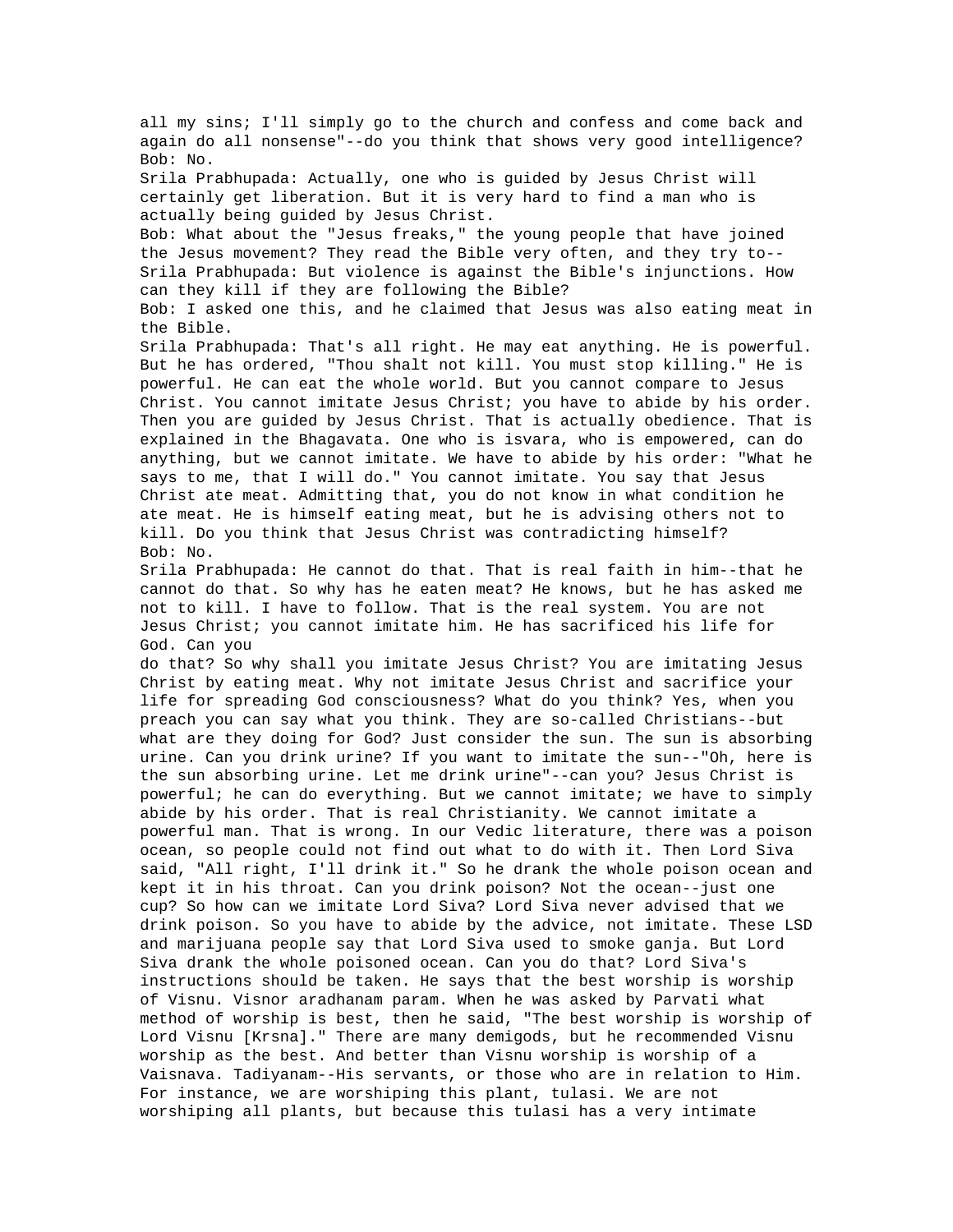connection with Krsna, Visnu, we are therefore worshiping her. Similarly, if anything is intimately related with Krsna, worship of that thing is better than worship of Visnu. Bob: Why is that? Srila Prabhupada: Because Krsna will be pleased. Suppose you have a dog and some friends come and pat your dog. [Srila Prabhupada makes big patting motions.] You become pleased. You become pleased: "Oh, he is my good friend." You see how they think. We see this--some friend comes and says, "My, what a nice dog you have." [Laughter.] [Some Indian guests enter the room.] Srila Prabhupada: Please have some prasada. [Srila Prabhupada continues speaking with his guests, sometimes in English and sometimes Hindi. It is his last day in New York, and his plane to London is scheduled to leave in only afew hours, Bob has brought a car to drive Srila Prabhupada to Kennedy Airport. The davotees are scurying about, bringing luggage to the car, putting the manuscripts of Srila Prabhupada's latest translating work in ordar, and making other last-minute arrangements.] Syamasundara: Everything's ready, Srila Prabhupada. The car is waiting for us.

Srila Prabhupada: So? We can go now? All right. Hare Krsna!

Concluding words

 On July 19, 1976, His Divine Grace Srila Prabhupada accepted my wife and me as his disciples and initiated us with the names Bhakti-devi dasi and Brahmatirtha dasa. As I reflect back on that day, I can see how fortunate I was to have met His Divine Grace and my Godbrothers in the Hare Krsna movement.

 When I was handed my beads at initiation, I promised to follow the regulative principles and to chant God's names daily. Four years previously, Srila Prabhupada had advised me to follow these principles, and within six months, he said, I could be like the other devotees; all unnecessary things (anarthas), such as mundane movies and restaurants, would cease to attract me. "The whole human life is meant for purification," he said. I was interested in being purified, even though I did not really know what purification meant. I had gone to India with the Peace Corps hoping to find a higher level of consciousness. I could not believe that satisfying the senses was the all in all, yet I myself was bound by the senses. Later I could understand that yoga means becoming free from the dictation of the senses.

 Upon returning to America, I started graduate school in geology, got married, and became somewhat entangled in domestic responsibilities, but I would very often think of my conversations with Srila Prabhupada and of his instructions. One of his primary instructions was simply to associate with the devotees, and this I gladly did. Devotees are different: by understanding that loving service to the Supreme Lord is the goal of life, they avoid getting caught up in the petty affairs of sense gratification and false ego. Visiting the temple was most refreshing. Gradually, my wife and I became friends with many devotees and wanted somehow to do some service for the movement. I sponsored a bhakti-yoga club at the university, and our apartment served as a way station for traveling parties of devotees.